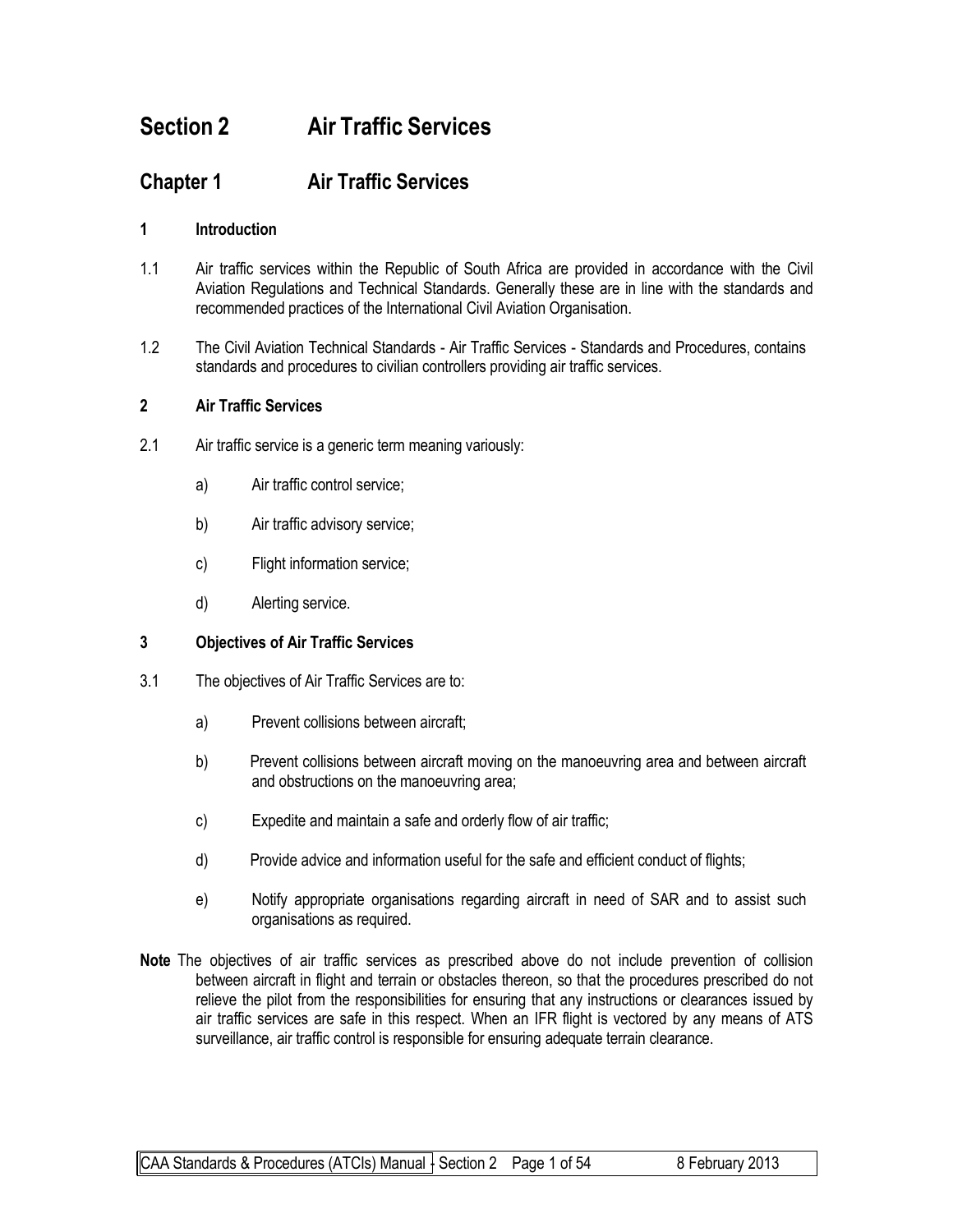#### **3.2 Divisions of the air traffic services**

#### **The air traffic services shall comprise three services identified as follows:**

- 3.2.1 An air traffic control service is provided according to the particular circumstances and class of airspace. It may comprise one or more of the following:
	- a) Aerodrome control service, **the provision of air traffic control service for aerodrome traffic, in order to accomplish objectives a), b) and c), of 3.1**
	- b) Approach control service, with or without the aid of radar; t**he provision of air traffic Control service for those parts of controlled flights associated with arrival or departure, in order to accomplish objectives a) and c), of 3.1**
	- c) Area control service, with or without the aid of radar, **the provision of air traffic control service for controlled flights, in order to accomplish objectives a) and c), of 3.1**

#### **3.2.2 The** *flight information service***, to accomplish objective d) of 3.1.**

#### **3.2.3 The** *alerting service,* **to accomplish objective e) of 3.1**

#### 3.3 **Safety and Expedition**

- 3.3.1 The provision of an air traffic control or advisory service should be based upon expedition consistent with safety. In complex environments the benefits of deviating from basic procedures in order to expedite traffic should be carefully considered against the extent of co-ordination required and the attendant risk of error. The controller should deviate from the basic procedures only when he is quite sure that the resultant co-ordination can be carried out without excessive workload and without detriment to the safety of traffic under his control.
- 3.3.2 Where controllers are working together they should, whenever possible, pay attention to each other's actions in order to provide an additional safeguard against errors or omissions.

#### **4 Airspace Organisation and Management**

- 4.1 All airspace within the borders of the Republic is the concern of ATM and is a useable resource. The ATM service provider, in conjunction with the SANDF is responsible for the flexible allocation and the usage of airspace based on the principles of access and equity. The airspace is organised and managed in a manner that will accommodate all current and potential new uses of airspace.
- 4.2 Airspace organisation and management will provide the first layer of conflict management. Effective airspace organisation and management will enhance the ability of the ATM service provider and airspace users to accomplish conflict management and also increase ATM system safety, capacity and efficiency.
- 4.3 The airspace is organised to facilitate handling of flights and the ability for flights to be conducted along optimum flight trajectories from gate to gate without undue restriction or delay.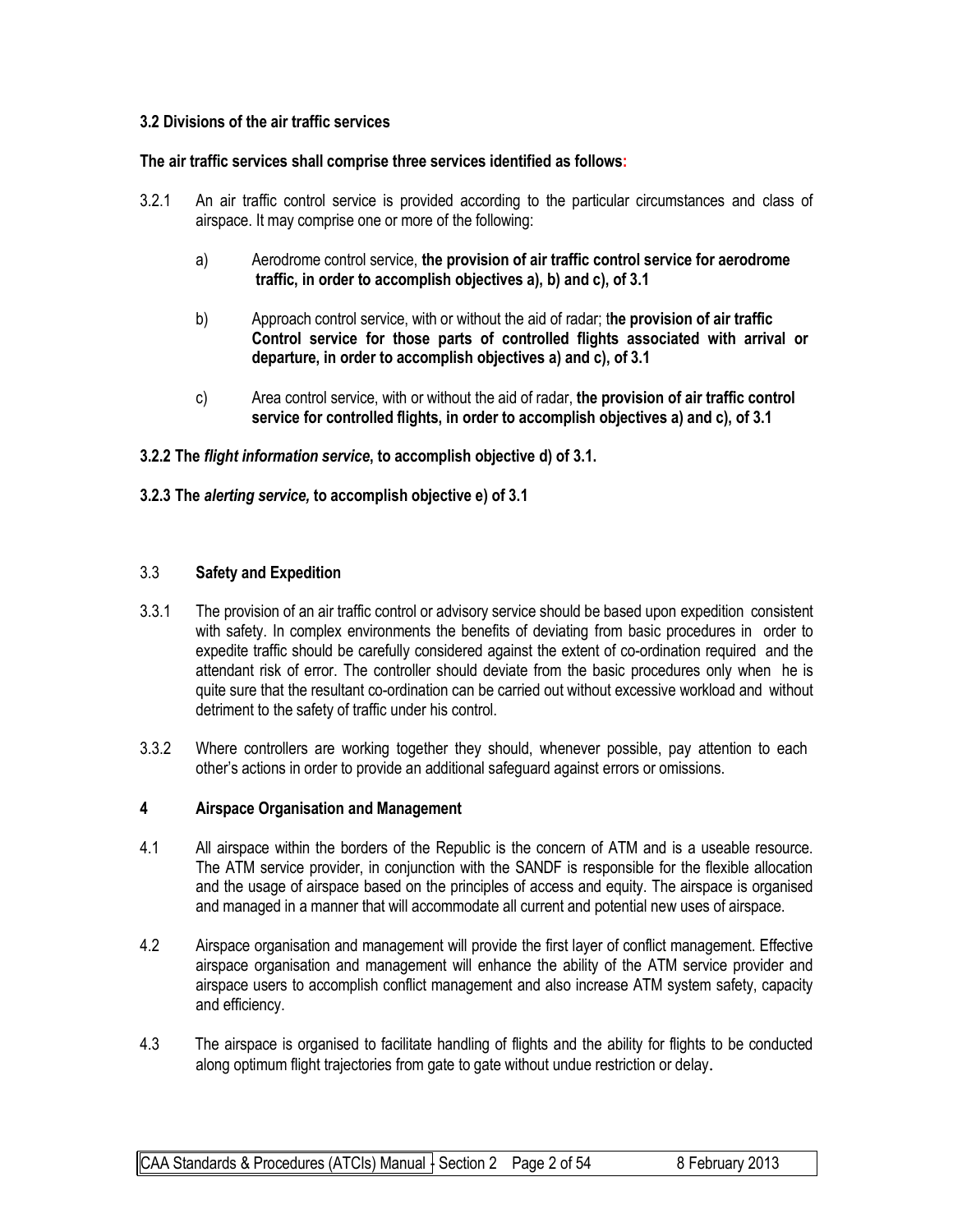#### **5 Combining Functions of an ATSU**

- 5.1 An ATSU may undertake one or more of the following ATS functions.
- 5.1.1 Approach Control may be combined with Aerodrome Control, in which case the combined service will be identified by the call-sign of the TWR, i.e. ...(Name of aerodrome)...Tower.
- 5.1.2 Air Traffic Advisory Service or Flight Information Service may be combined with Area Control, in which case the combined service will be identified by the call-sign of the Area Control, i.e. name of city or sector.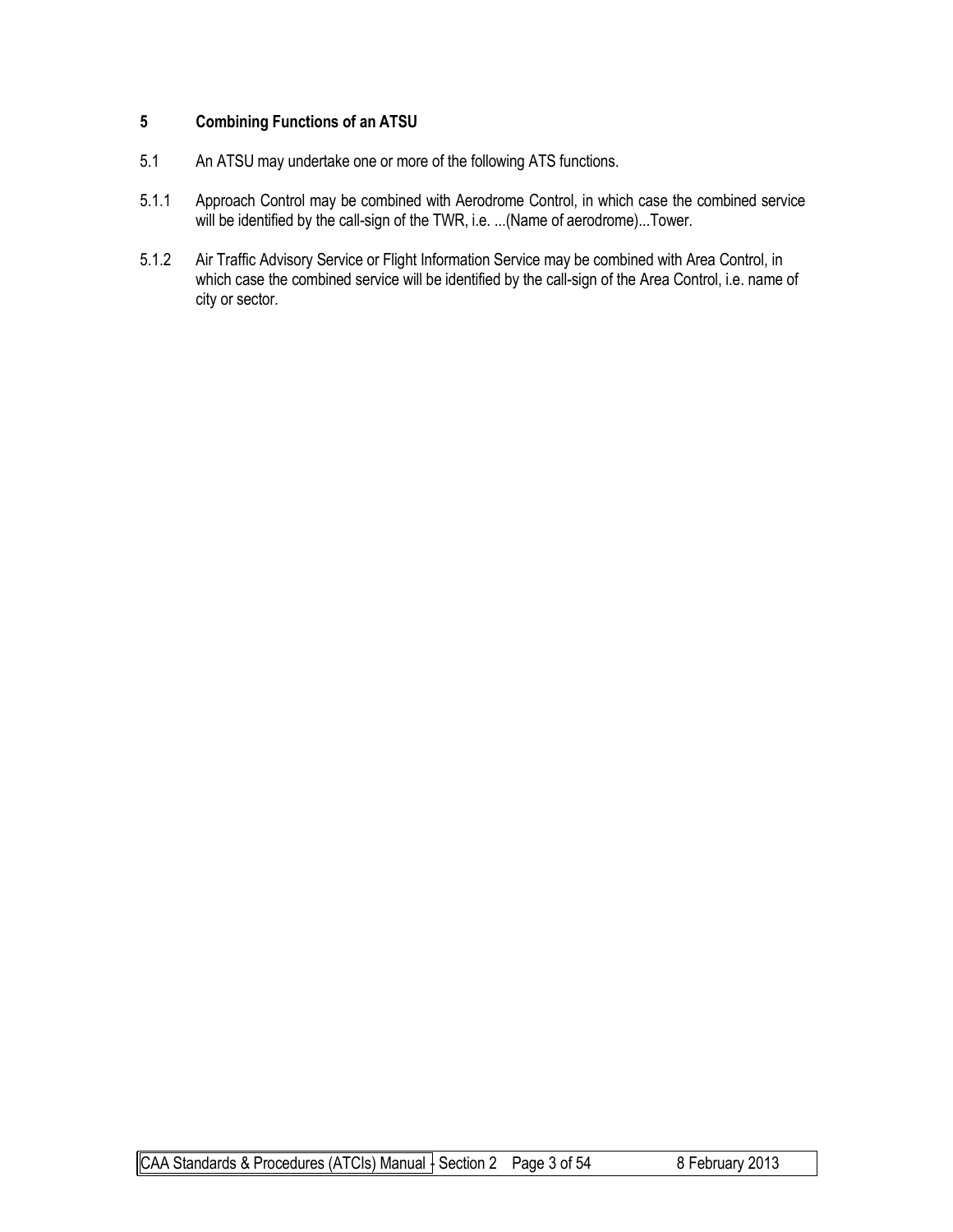# **Section 2 Air Traffic Services**

## **Chapter 2 Division of Airspace**

#### **1 General**

- 1.1 In order to facilitate the provision of air traffic services, the airspace is divided as detailed in the following paragraphs.
- 1.2 Particulars of the various airspaces implemented within the RSA can be obtained from the SA-AIP.

#### **2 Flight Information Regions**

- 2.1 Flight information regions are airspace's of defined dimensions within which flight information service and alerting services are provided.
- 2.2 The RSA airspace is divided into three flight information regions (FIR). These being the Johannesburg FIR, Cape Town FIR and Oceanic FIR.
- 2.3 ICAO Regional Meetings determine the boundaries of the FIRs in order to allocate responsibility for the provision of the ATS to specified States.
- 2.4 States are expected to divide the airspace's within their FIRs into the following types of airspace as necessary for the efficient provision of the ATS to the expected air traffic;
	- a) Controlled Airspace's;
	- b) Advisory Airspace's; and
	- c) Information Airspaces.

#### 2.5 **Classification of Airspaces**

2.5.1 The classification of the airspace within a flight information region determines the flight rules which apply and the minimum services which are to be provided.

*Note: Refer to SA-CATS 172.02.2 for the classification of airspaces.*

#### 2.6 **Controlled Airspace**

2.6.1 Aircraft operating in these airspaces are provided with full air traffic control service in accordance with airspace classification. Controlled airspace is sub-divided into the following types: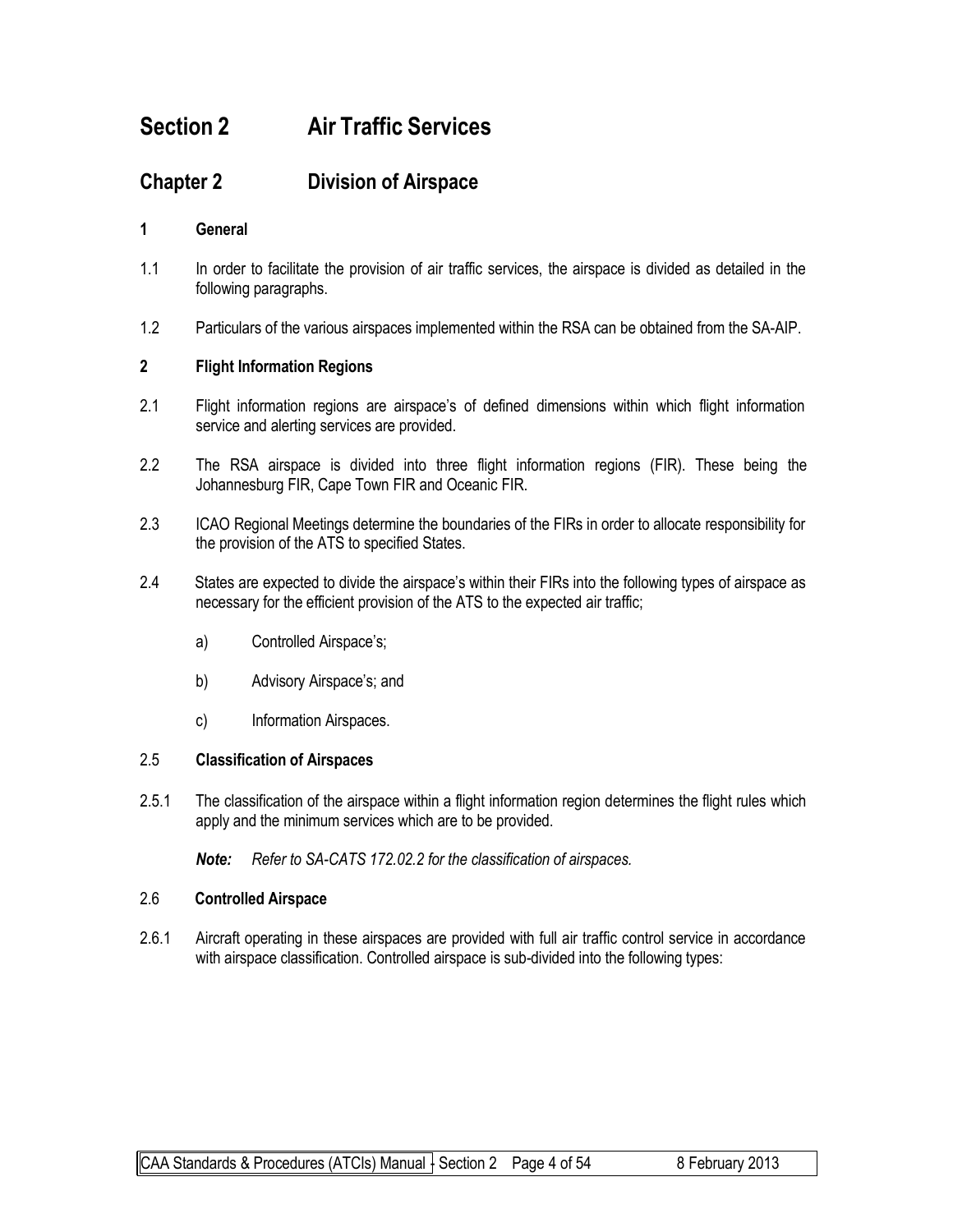|    | Airspace Type                | <b>Airspace Classification</b> | <b>Exceptions</b>                     |
|----|------------------------------|--------------------------------|---------------------------------------|
| a) | Aerodrome Traffic Zone       | $B, C, D$ or $E$               |                                       |
| b) | Control Zone                 | $B, C, D$ or $E$               |                                       |
| C) | Control Area                 | $B, C, D$ or $E$               | No VFR flights permitted above FL195. |
| d) | <b>Terminal Control Area</b> | B or C                         |                                       |
| e) | ATS route                    | $B, C, D$ or $E$               | No VFR flights permitted above FL195. |
|    | Oceanic                      | A                              | IFR only above FL245.                 |

#### 2.7 **Uncontrolled Airspace**

#### 2.7.1 **Advisory Airspace**

2.7.1.1 In advisory airspace all participating IFR flights receive an air traffic advisory service and *all* flights receive flight information service if requested.

#### 2.7.2 **Information Airspace**

2.7.2.1 Air Traffic Control Service is not provided in uncontrolled airspace, only information useful to the safe and efficient conduct of flights is provided.

#### 2.8 **Designated Uncontrolled Airspaces**

#### 2.8.1 **Aerodrome Traffic Zone Class G**

This includes the provision of Aerodrome Flight Information Service.

#### 2.8.2 **Flying Training Areas**

These designated flying areas are indicated as danger areas on aeronautical charts and are described in the SA-AIP.

#### 2.8.3 **Prohibited, Restricted or Danger Areas**

These are indicated on aeronautical charts and may intrude into or be encircled by Controlled or Advisory Airspace.

#### 2.8.4 **Information Routes**

These are frequently flown routes through uncontrolled airspace and are shown on charts by a single line with the appropriate code letter of the route number and the letter "F" e.g. W86F.

## **Section 2 Air Traffic Services**

## **Chapter 3 ATS System Capacity and Air Traffic Flow Management**

CAA Standards & Procedures (ATCIs) Manual  $\frac{1}{2}$  Section 2 Page 5 of 54 8 February 2013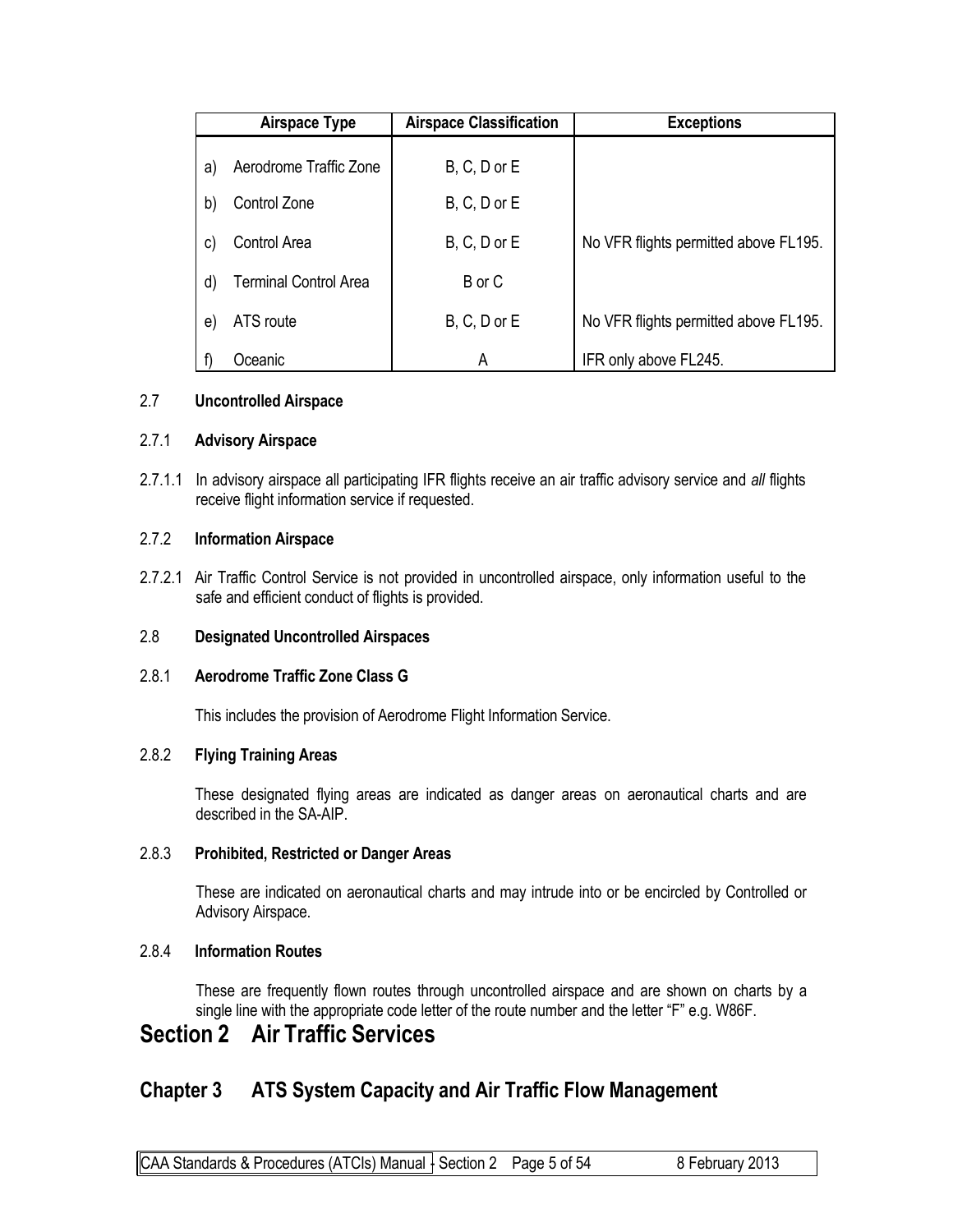#### **1 Capacity Management**

#### 1.1 **General**

- 1.1.1 The capacity of an ATS system depends on many factors, including the ATS route structure, the navigation accuracy of the aircraft using the airspace, weather related factors and controller workload. Every effort should be made to provide sufficient capacity to cater for both normal and peak traffic levels; however, in implementing any measures to increase capacity the responsible ATM service provider shall ensure that the processes as contained in the Safety Management System are complied with and that safety levels are not compromised in any way.
- 1.1.2 The number of aircraft provided with an ATC service shall not exceed that which can be safely handled by the ATSU concerned under the prevailing circumstances. In order to define the maximum number of flights which can be safely accommodated, the responsible ATM service provider shall assess and declare the ATC capacity for control areas, for control sectors within a control area, for approach sectors within a terminal manoevering area and for aerodromes.
- 1.1.3 ATC capacity should be expressed as the maximum number of aircraft which can be accepted over a given period of time within the airspace or at the aerodrome concerned.

*Note: The most appropriate measure of capacity is likely to be the sustainable hourly traffic flow. Such hourly capacities can, for example, be converted into daily, monthly or annual values.*

#### 1.2 **Capacity Assessment**

- 1.2.1 In assessing capacity values, factors to be taken into account should include the following:
	- a) The level and type of ATS provided;
	- b) The structural complexity of the control area, terminal manoevering area and associated sectors or the aerodrome concerned;
	- c) Controller workload, including control and coordination tasks to be performed;
	- d) The types of communications, navigation and surveillance systems in use, their degree of technical reliability and availability as well as the availability of back-up systems and/ or procedures;
	- e) Availability of ATC systems providing controller support and alert functions; and
	- f) Any other factor or element deemed relevant to controller workload.
	- *Note: Summaries of techniques which may be used to estimate control sector/ position capacities are contained in the "Air Traffic Services Planning Manual" (Doc 9426).*
- 1.3 Regulation of ATS Capacity and Traffic Volumes
- 1.3.1 Where traffic demand varies significantly on a daily or periodic basis, facilities and procedures should be implemented to vary the number of operational sectors or working positions to meet the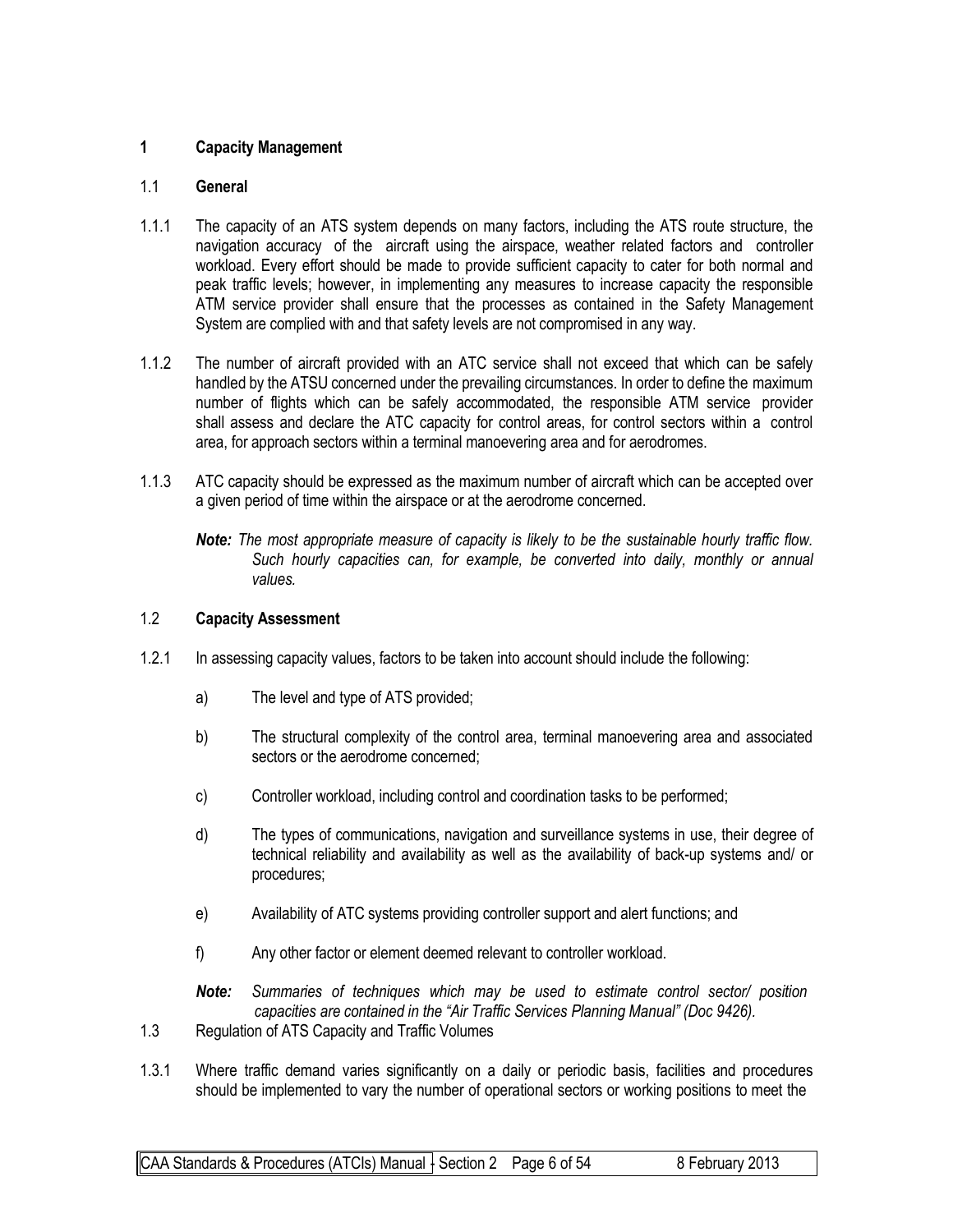prevailing and anticipated demand. Applicable capacities and procedures shall be contained in the ATSU SSI Manual.

- 1.3.2 In case of particular events which have a negative impact on the declared capacity of an airspace or aerodrome, the capacity of the airspace or aerodrome concerned shall be reduced accordingly for the required time period. Whenever possible, the capacity pertaining to such events should be predetermined.
- 1.3.3 To ensure that safety is not compromised whenever traffic demand in an airspace or at an aerodrome is forecast to exceed the available ATS capacity, measures shall be implemented to regulate traffic volumes accordingly.

#### 1.4 **Enhancement of ATS Capacity**

- 1.4.1 The responsible ATM service provider should:
	- a) Periodically review ATS capacities in relation to traffic demand; and
	- b) Provide for flexible use of airspace in order to improve the efficiency of operations and increase capacity.
- 1.4.2 In the event that traffic demand regularly exceeds ATS capacity resulting in continuing and frequent traffic delays, or it becomes apparent that forecast traffic demand will exceed capacity values, the responsible ATM service provider should as far as practicable:
	- a) Implement steps aimed at maximising the use of the existing system capacity; and
	- b) Develop plans to increase capacity to meet the actual or forecast demand.

#### 1.5 **Flexible Use of Airspace**

- 1.5.1 The Central Airspace Management Unit (CAMU) through the establishment of agreements and procedures make provision for the flexible use of all airspace in order to increase airspace capacity and to improve the efficiency and flexibility of aircraft operations.
- 1.5.2 Agreements and procedures providing for a flexible use of airspace should specify the following:
	- a) The horizontal and vertical limits of the airspace concerned;
	- b) The classification of any airspace made available for use by civil air traffic;
	- c) Units or authorities responsible for transfer of the airspace;
	- d) Conditions of transfer of the airspace to the ATC unit concerned;
	- e) Conditions for transfer of the airspace from the ATC unit concerned;
	- f) Periods of availability of the airspace;
	- g) Any limitations on the use of airspace concerned; and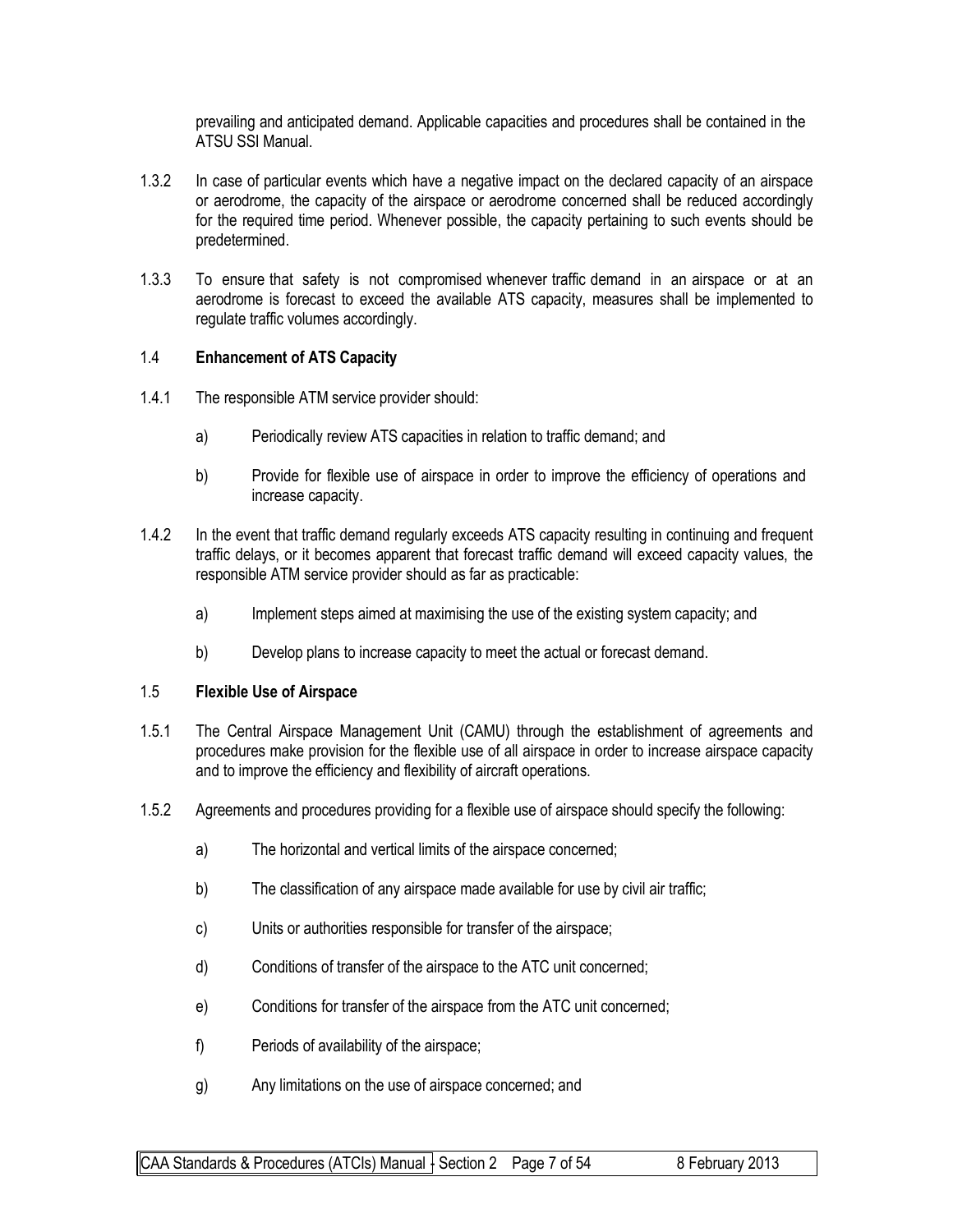h) Any other relevant procedures or information.

#### **2 Air Traffic Flow Management**

#### 2.1 **General**

- 2.1.1 An air traffic flow management (ATFM) service shall be implemented for airspace where traffic demand at times exceeds the defined ATS capacity.
- 2.1.2 ATFM should be implemented on the basis of a multilateral agreement where collaborative decision making takes place.
- 2.1.3 Certain flights may be exempt from ATFM or be given priority over other flights

#### 2.2 **Flow Management procedures**

- 2.2.1 ATFM should be conducted in three phases, these being:
	- a) *Strategic planning* This stage will begin as soon as practicable when actions are carried out more than one day before the day on which it will take place. Strategic planning is normally carried out well in advance i.e. two to six months ahead. At the strategic stage, demand and capacity balancing will respond to the fluctuations in schedules and demands, including the increasing globalization of traffic patterns, as well as the seasonal changes of weather and major weather phenomena. Through collaborative decisionmaking, assets will be optimised to maximize throughput, thus providing a basis for predictable scheduling;
	- b) *Pre-tactical planning* This stage is the action to be taken on the day before the day on which the plan will take effect. At the pre-tactical stage, demand and capacity balancing will evaluate the current allocation of ATM service provider, airspace user and aerodrome operator assets and resources against the projected demands. Through collaborative decision making, when possible, adjustments will be made to assets, resource allocations, projected trajectories, airspace organization and allocation of entry/exit times for aerodromes and airspace volumes to mitigate any imbalance;
	- c) *Tactical operations* This is the stage where the implementation of the measures planned during the previous two stages occurs. Demand and capacity balancing will focus more closely on demand management to adjust imbalances. It will consider weather conditions, infrastructure status, resource allocations, and disruptions in schedules that would cause an imbalance to arise. Through collaborative decision making, these actions will include dynamic adjustments to the organisation of airspace to balance capacity; dynamic changes to the entry/exit times for aerodromes and airspace volumes; and adjustments to the schedules by users.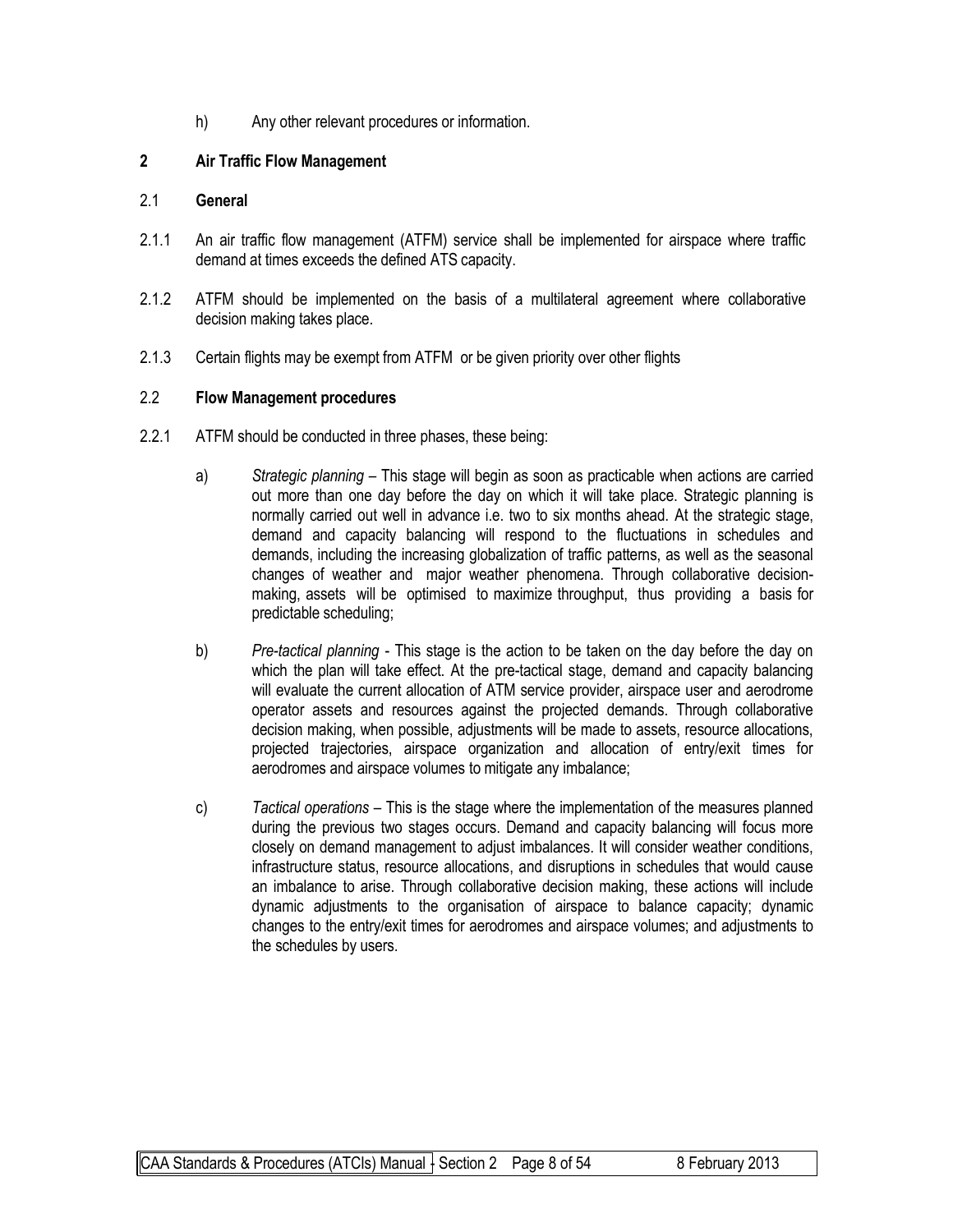# **Section 2 Air Traffic Services**

## **Chapter 4 Military Operations**

#### **1 Responsibility In Regard To Military Traffic**

- 1.1 It is recognised that some military aeronautical operations necessitate non-compliance with certain air traffic procedures. In order to ensure the safety of flight operations the SANDF shall be asked, whenever practicable, to notify the proper air traffic control unit prior to undertaking such manoeuvres.
- 1.2 A reduction of separation minima required by military necessity or other extraordinary circumstances shall only be accepted by an air traffic control unit when a specific request in some recorded form has been obtained from the authority having jurisdiction over the aircraft concerned and the lower minima then to be observed shall apply only between those aircraft. Some recorded form of instruction fully covering this reduction of separation minima must be issued by the air traffic control unit concerned.
- 1.3 Temporary airspace reservation, either stationary or mobile, may be established for the use of large formation flights or other military air operations. Arrangements for the reservation of such airspace shall be accomplished by coordination between the user and the ATM service provider, in this case the CAMU.

#### 2 **Responsibility in Respect of Military Aircraft in Controlled Airspace's**

- 2.1 Military aircraft operating in controlled airspace's at civil aerodromes shall comply with civil air traffic control procedures and ATSUs shall provide them with normal air traffic services and facilities.
- 2.2 Military aircraft operating in the FIR outside of controlled airspaces and outside of designated military flying areas will normally comply with civil air traffic procedures.
- 2.3 When deemed necessary by the appropriate military authority, military aircraft may operate in such areas without complying with normal air traffic procedures.
- 2.4 ATSUs will provide all known military aircraft operating in the FIR with normal air traffic services and facilities.

#### 3 **Formation Flights**

- 3.1 Flights of military aircraft operating as a formation on the same flight plan, and flying or intending to fly in IMC, may request ATC clearance for flights within controlled airspace's. In order to avoid undue delay to military or civil traffic, clearance may be granted for such flights provided the aircraft of such formations can maintain separation from each other visually, and are able to communicate with the formation leader.
- 3.2 The identification of the leader of the formation must be shown on the flight plan, together with the number of aircraft in the flight, and all ATC communications and clearances should be addressed to the leader.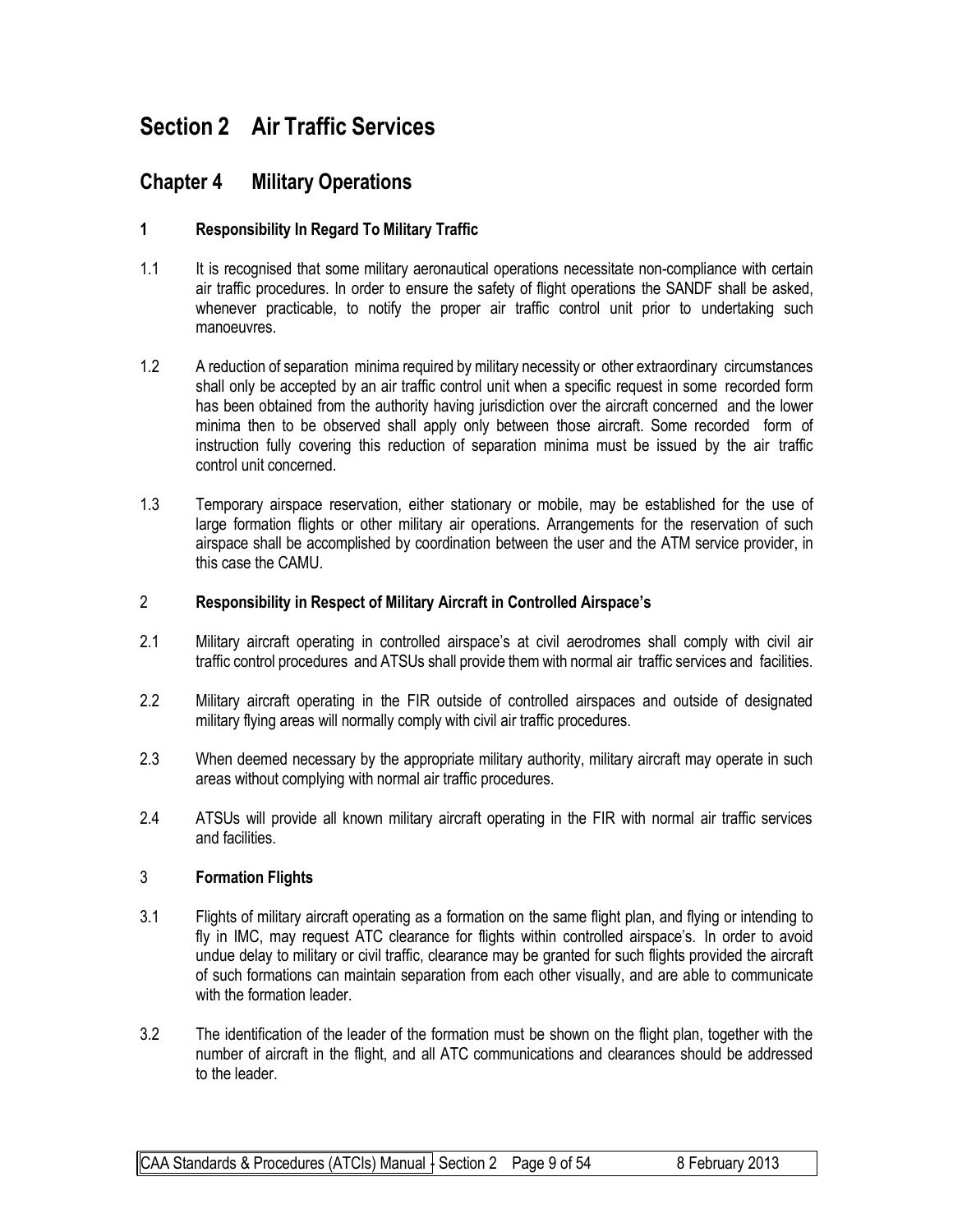- 3.3 If the weather conditions encountered are such that the aircraft of the formation are unable to maintain separation visually, the leader will inform ATC. On receipt of such a message ATC will:
	- a) If practicable, take action to obtain normal separation standards between all aircraft in the formation as quickly as possible, using radar if available;
	- b) If normal separation cannot be obtained, the aircraft shall be given as much separation from each other as is possible and the formation given directions to enable them to leave controlled airspace by the shortest possible route.
- 3.4 In all cases where such clearances are requested, the controller of the ATSU concerned is to ensure that the leader of the formation is aware of the conditions of the clearance as detailed above.
- 3.5 The ATSU concerned is to ensure that the issuance of such clearances will not delay or in any way adversely affect normal civil flying operations.

#### 4 **Reduced Weather Minima for SAAF Helicopters**

- 4.1 SAAF helicopters are authorised to operate outside of controlled airspace below 700ft above the ground or water and clear of cloud with a flight visibility of  $\frac{1}{4}$  NM (453 metres).
- 4.2 SAAF helicopters may be granted Special VFR clearance to operate in a CTR clear of cloud with a ground visibility of ¼ NM (453 metres). Apart from the reduced weather minima, SAAF helicopters are subject to the normal rules for special VFR in CTRs as detailed in CAR 91.06.21.

# **Section 2 Air Traffic Services**

### **Chapter 5 Flight Rules**

#### **1 Rules of Flight Types**

- 1.1 Flights are classified into types according to the flight rules (regulations) under which the flight is conducted. The flight rules, which are detailed in the CAR & CATS, are:
	- a) Instrument Flight Rules (IFR);
	- b) Visual Flight Rules (VFR);
	- c) Special Visual Flight Rules (SVFR).
- 1.2 All flights shall be conducted in accordance with the Rules of the air, CAR Part 91-Subpart 6, and either as a VFR, IFR or a Special VFR flight.

#### **2 Visual Flight Rules**

2.1 A VFR flight shall be conducted so that the aircraft is flown:-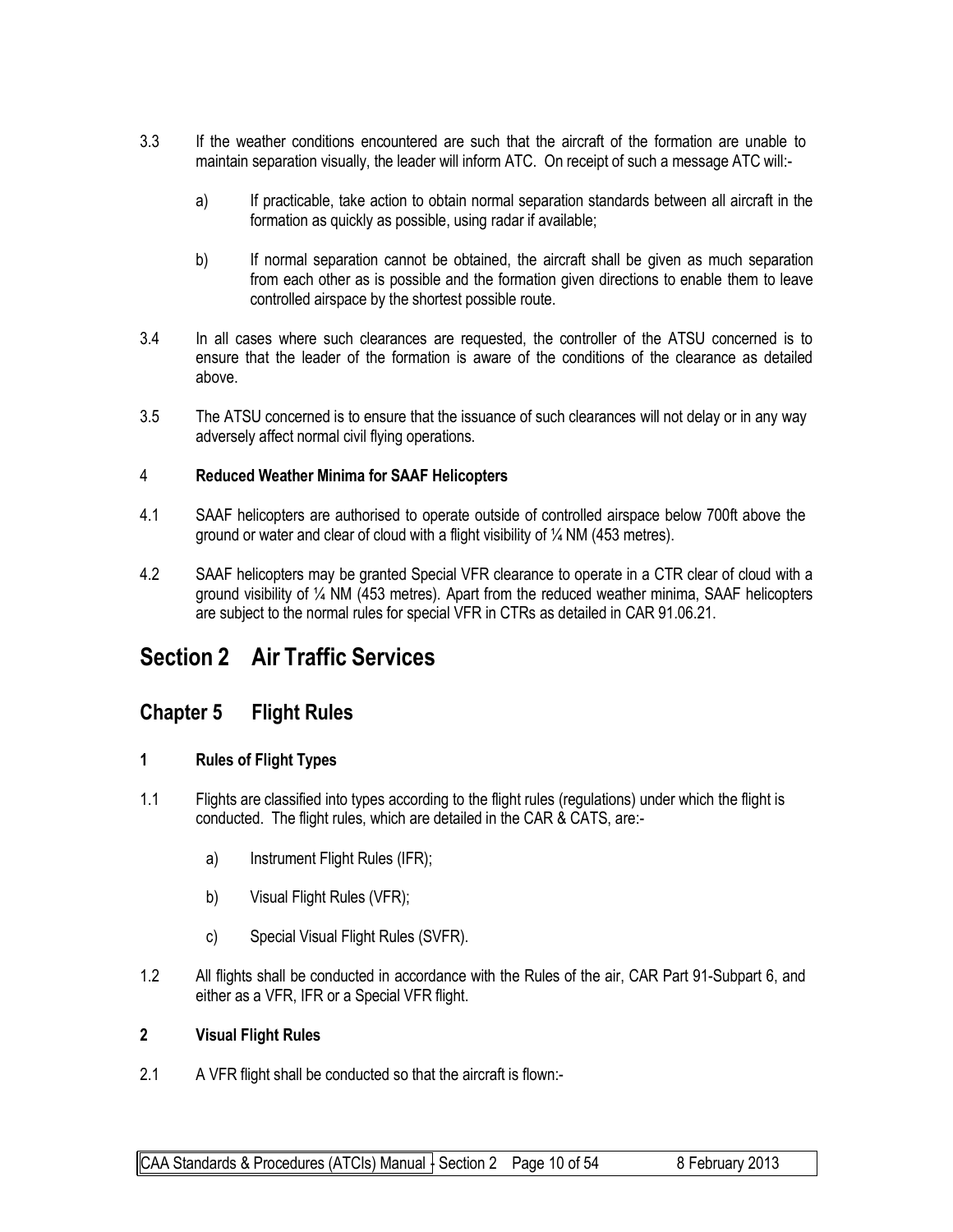- a) With visual reference to the surface by day and to identifiable objects by night and at no time above more than scattered cloud within a radius of 5NM of the aircraft in flight; and
- b) In conditions of visibility and distance from cloud equal to or greater than those specified below:

| <b>Distance From Cloud</b><br><b>Flight Visibility</b><br><b>Type of Airspace</b><br><b>Vertical - Horizontal</b> |         |                                    |           |  |
|-------------------------------------------------------------------------------------------------------------------|---------|------------------------------------|-----------|--|
| CTR - ATZ Class C or G                                                                                            | 5KM/3NM | <b>500 Feet</b><br><b>500 Feet</b> |           |  |
| All Other Airspaces                                                                                               |         |                                    |           |  |
| At or below 1000' above the<br>surface by day only.                                                               | 1.5KM   | Clear of Clouds                    |           |  |
| Above 1500' up to FL100 above<br>the surface by day and night.                                                    | 5KM     | 500 Feet                           | 2000 Feet |  |
| Above FL100 up to and including<br>FL200 by day and night.                                                        | 8KM     | 1000 Feet                          | 1.5KM     |  |

*Note: When a pilot of an aircraft maintains two way radio communication with a TWR or AFIS unit, that aircraft may, in respect of a cross country flight, leave or enter the ATZ Class C or G, as the case may be, when the ground visibility is equal to or greater than 5km and the ceiling is equal to or higher than 500FT.*

- 2.3 When an aircraft is flying in meteorological conditions equal to or greater than those in the table above, the aircraft is said to be in Visual Meteorological Conditions (VMC). A VFR flight shall always be conducted in VMC.
- 2.4 When an aircraft is flying in meteorological conditions less than those specified above, the aircraft is said to be in Instrument Meteorological Conditions (IMC).
- 2.5 Unless authorised by ATC on a Special VFR clearance, no VFR flight shall take off from, land at, or approach to land at an aerodrome within a CTR or fly within the Control Zone when the ground visibility is less than 1500m and/or the ceiling is less than 600ft.

*Note: When an aircraft maintains two-way radio communications with the control tower or aerodrome flight information service unit, that aircraft may, in respect of a cross-country flight, leave an ATZ Class C (Which does not comprise of a CTR or part thereof) or an ATZ Class G, when the ground visibility is equal to or greater than 5km and the ceiling equal to or higher than 500ft.*

- 2.6 South African Aviation Legislation does not forbid VFR flights by night, however, irrespective of the weather, ATCs should encourage all flights capable of operating under IFR and intending to operate in any Controlled, Advisory or Information airspace, except flights which do not intend leaving the aerodrome traffic circuit, to operate under IFR.
- 2.7 VFR flight within South Africa is not permitted above FL195 unless special dispensation has been granted by the Commissioner Civil Aviation in writing.

*Note: Controllers are to take cognisance that neighbouring International FIRs comply with the ICAO standard of FL145 for all VFR operations.*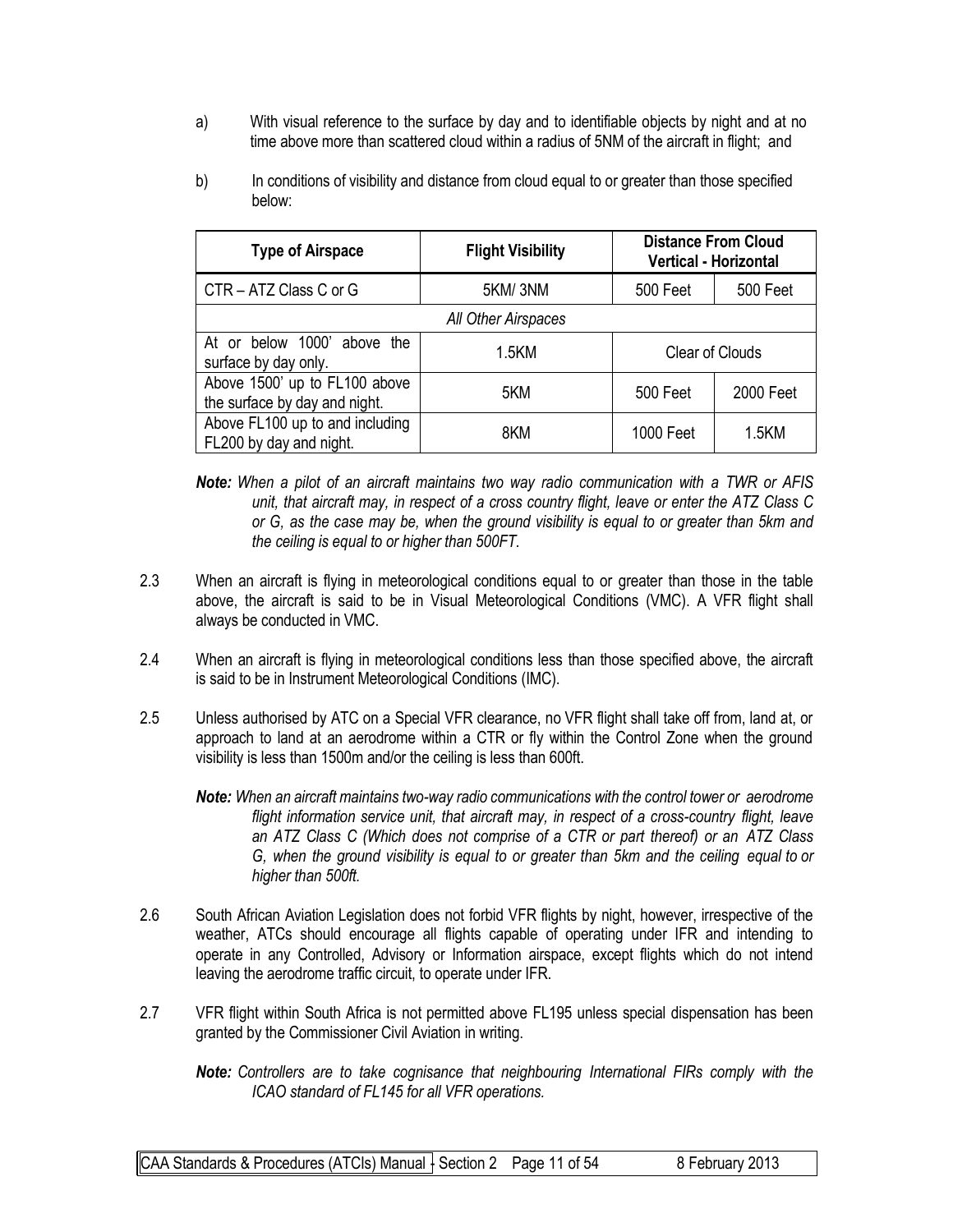#### **3 Instrument Flight Rules**

3.1 Aircraft may be flown in accordance with IFR irrespective of the meteorological conditions, however all aircraft flying above FL195 shall comply with IFR.

#### **4 Changing From IFR to VFR Flight**

- 4.1 Change from IFR to VFR flight is only acceptable when the pilot uses the specific expression "Cancel my IFR flight", together with changes to be made to his current flight plan.
- 4.2 No invitation to change from IFR to VFR is to be made by ATC, either directly or by inference.
- 4.2.1 The pilot on deciding to cancel the IFR flight plan and continue with VFR shall advise the ATC in the following manner: *"…cancelling IFR request to route VFR…"*
- 4.3 This change in the flight rules should be acknowledged by ATC with the phrase *"IFR flight cancelled at ..... (Time)."*
- 4.4 If an ATSU, accepting the change from IFR to VFR has reason to believe that IMC may be encountered along the route of flight, the pilot should be advised.
- 4.5 This change in the flight rules only affects the entries in Fields 8 and 15 of the flight plan and does not constitute a cancellation of the entire flight plan or the cancellation of search and rescue.

*Note: Pilots should consider the impact of the change to VFR on the Radio Communication Failure procedure before changing to VFR.*

#### **5 Special VFR**

- 5.1 A special VFR flight is a flight subject to prior authorisation from ATC but not subject to IFR and conducted by day, within a CTR within which compliance with IFR has been declared mandatory.
- 5.2 The minimum weather conditions under which the ATC may grant special VFR clearances are:
	- a) By day only,
	- b) Within sight of ground;
	- c) Clear of cloud; and
	- d) With a ceiling of at least 600 feet and a ground visibility of not less than 1500m, except that for SAAF helicopters, ground visibility of one-quarter nautical mile shall apply.
- 5.3 Standard separation shall be provided between all special VFR flights and between special VFR flights and aircraft operating under IFR.
- 5.4 IFR flights must not be delayed in order to accommodate requests for a Special VFR clearance.
- 5.5 Authorisation for Special VFR flights will depend on local traffic conditions and other factors such as the extent of the flight proposed and whether air-ground communication can be maintained; i.e.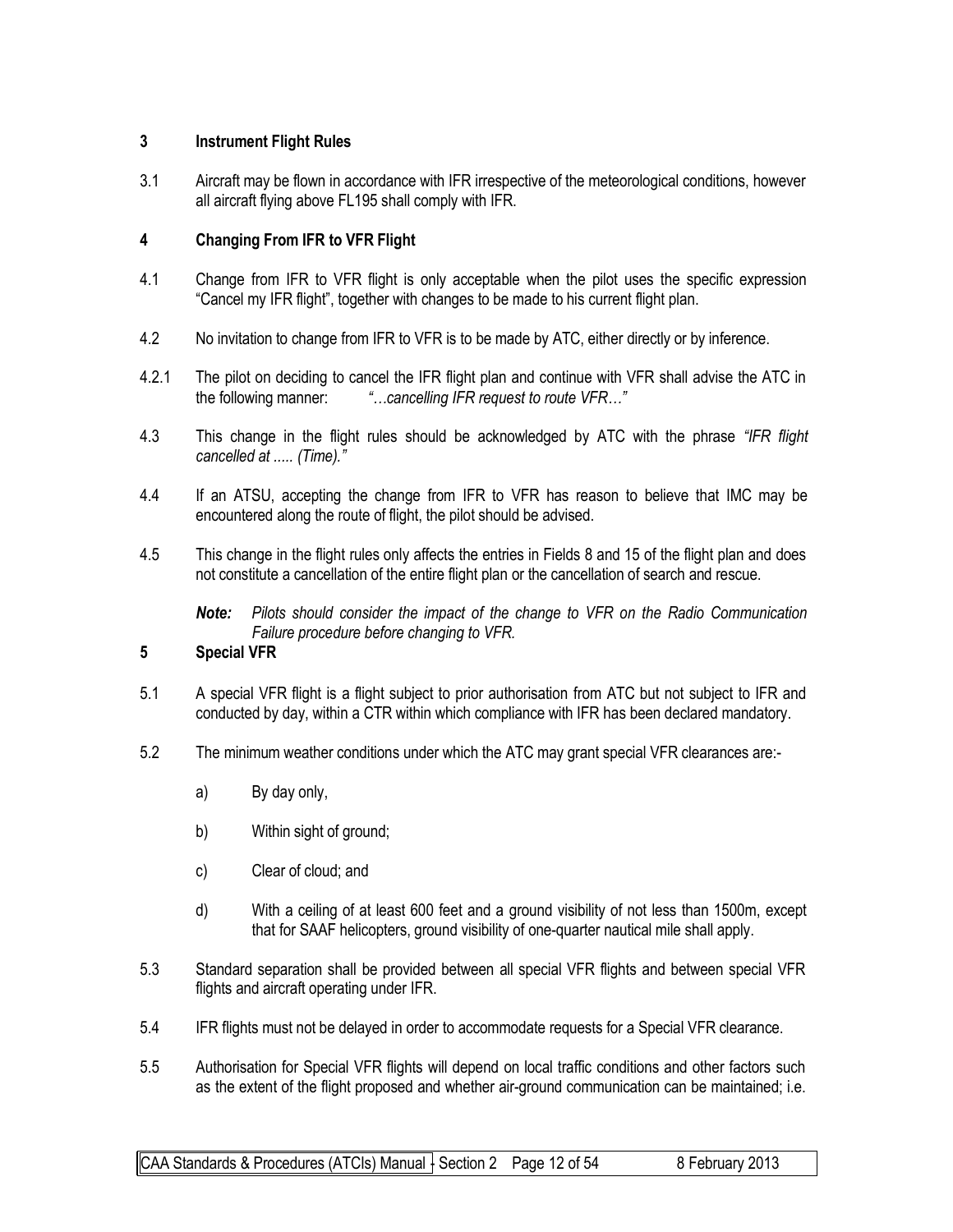it could require a shorter time interval between IFR flights to accommodate a Special VFR flight which can maintain radio contact with APP and report positions etc., than one which cannot do so.

- 5.6 ATC shall specify the conditions under which a Special VFR flight may be made, e.g. if the aircraft is equipped with an operational radio and Mode C transponder, ATC may specify that the pilot maintains radio guard and makes position reports while in the CTR or ATC may prescribe the route to be followed by the aircraft. ATC may also place time restrictions on a Special VFR clearance, such as "Clearance expires at .....(Time)....." etc.
- 5.7 Aircraft operating Special VFR within a CTR when the zone has been declared IMC will not normally be given a specific altitude to fly; pilots will merely be instructed to remain clear of cloud and within sight of ground. If, however, it is necessary to provide vertical separation from aircraft above, the Special VFR aircraft is to be instructed not to fly above a specified altitude e.g. *"Cleared" ………............ (Route) ....................Special VFR, clear of cloud, in sight of ground, not above ............feet".*
- 5.8 Special VFR flights are intended to provide flexibility to pilots who are unable to comply with IFR. This flexibility however excludes those aircraft in the training category and will be instructed to remain on the ground.
- 5.9 Special VFR absolves the pilot-in-command from complying with IFR; however, it does not absolve the pilot-in-command from the responsibility of maintaining the minimum safe altitude prescribed in the CAR 91.06.32(1) (a) (b) (c).
- 5.10 A flight may be authorised for SVFR operation within a CTR to:
	- a) Enter a CTR for the purpose of landing;
	- b) Take-off and depart from a CTR;
	- c) To cross a CTR;
	- d) \*Operate locally within a CTR.
	- *Note: \*This authorisation may include those aircraft that are engaged in crime-prevention or medevac operations.*

#### **6 Types of Approaches**

6.1 IFR in Controlled Airspace

In controlled airspace the ATSU shall provide standard ATC separation while the pilot shall be responsible for terrain clearance criteria.

#### 6.1.1 **Instrument Approach**

- a) If standard instrument approach and missed approach procedures are published, no specific instructions need be given. If, however, the pilot requests information on the procedure, the following shall be passed to him:
	- i. Type of approach and facility;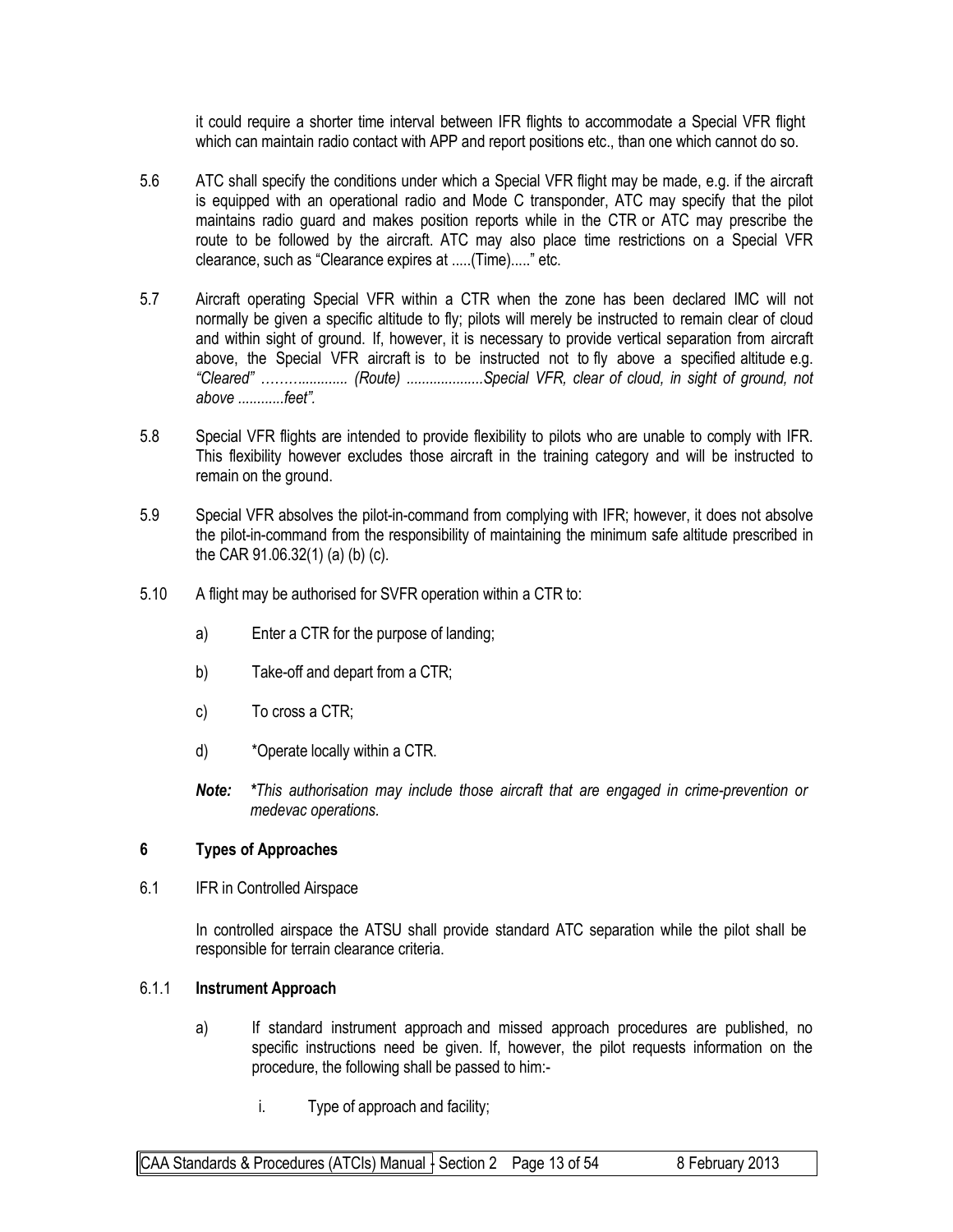- ii. Initial approach altitude;
- iii. Outbound track in degrees magnetic;
- iv. Procedures turn (left or right);
- v. Final approach track in degrees magnetic;
- vi. Obstacle clearance limit;
- vii. Missed approach procedure, when deemed necessary.
- b) Even if visual reference to the ground is established before completion of the approach procedures, a pilot will normally complete the entire procedure. At his request, however, clearance may be granted to break off the instrument procedure and proceed directly to the airfield visually. Nevertheless, they will continue to be an IFR flight unless they choose to change to VFR flight rules in VMC and cancels their IFR flight plan.
- c) Where Instrument Approach Procedures exists for the destination airport in controlled airspace an IFR flights normally complete an Instrument Approach Procedure.
- d) Aircraft executing VMC, Visual or Instrument approaches under approach control need not be separated by the standard minima from traffic operating within the aerodrome traffic circuit under aerodrome control.
- e) A particular approach procedure may be specified to expedite traffic. The omission of a specified approach procedure will indicate that *any* authorised approach may be used at the discretion of the pilot. Thus care should be taken to specify the approach intended for the aircraft when clearance for the approach is given to prevent the crew complying with a different than planned approach i.e. completing a VOR Non-precision approach instead of an ILS Precision approach.

#### 6.1.2 **Visual Approach**

- a) To expedite traffic IFR flights may be cleared to execute visual approaches, whilst still maintaining IFR Flight Plan status, when:
	- i. The pilot can maintain visual reference to the terrain; *and*
	- ii. The reported cloud ceiling is above the initial approach altitude;
		- *OR*

The pilot reports at the Initial approach level or at any time during instrument approach procedure that the meteorological conditions are such that with reasonable assurance a visual approach and landing can be completed; *and*

iii. The aircraft is within 25NM of the destination aerodrome;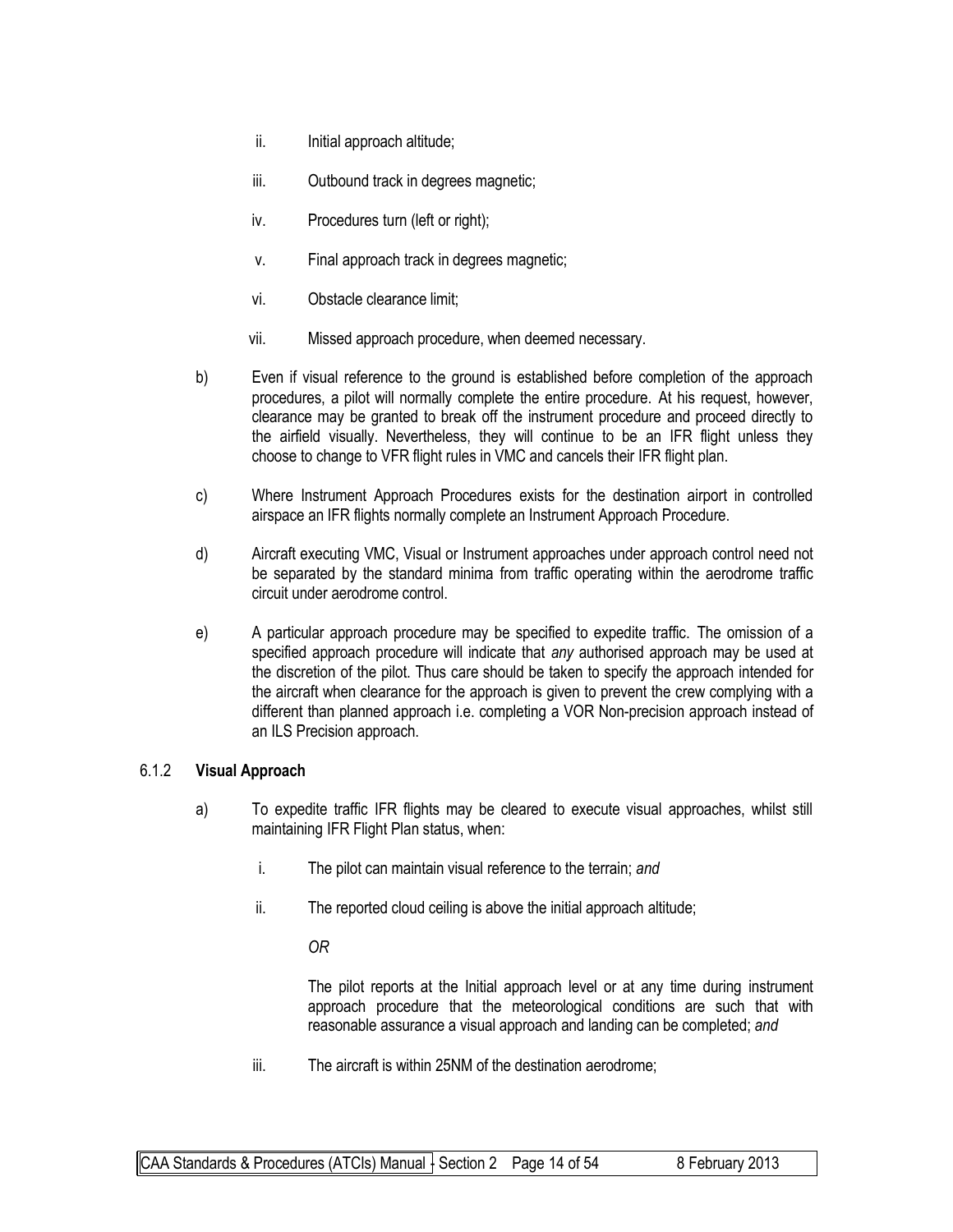iv. A Visual Approach may be requested by the pilot or initiated by an ATC. When initiated by the ATC the concurrence of the pilot is required.

v) The reported ceiling is at or above the level of the beginning of the initial approach segment for the aircraft so cleared; or

vi) ) The pilot reports at the level of the beginning of the initial approach segment or at any time during the instrument approach procedure that the meteorological conditions are such that with reasonable assurance a visual approach and landing can be completed

*Note: The following RT may be used:*

*Pilot request: "Field (terrain) in sight, request visual approach". ATC response: "……….. (callsign) are you able to accept a visual approach runway…?"*

- b) During a visual approach the ATSU shall remain responsible to provide separation between all aircraft. The pilot shall remain responsible for terrain clearance as well as remaining within controlled airspace.
- c) Controllers shall exercise caution in initiating a visual approach when there is reason to believe that the flight crew concerned is not familiar with the aerodrome and its surrounding terrain. Controllers should also take into consideration the prevailing traffic and weather conditions when initiating visual approaches.
- d) Standard separation shall be provided between an aircraft cleared to execute a visual approach and all other controlled flights.
- *Note 1: The term visual approach is only associated with an instrument approach procedure, where the Instrument Approach is abbreviated in total or in part.*
- *Note 2: Separation may be based upon pilot or ATC sighting and maintaining visual separation between succeeding aircraft in the vicinity of an aerodrome.*
- *Note 3: When an aircraft is receiving vectors, a clearance for a visual approach shall only be issued when a pilot reports the aerodrome in sight OR the preceding aircraft in sight, at which time the vectoring/control will be terminated; however the aircraft will still be provided with* an ATS surveillance *service.*

#### 6.1.3 **Approach Maintaining VMC**

- a) A VMC Approach enables the pilot to descend below the initial approach altitude while maintaining VMC.
- b) An IFR flight in controlled airspace may be cleared by ATC to execute a VMC Approach, whilst still maintaining IFR Flight Plan status, when:
	- i. Requested by the pilot;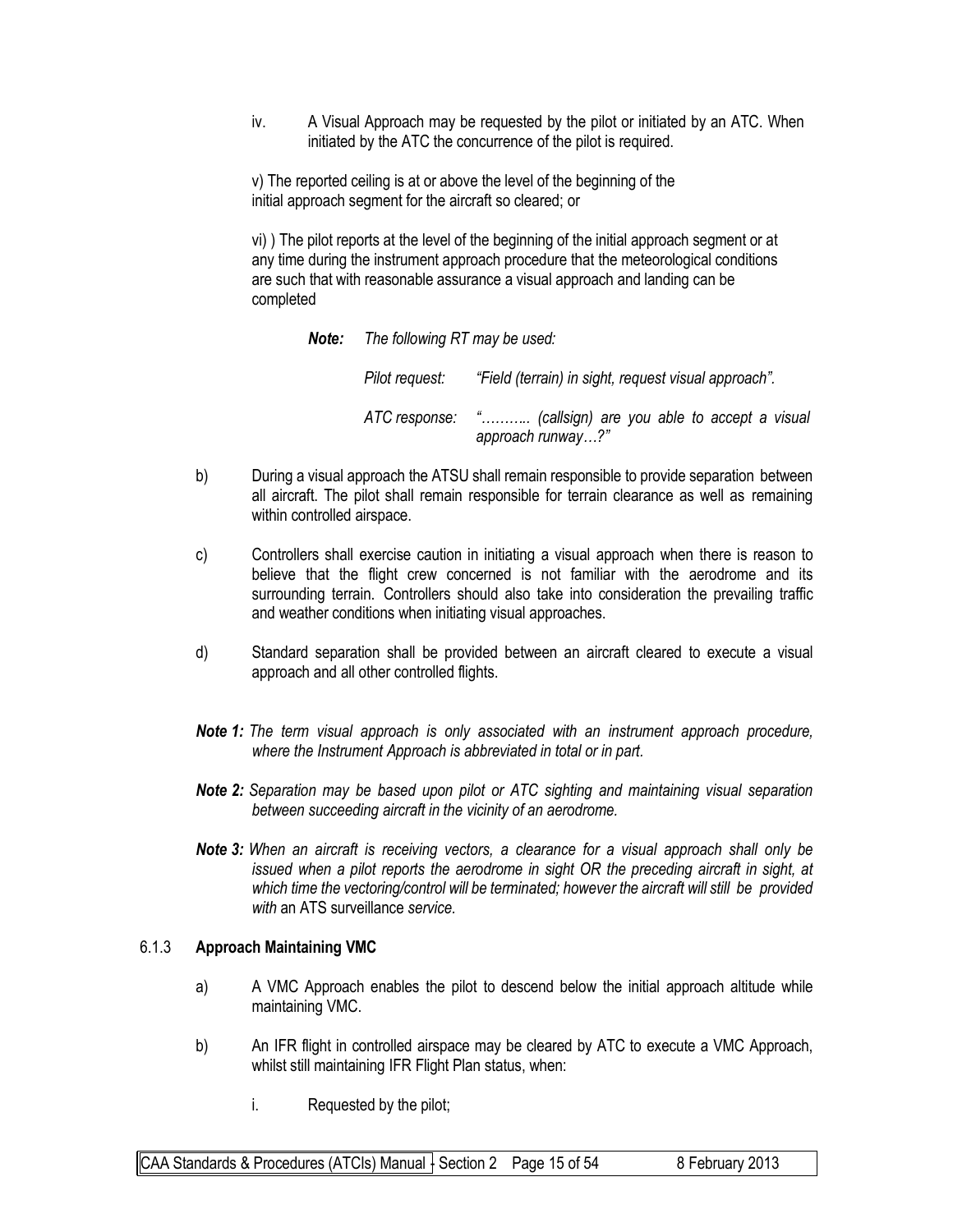*Note: The following RT may be used by the pilot:*

*"…request VMC Approach…"*

- ii. Metrological conditions are such that there is reasonable assurance that a VMC Approach and landing can be completed;
- iii. The pilot can maintain visual reference to the terrain.
- c) During a VMC Approach the ATSU shall remain responsible to provide separation between all aircraft as stipulated below:
	- i. *BY DAY:* Standard separation may be reduced, subject to the agreement of all pilots involved. When such a reduction is permitted, essential traffic information shall be passed and the pilot is responsible for his own separation.
	- ii. *BY NIGHT:* ATC shall ensure that standard separation is applied to all flights.
- d) During a VMC Approach the pilot shall remain responsible for terrain clearance.
- **Note 1:** It is not required to change the IFR status of a flight to VFR when a Visual Approach or *VMC approach is made in controlled airspace.*
- *Note 2: Due to the nature of traffic situations at busy aerodromes the reduction of separation may not be feasible.*
- *Note 3: To meet the requirements for separation, "Reduced Separation in the Vicinity of the Aerodrome" may be applied.*

#### 6.2 **IFR Flights Leaving Controlled Airspace**

- 6.2.1 When leaving controlled airspace, the ATSU shall provide standard ATC separation until the aircraft has vacated controlled airspace. ATSU approval is required when descending out of controlled airspace to ensure separation from other traffic within controlled airspace. Where an information service is provided outside of controlled airspace, the pilot shall be provided with traffic information.
- 6.2.2 The pilot shall remain responsible for terrain clearance criteria throughout.
- 6.2.3 An IFR flight in controlled airspace routing towards an uncontrolled aerodrome may be descended by the ATSU to the lowest limit of the controlled airspace. Further descent below the limit of controlled airspace shall be at the discretion of the pilot.
- 6.2.4 Where a radar control service is provided in controlled airspace, the aircraft may be descended by the ATSU to the lowest limit of the controlled airspace, or to the radar terrain clearance limit whichever is higher. Further descent below this must be made at the discretion of the pilot.
- 6.2.5 In that phase of flight where the pilot requests descent that will take the aircraft outside of controlled airspace, the following RT may be used: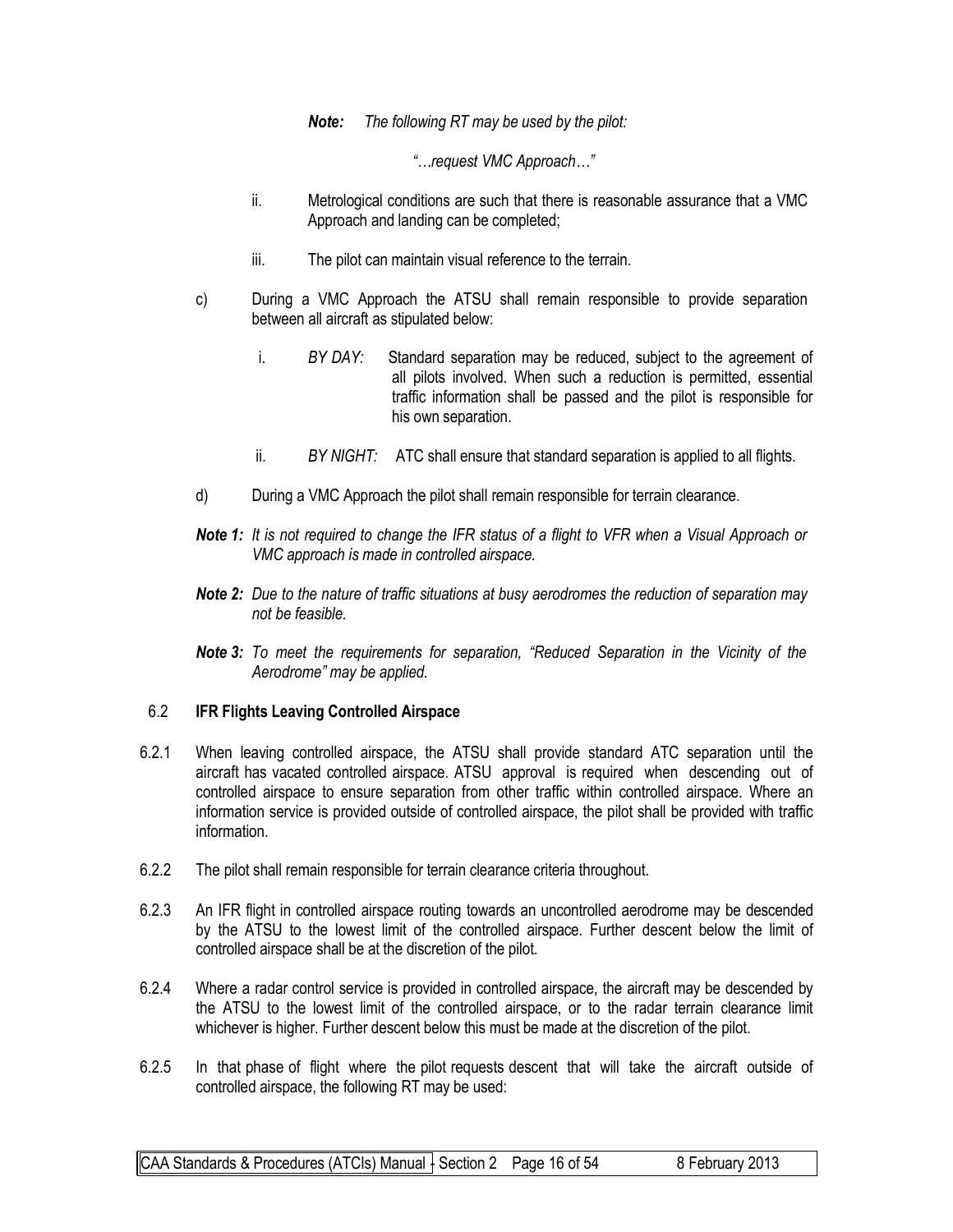- *Pilot: "Request further descent maintaining VMC" or "Request further descent into uncontrolled airspace"*
- *ATC: "Descend as required and report leaving controlled airspace"*
- *Note 1: Radar Control Service can only be provided in controlled airspace.*
- *Note 2: The ATSU and the pilot shall have joint responsibility for terrain clearance only while the aircraft is provided with a radar vectors.*
- *Note3: The lowest limit of the controlled airspace or the radar terrain clearance may not comply with the minimum level required for IFR flights as stipulated in SA-CAR Part 91.06.32 and Part 91.07.2 respectively.*

#### 6.3 **IFR in uncontrolled airspace**

- 6.3.1 An aircraft may not be *cleared* by an ATSU for a visual approach or a VMC approach in uncontrolled airspace.
- 6.3.2 Where an Information Service is provided outside of controlled airspace, the pilot will be given traffic information and the pilot shall remain responsible for own separation and terrain clearance criteria throughout.
- 6.3.3 An IFR flight in uncontrolled airspace may execute a cloud-break procedure, whilst still maintaining IFR Flight plan status.

#### 6.4 **VMC Approach in Uncontrolled Airspace**

- 6.4.1 An IFR flight in uncontrolled airspace may execute a VMC approach whilst still maintaining IFR flight plan status, when in VMC and:
	- a) Metrological conditions are such that there is reasonable assurance that a VMC approach and landing can be completed; and
	- b) The pilot can maintain visual reference to the terrain.

## **Section 2 Air Traffic Services**

### **Chapter 6 Altimeter Setting Procedure**

#### **1 Introduction**

1.1 The following procedures describe the methods intended for use in providing adequate vertical separation between aircraft and terrain during all phases of flight. The methods are based on the following principles: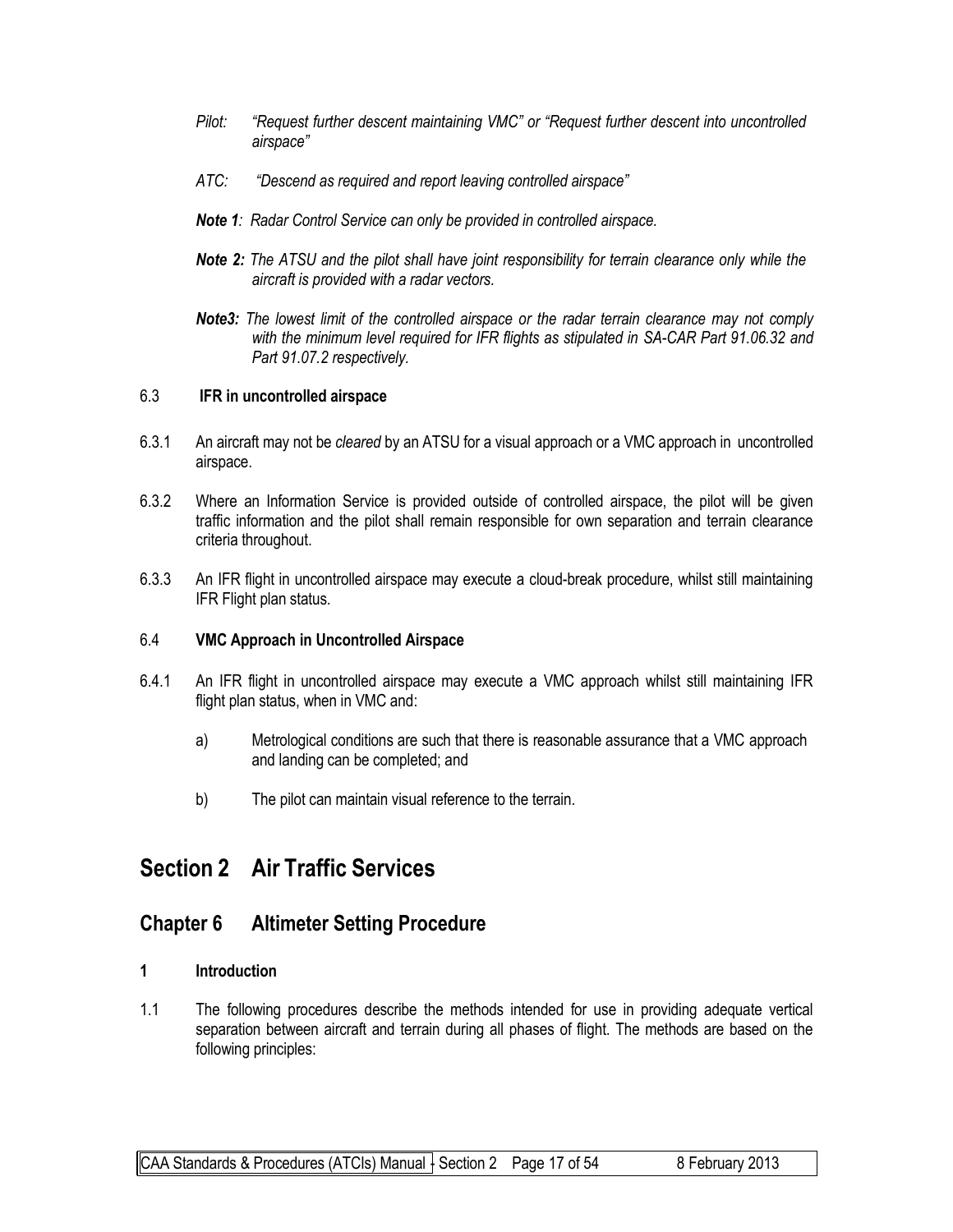- a) During flight, when at or below a fixed altitude called the transition altitude, an aircraft is flown at altitudes determined from an altimeter set at sea level pressure (QNH) and its vertical position is expressed in terms of altitude;
- b) During flight above the transition altitude an aircraft is flown along surfaces of constant atmospheric pressure based on an altimeter setting of 1013.2 Hectopascals and throughout this phase of a flight the vertical position of an aircraft is expressed in terms of flight level;
- c) The change in reference from altitude to flight levels, and vice versa, is made, when climbing, at the transition altitude and, when descending, at the transition level;
- d) The adequacy of terrain clearance during any phase of a flight may be maintained in a number of ways, depending upon the facilities available in a particular area, the recommended methods in the order of preference being:
	- i) The use of current QNH reports from any adequate network of QNH reporting stations;
	- ii) The use of such QNH reports available combined with other meteorological information such as the forecast lowest mean sea level pressure for the route or portions thereof;
	- iii) Where current information is not available, the use of values of the lowest altitudes of flight levels, derived from climatological data.
- e) During the approach to land, terrain clearance may be determined by using the QNH altimeter setting (giving altitude) or a QFE setting (giving height above the QFE datum).
- f) Altimeter settings shall be given in hPa in four digits together with the unit of measurement used, and shall be rounded down to the nearest lower whole hPa.

#### **2 System of Flight Levels**

- 2.1 Flight level zero shall be located at the atmospheric pressure level of 1013.2 hPa. Consecutive flight levels shall be separated by a pressure interval corresponding to at least 500ft (152.4 meters) in the Standard Atmosphere.
- 2.2 Flight levels shall be numbered according to the following table which indicates the corresponding height in the Standard Atmosphere in feet:-

| <b>Flight Level</b><br><b>Number</b> | <b>Height In Standard</b><br>Atmosphere (1013.2 hPa) |               | <b>Flight Level</b><br><b>Number</b> | Height In Standar | Atmosphere (1013.2   Pa) |
|--------------------------------------|------------------------------------------------------|---------------|--------------------------------------|-------------------|--------------------------|
|                                      | Feet                                                 | <b>Meters</b> |                                      | Feet              | <b>Meters</b>            |
| 10                                   | 1,000                                                | 300           | 50                                   | 5,000             | 1,500                    |
| 15                                   | 1,500                                                | 450           | $\cdots$                             | .                 | .                        |
| 20                                   | 2,000                                                | 600           | 100                                  | 10,000            | 3,050                    |
| 25                                   | 2,500                                                | 750           | $\cdots$                             | .                 | .                        |
| 30                                   | 3,000                                                | 900           | 150                                  | 15,000            | 4,550                    |
| 35                                   | 3,500                                                | 1,050         | .                                    | .                 | .                        |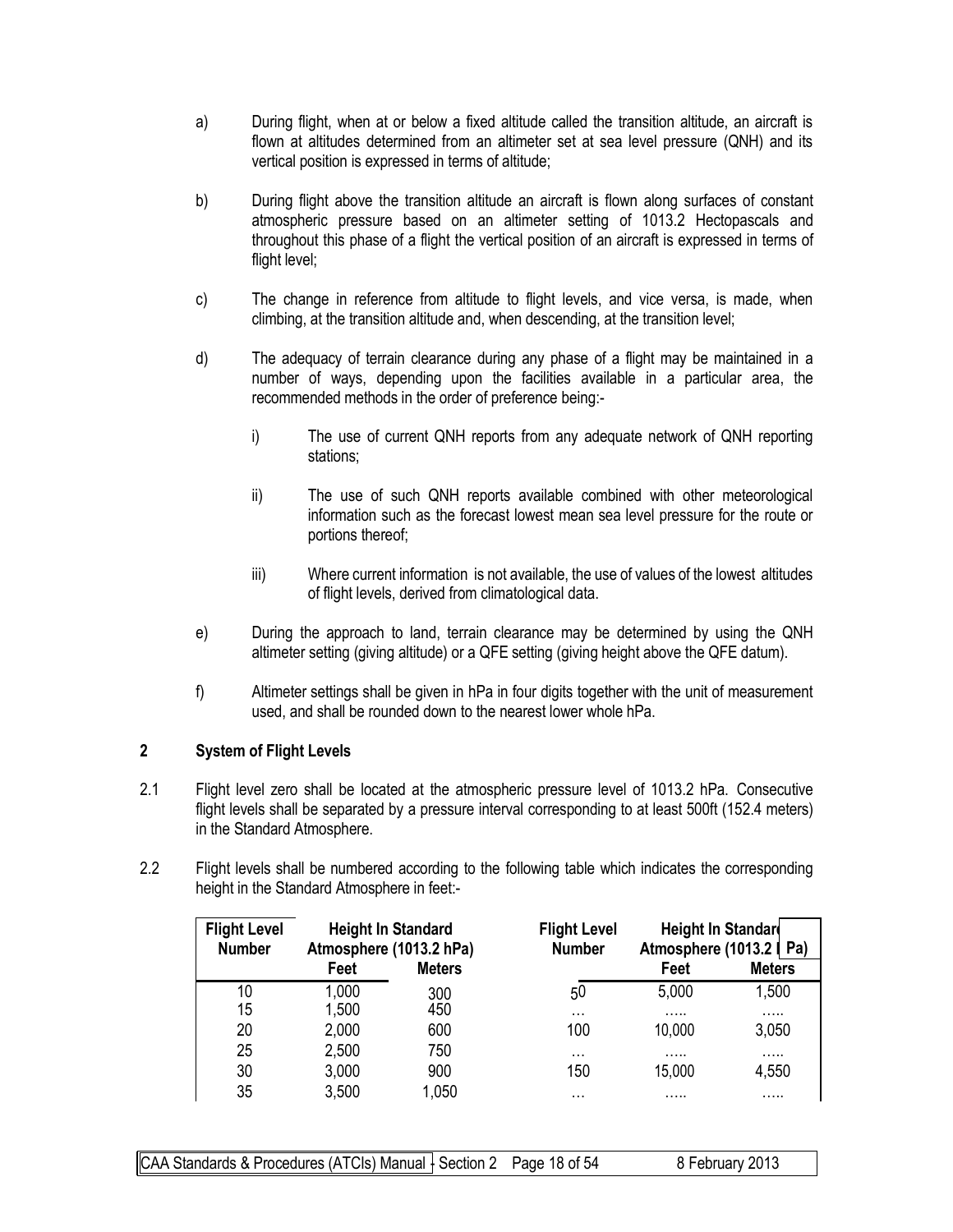| 40 | 4,000 | ,200 | 200      | 20,000 | 6,100  |
|----|-------|------|----------|--------|--------|
| 45 | 4,500 | ,350 | $\cdots$ |        |        |
|    |       |      | 500      | 50,000 | 15,250 |

- 2.3 Minimum cruising level
- 2.4 Area control centres shall, when circumstances warrant it, determine the lowest usable flight level or levels for the whole or parts of the control area for which they are responsible, and use it when assigning flight levels and pass it to pilots on request.
- 2.5 Assignment of Cruising Levels
- 2.5.1 In so far as practicable, cruising levels of aircraft flying to the same destination shall be assigned in a manner that will be correct for an approach sequence at the destination.
- 2.5.2 An aircraft at a cruising level shall normally have priority over other aircraft desiring that cruising level. When two or more aircraft are at the same cruising level, the preceding aircraft shall normally have priority.
- 2.5.3 Except when traffic conditions and co-ordination procedures permit authorisation of cruise climb, an ATC unit shall normally authorise only one cruising level for an aircraft beyond its control area, i.e. that level at which the aircraft will enter the next control area whether contiguous or not. It is the responsibility of the accepting ATC unit to issue clearance for further climb as appropriate. When relevant, aircraft will be advised to request en route any cruising level changes desired.
- 2.5.4 Aircraft authorised to employ cruise climb techniques shall be cleared to operate between two flight levels or above a specified level.

#### **3 Transition Altitude**

- 3.1 A transition altitude is specified for each aerodrome in the SA-AIP or AICs and shall be indicated on the appropriate charts.
- 3.2 The transition altitude for all points of departure and arrival within 25 nautical miles of any aerodrome listed in the SA-AIP or AICs shall be the same as that listed for the relative aerodrome.
- 3.3 In the case of VMC flights departing from, or arriving at points beyond 25 nautical miles from any of the aerodromes listed shall observe the height of 2000ft above the ground or water as the transition altitude.
- 3.4 In the case of IMC flights departing from, or arriving at points beyond 25 nautical miles from any of the aerodromes listed shall observe the lowest safe cruising altitude as the transition altitude.
- 3.5 Where two or more closely spaced aerodromes are located so as to require coordinated procedures, a common transition altitude shall be established. This common transition altitude shall be the highest of the transition altitudes that would result for the aerodromes if separately considered.
- 3.6 The height above the aerodrome of the transition altitude shall be as low as possible; normally this should not be less than 3,000 ft.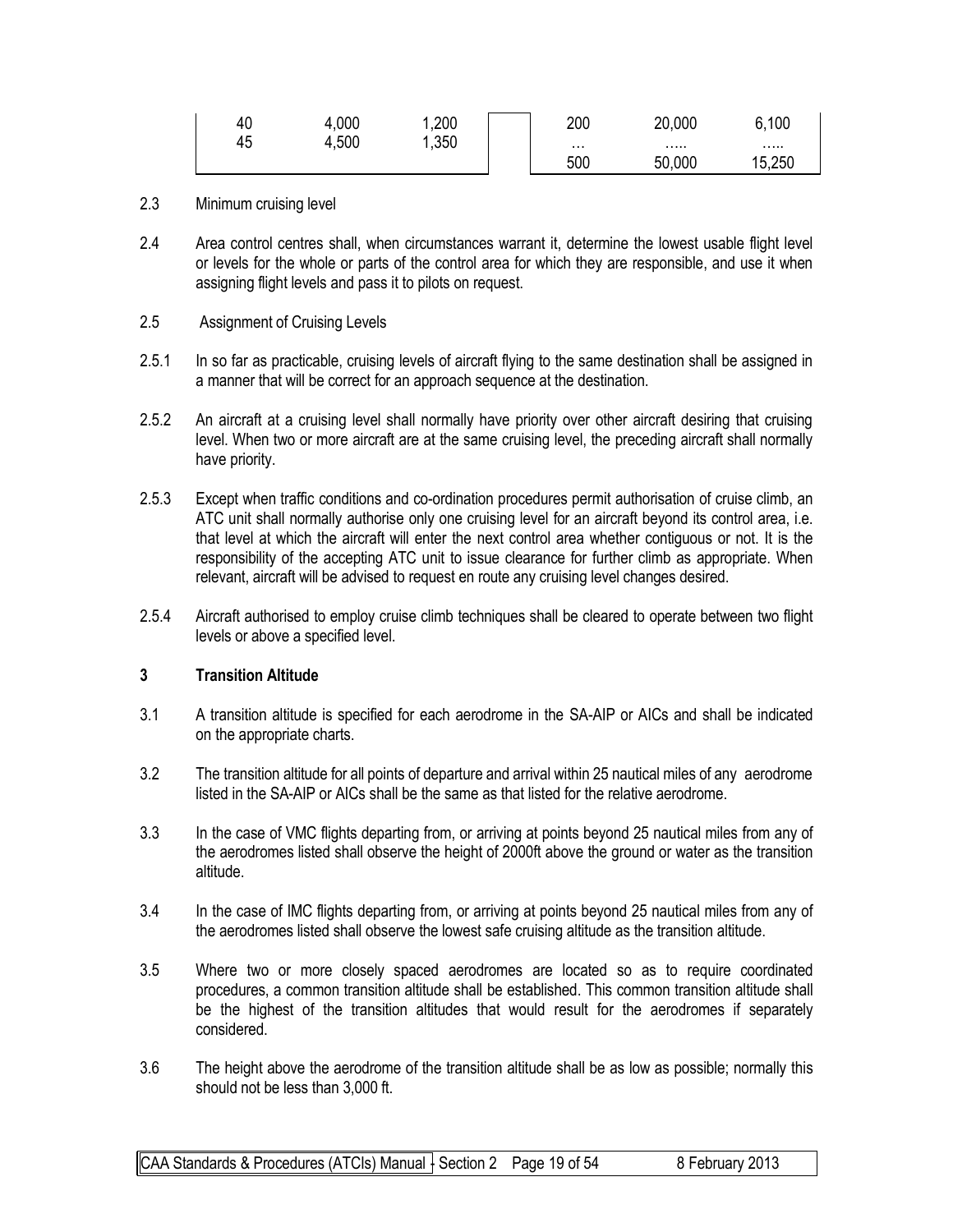3.7 The calculated height of the transition altitude shall be rounded up to the next full 1,000 *100ft.*

#### **4 Transition Levels**

- 4.1 Transition levels will be adjusted when barometric pressure changes beyond specified limits so that the transition level will never be less than 1000ft above the transition altitude.
- 4.2 The Air Traffic Service Unit at aerodromes will provide the current transition level for their aerodrome, including points within 25 nautical miles of their aerodrome in the approach and landing instructions.
- 4.3 VMC flights intending to land at points beyond 25 nautical miles from any of the aerodromes listed shall observe the height of 3000 ft above the ground or water as the transition level.
- 4.4 In IMC, flights intending to land at points beyond 25 nautical miles from any of the aerodromes listed, shall observe the flight level 500ft above the lowest safe altitude as the transition level.
- 4.5 Where two or more closely spaced aerodromes are located so as to require coordinated procedures and a common transition altitude, a common transition level shall be used at any one time.

*Note: The transition level is normally passed to aircraft in the approach and landing clearances.*

#### **5 Transition from Flight levels to Altitudes and Vice Versa**

- 5.1 The vertical position of an aircraft when at or below the *transition altitude* shall be expressed in terms of *altitude*.
- 5.2 The vertical position of an aircraft when at or above the *transition level* shall be expressed in terms of *flight levels*.
- 5.3 While passing through the transition layer, vertical position shall be expressed in terms of flight levels when ascending and in terms of altitude when descending.

#### **6 Take-Off and Climb**

- 6.1 A QNH altimeter setting shall be made available to aircraft in taxi instructions prior to take-off.
- 6.2 A QFE altimeter setting shall be made available to aircraft upon request if available.
- 6.3 On reaching the transition altitude at least one altimeter in the aircraft shall be set to 1013.2 hPa (29.92 inches of mercury) and thereafter the vertical positioning of the aircraft shall be referred to in flight levels.

*Note: On reaching the transition altitude pilots will re-set their altimeters to 1013.2 hPa without requesting ATC permission to do so, nor is it necessary to advise ATC that the change has been made.*

#### **7 En-Route**

7.1 Vertical Separation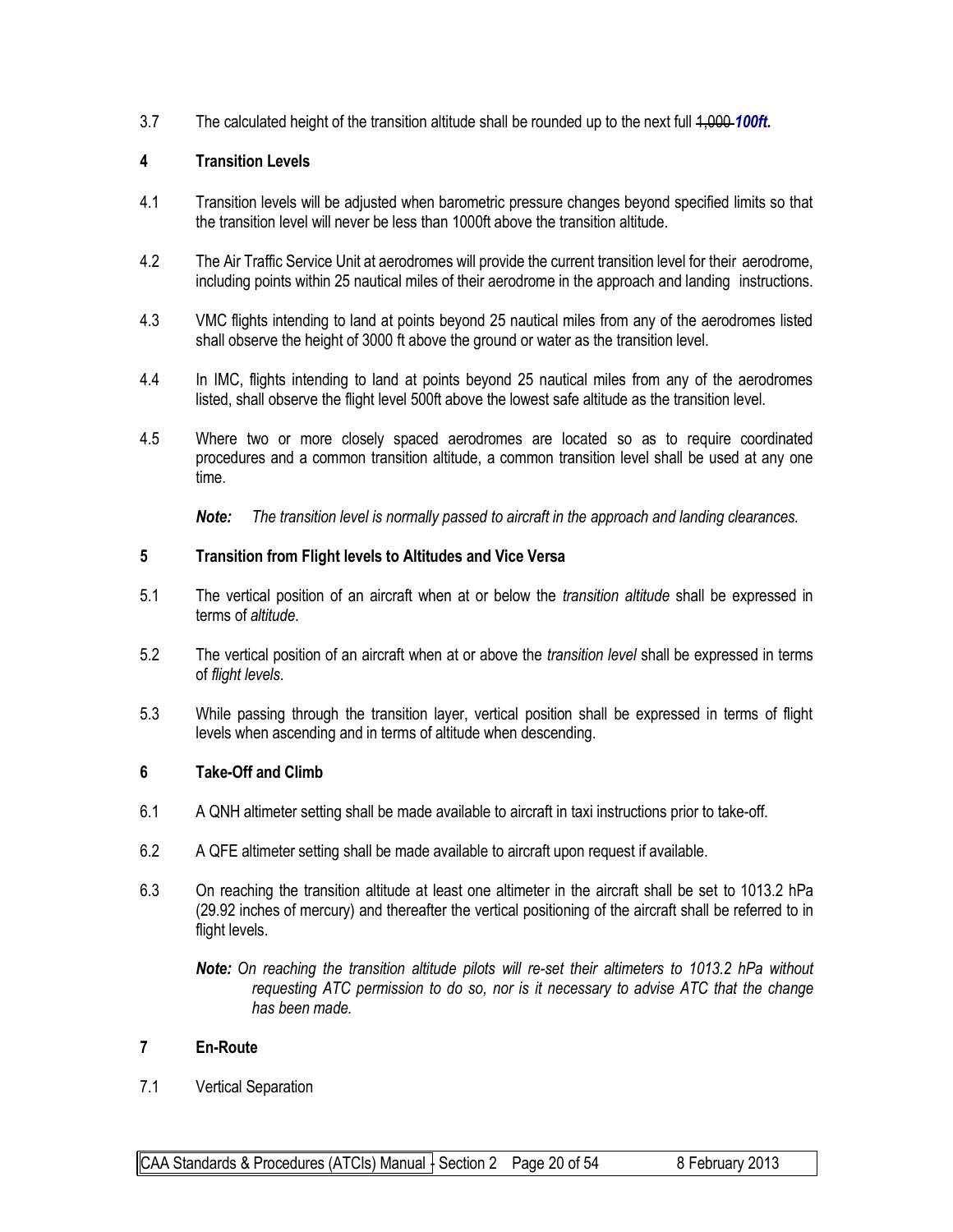- 7.1.1 Vertical separation of aircraft during en-route flight at and below the transition altitude shall be assessed in terms of altitude.
- 7.1.2 Vertical separation of aircraft during en-route flight above the transition altitude shall be assessed in terms of flight levels.
- 7.1.3 Aircraft shall be flown at altitudes or flight levels as applicable corresponding to the magnetic tracks as indicated in the "Semi-circular Table".

#### 7.2 **Terrain Clearance**

- 7.2.1 The SAWS will make available to pilots, on request, the forecast lowest en-route QNH, to enable pilots to determine the lowest flight level which will ensure adequate terrain clearance for routes or segments of routes on which this information is required.
- 7.2.2 The lowest safe flight level may be determined by one of the following ways:
	- a) If there is more than one altimeter in the aircraft, set the sub-scale of one of them to the forecast lowest QNH. The readings of this altimeter can then be compared with the elevations shown on the map of the aircraft's route to ensure that the minimum 1500ft terrain clearance, where applicable does exist, or
	- b) Make a pre-flight check to ensure that the flight level selected will provide the minimum terrain clearance by determining the relationship which will exist between the forecast lowest QNH and the altimeter sub-scale setting (1013.2 hPa).
		- *Note: The danger signal is when the QNH is lower than the sub-scale setting the aircraft will be lower than indicated.*

#### **8 Approach and Landing**

- 8.1 A QNH altimeter setting shall be made available to aircraft in approach clearances and in clearances to enter the traffic circuit.
- 8.2 A QFE altimeter setting, clearly identified as such, should be made available in approach and landing clearances on request.
- 8.3 The vertical positioning of aircraft during approach shall be controlled by reference to flight levels until reaching the transition level below which vertical positioning shall be reference to altitudes, except as provided for in paragraph 8.4.

*Note: This does not preclude a pilot from using a QFE setting for terrain clearance purposes during the final approach to the runway.*

8.4 After an approach clearance has been issued and the descent has commenced, the vertical positioning of an aircraft above the transition level may be by reference to altitude (QNH), provided that level flight above the transition altitude is not indicated or anticipated.

*Note: This exception is intended to apply primarily to turbine engine aircraft for which an uninterrupted descent from a high altitude is desirable.*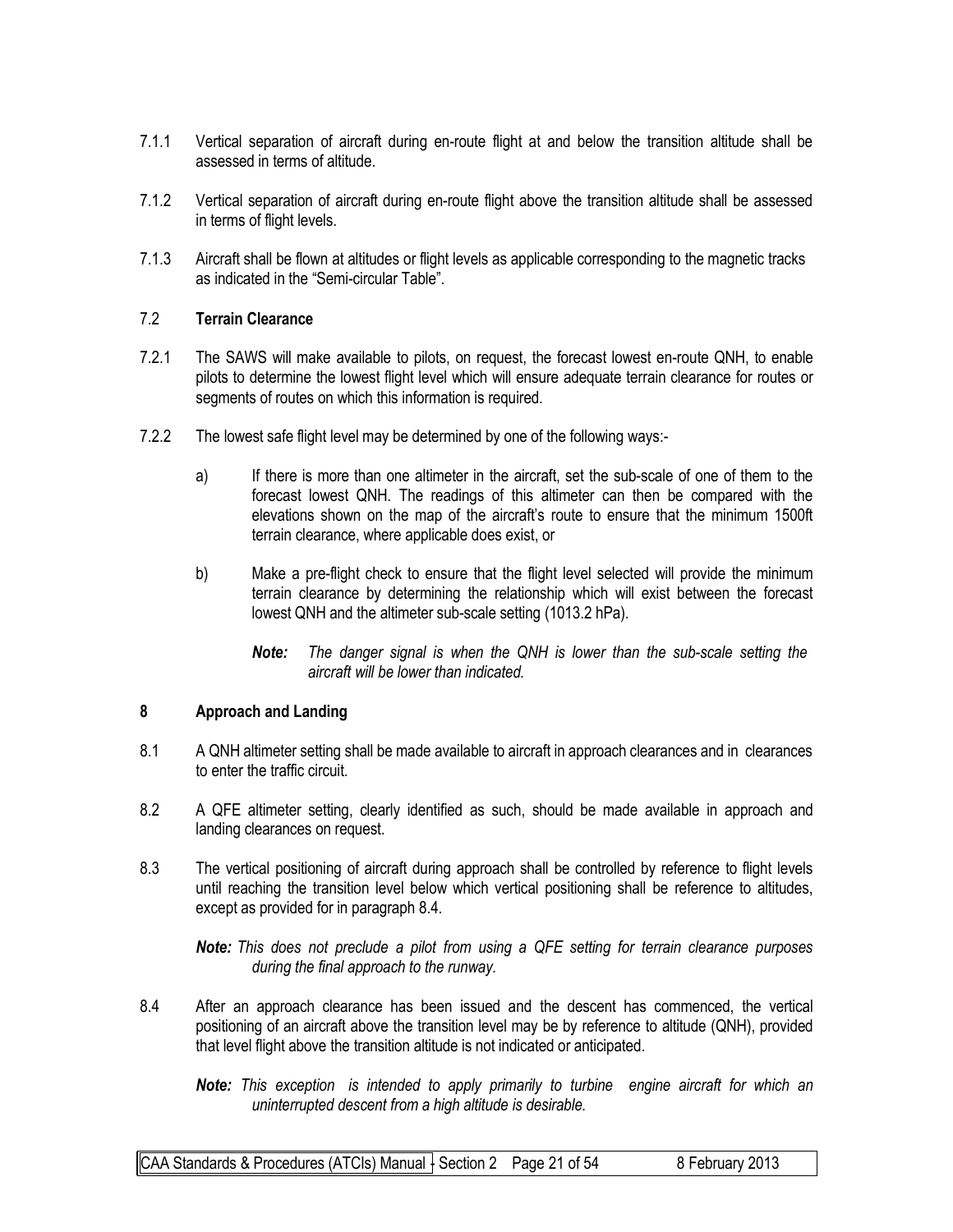8.5 On reaching the transition level, pilots will reset their altimeters to the QNH without requesting ATC permission to do so, nor is it necessary to advise ATC that the change has been made.

#### **9 Missed Approach**

9.1 The relevant parts of the previous paragraphs 6, 7, and 8 shall apply in the event of a missed approach.

#### **10 Procedures Applicable to ATSUs**

#### 10.1 **General**

- 10.1.1 ATSUs shall ensure that the latest QNH is always readily available for transmission to aircraft and for determining the current transition level.
- 10.1.2 ATSUs shall pass to aircraft the QFE on request if available.
- 10.1.3 Both of these settings must be rounded *down* to the nearest whole hPa before being transmitted to the pilot. However, the settings are to be given to the nearest tenth of a hPa if requested.

#### 10.2 **Responsibility for Determining the Current Transition Level**

- 10.2.1 Approach control is responsible for determining and providing to arriving aircraft the current transition level for their CTR. This level will also apply as the transition level for any arriving aircraft landing within 25NM of that ATSU.
- 10.2.2 At manned aerodromes which are not within a CTR, the TWR or AFISU shall be responsible for determining the transition level for their aerodrome and for any arriving aircraft landing within 25NM of the aerodrome.
- 10.2.3 On commencement of the shift or at such other times as specified in the SSI Manual, either approach control, TWR or AFIS as applicable shall ascertain the current QNH and determine from it the current transition level.
- 10.2.4 Approach control, TWR or AFIS as applicable must at all times be on the alert for changes in the QNH which will necessitate a change in the current transition level accordingly without delay.

#### 10.3 **Determination of the Current Transition Level**

- 10.3.1 Transition levels shall be determined with reference to the requirements as per the unit SSI Manual.
- 10.3.2 In the table below, the current QNH must be applied to the table relevant to the station. The flight level indicated against the pressure range within which the current QNH falls, shall be the current transition level.
- 10.3.3 This table ensures 1000 feet vertical separation between an aircraft at transition altitude and one at transition level.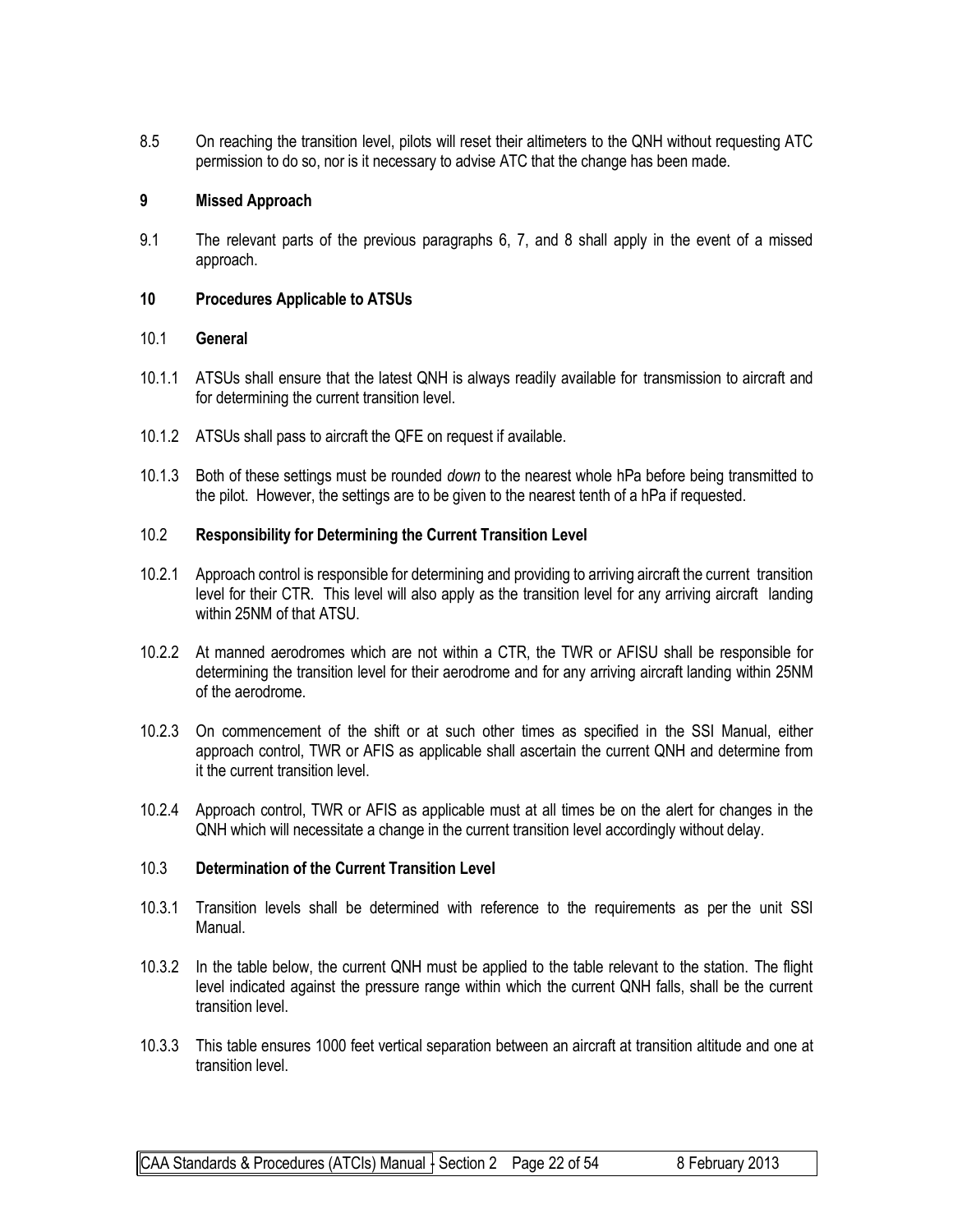- 10.3.4 The critical stage is reached when the QNH value drops to the QNH figure given in the first column of the table. Immediately the QNH drops below this figure the transition level must be changed in accordance with the table without delay.
- 10.3.5 QNH pressures at which transition level shall be altered:

|      | QNH in hPa |       |
|------|------------|-------|
| 959  |            | 977   |
| 978  |            | 995   |
| 996  |            | 1013  |
| 1014 |            | 1032  |
| 1033 |            | 1050  |
| 1051 |            | above |

10.3.6 All ATSUs should include in their SSI Manual a table as shown below in relation to their own transition level.

*Example:*

| <b>Alexander Bay</b> | <b>Transition</b><br><b>Altitude</b> | QNH  |                          |       | <b>Transition</b><br>Level |
|----------------------|--------------------------------------|------|--------------------------|-------|----------------------------|
|                      | 6,000ft                              | 959  |                          | 977   | 85                         |
|                      |                                      | 978  | $\overline{\phantom{0}}$ | 995   | 80                         |
|                      |                                      | 996  | $\blacksquare$           | 1013  | 75                         |
|                      |                                      | 1014 | $\overline{\phantom{0}}$ | 1032  | 70                         |
|                      |                                      | 1033 | $\blacksquare$           | 1050  | 65                         |
|                      |                                      | 1051 | $\overline{\phantom{0}}$ | above | 60                         |

#### 10.4 **Recording of Transition Level in Force**

- 10.4.1 On opening or the commencement of a shift, or at such other time as specified in the Station Standing Instruction Manual, the official meteorological QNH and transition level shall be entered into the occurrence log.
- 10.4.2 Whenever it becomes necessary to change the transition level, an entry to that effect, giving the QNH and transition level introduced shall be made in the occurrence log.

#### 10.5 **Check on Pressure Sensor Instruments**

- 10.5.1 At least once per shift the pressure sensor instrument at an ATSU should be checked for accuracy against the QNH obtained from the meteorological office.
- 10.5.2 Whenever the QNH value is updated from the meteorological office, it is to be compared with the QNH value it replaces or against the pressure sensor instrument for obvious errors.
- 10.5.3 Any discrepancy of 3 hPa or more of the QNH value it replaces, or than the reading obtained from the pressure sensor instrument, must be reported to the meteorological office immediately and the correct QNH value verified.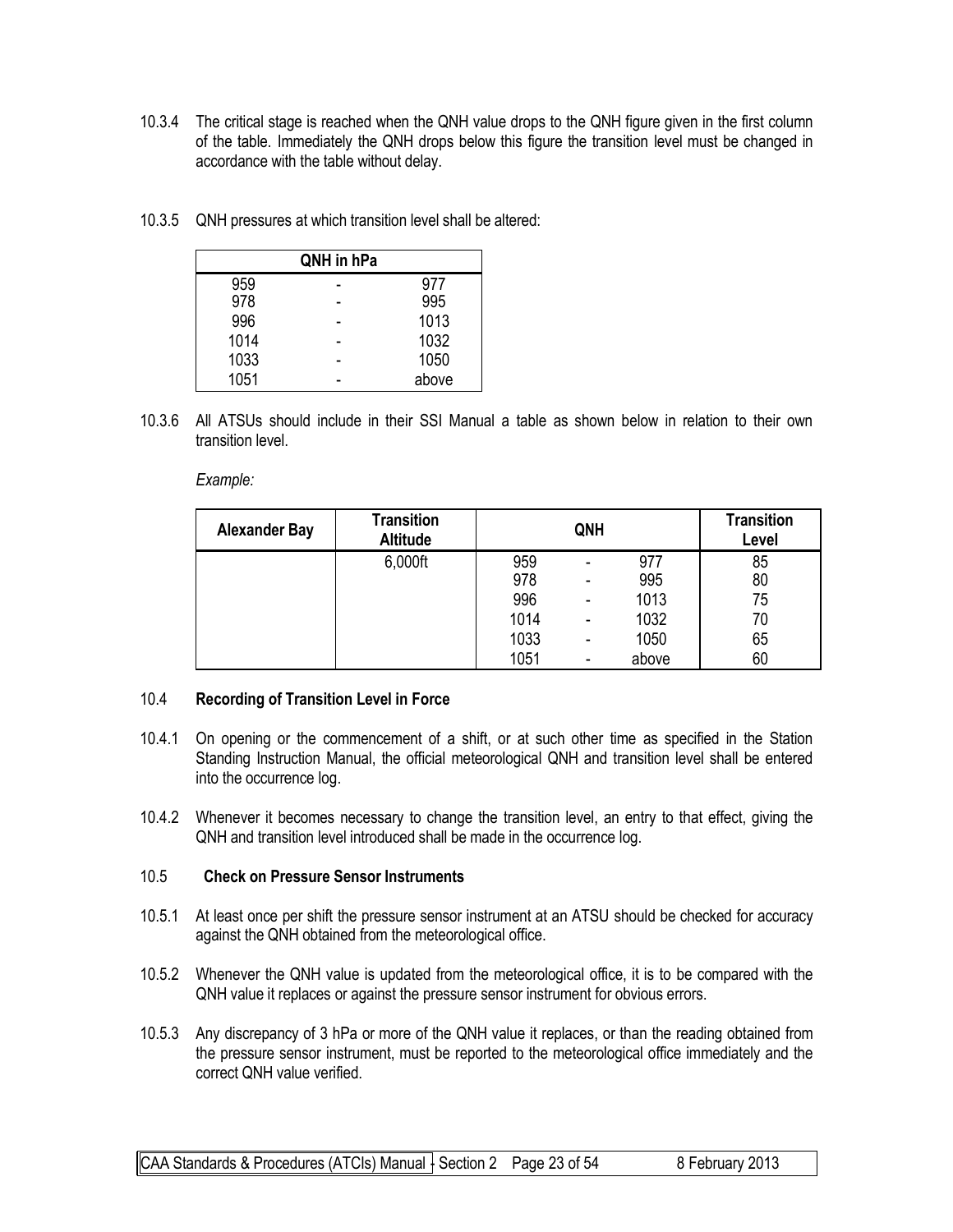# **Section 2 Air Traffic Services**

## **Chapter 7 Semi-Circular Rule**

#### **1 Flights Obliged To Comply With the Semi-Circular Rule**

- 1.1 The following flights are obliged to comply with the Semi-Circular Rule when in level cruising flight:
	- a) IFR flights outside of controlled airspaces;
	- b) VFR flights, except those operated in class B, C, D and E airspace's, operating at 1500ft or more above the surface of the earth;
	- c) All flights at night outside of controlled airspaces.

#### **2 Semi-Circular Rule Table**

2.1 When complying with the Semi-Circular rule, aircraft shall be flown at flight level corresponding to the magnetic tracks shown in the following table:

| <b>Magnetic Tracks</b>  |                         |                                  |                         |  |
|-------------------------|-------------------------|----------------------------------|-------------------------|--|
| 000° to 179° Odd        |                         | $180^\circ$ to 359 $^\circ$ Even |                         |  |
| <b>IFR</b> Flight Level | <b>VFR Flight Level</b> | <b>IFR Flight Level</b>          | <b>VFR Flight Level</b> |  |
| 10                      |                         | 20                               |                         |  |
| 30                      | 35                      | 40                               | 45                      |  |
| 50                      | 55                      | 60                               | 65                      |  |
| Etc. to                 | Etc. to                 | Etc. to                          | Etc. to                 |  |
|                         | 195                     |                                  | 185                     |  |
|                         | No VFR flights          |                                  | No VFR flights          |  |
|                         | above FL195             |                                  | above FL195             |  |
| 410                     |                         | 400                              |                         |  |
| <b>Then</b>             |                         | then                             |                         |  |
|                         |                         |                                  |                         |  |
| 450                     |                         | 430                              |                         |  |
| 490                     |                         | 470                              |                         |  |
| etc.                    |                         | etc.                             |                         |  |

*Aircraft that are not RVSM approved may not operate between FL290 to FL410 inclusive unless the aircraft status is a State aircraft.*

*Note: In the case of tracks where the changes of magnetic variation encountered between navigational aids would change the magnetic track from one semi-circle to the other, the mean variation should be used. Where the track falls on the dividing line when using mean variation, the variation used must be greater than the mean. The ATSU concerned with routes where this happens must liaise to ensure that they are both using the same*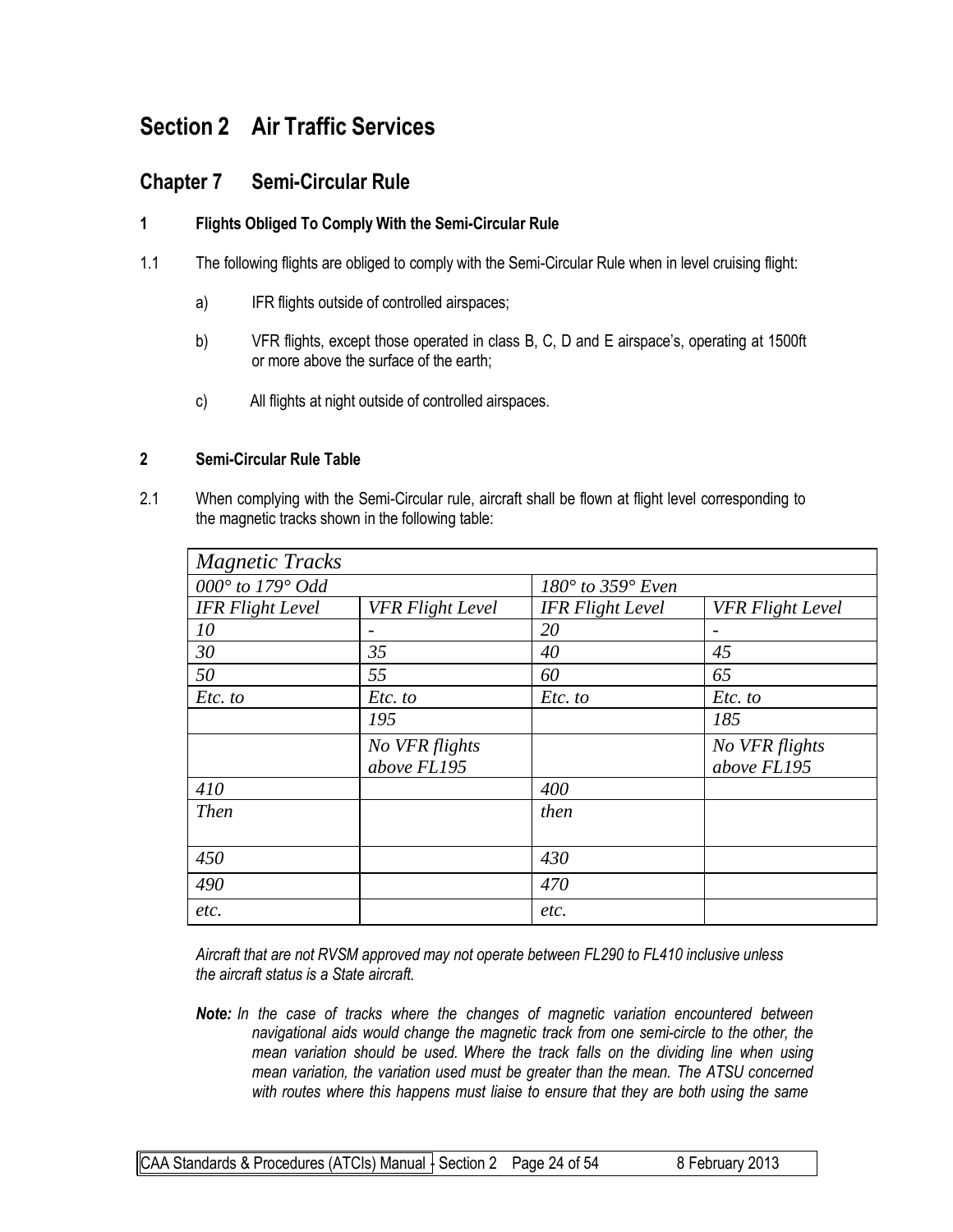*variations, thus ensuring that opposite traffic selects flight levels from different columns in the table.*

# **Section 2 Air Traffic Services**

## **Chapter 8 Flight Plans**

#### **1 Filing of Flight Plans**

- 1.1 The filing of a flight plan is mandatory in the following cases:
	- a) International flights;
	- b) All flights in the public transport operation or public transport of cargo operation categories;
	- c) All flights for which overdue action is required;
	- d) All flights operating between aerodromes where an ATSU is operating.
- 1.2 Flight plans shall also be filed for all flights conducted in controlled or advisory airspace's, provided that this requirement shall not apply if:
	- a) It is a local flight;
	- b) It is going to cross an airway or advisory route at right angles;
	- c) A VFR flight departing from, or arriving at an aerodrome within an ATZ Class C/ G or a CTR, and the remainder of the flight will be conducted clear of all controlled and/or advisory airspaces.

*Note 1: Flight plans may be filed for any flight.*

*Note 2: For compilation of a flight plan see Section 9, Chapter 5.*

- 1.3 Flight plans for IFR flights within controlled, advisory and information airspaces should be filed in sufficient time before ETD to allow the ATSU to fit the intended flight into the traffic pattern. ATC may, if necessary, insist on:
	- a) Thirty minutes warning before take-off when the point of departure is within a CTR or when the flight will be joining controlled or advisory airspace almost immediately after take-off; or
	- b) Ten Minutes warning before controlled or advisory airspace will be entered when filed in flight.
- 1.4 In the event of a delay of thirty (30) minutes in excess of the estimated off-block time for a scheduled flight or a delay of one hour for an non-scheduled or general aviation flight for which a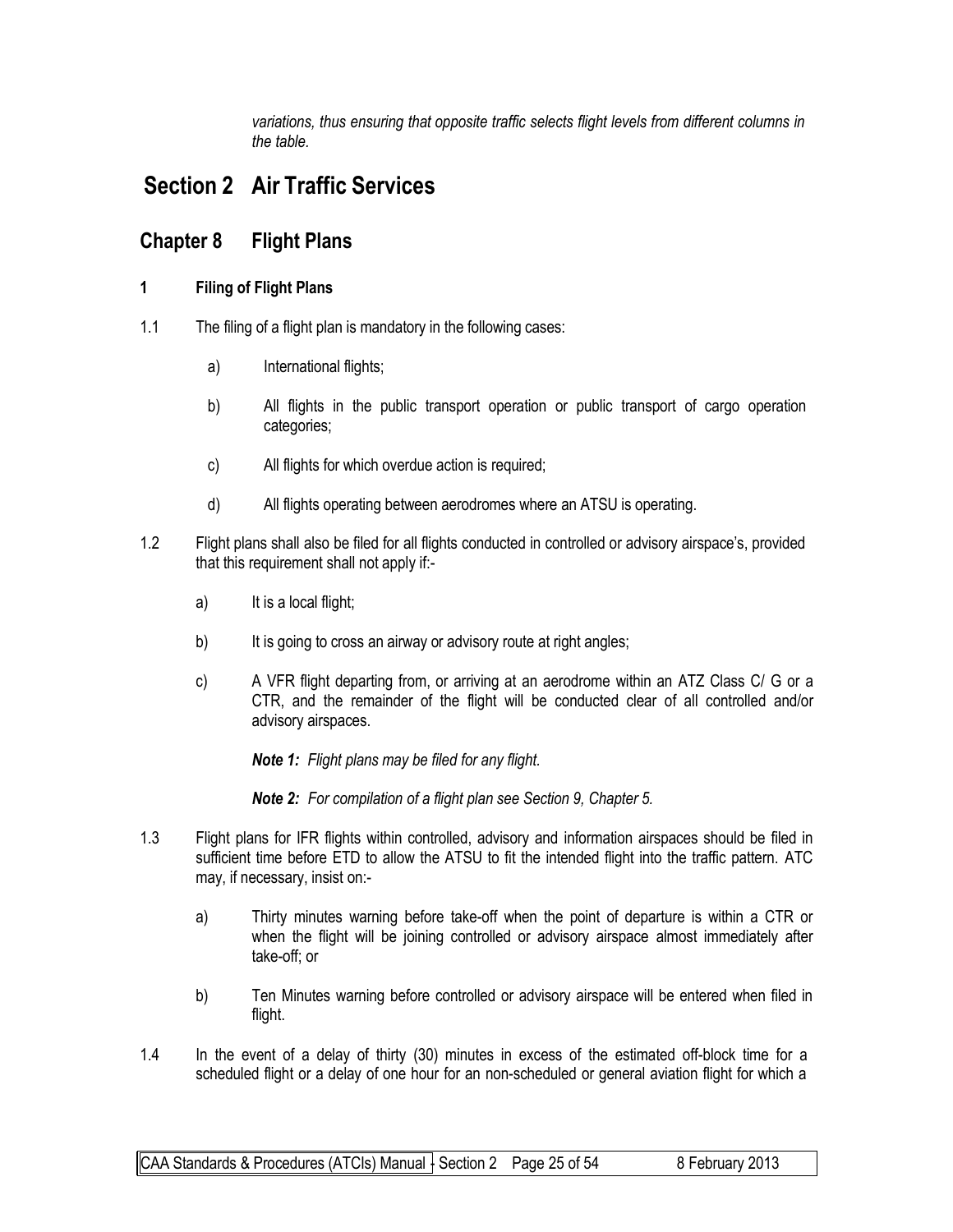flight plan has been submitted, the flight plan should be amended or a new flight plan submitted and the old flight plan cancelled, whichever is applicable.

- 1.5 A flight plan to be submitted during flight should normally be transmitted to the ATSU in charge of the FIR, control area, advisory area or advisory route in or on which the aircraft is flying; or in, or through which the aircraft wishes to fly or to the aeronautical telecommunication station serving the ATSU concerned. When this is not practicable, the flight plan should be transmitted to another ATSU for retransmission as required to the appropriate ATSU.
- 1.6 Where relevant, such as in respect of ATSUs serving high or medium density airspace, the ANSP should prescribe conditions and/or limitations with respect to the submission of flight plans during flight to those specified sectors.
	- *Note: If the flight plan is submitted for the purpose of obtaining air traffic control service, the aircraft is required to wait for an air traffic control clearance prior to proceeding under the conditions requiring compliance with air traffic control procedures.*

*If the flight plan is submitted for the purpose of obtaining air traffic advisory service, the aircraft is required to wait for acknowledgment of receipt by the unit providing the service.*

#### **2 Acceptance of a Flight Plan**

- 2.1 The first air traffic services unit receiving a flight plan or any changes shall:
	- a) Check it for compliance with the format and data conventions;
	- b) Check it for completeness and, to the extent possible, for accuracy;
	- c) Take action, if necessary, to make it acceptable to the air traffic services; and
	- d) Indicate acceptance of the flight plan or change thereof, to the originator.

#### 2.2 **Acceptance of IFR Flight Plans**

- 2.2.1 The filing of an IFR flight plan indicates that the pilot is qualified and that the aircraft is equipped for IFR flight and further, that the pilot-in-command will conform to all provisions of IFR.
- 2.2.2 This does not preclude an ATC from verifying whether a pilot is qualified or whether the aircraft is suitable equipped for IFR flight when the controller has reason to believe otherwise.

#### **3 Repetitive Flight Plans (RPL)**

- 3.1 The repetitive flight plan scheme is a more convenient method of filing flight plans for flights that operate regularly. Only one plan is filed and the details are brought forward for each flight.
	- *Note: The procedures governing the use of RPL's are contained in ICAO Doc 4444, Chapter 16, paragraph 16.4.*

#### **4 Booking Out**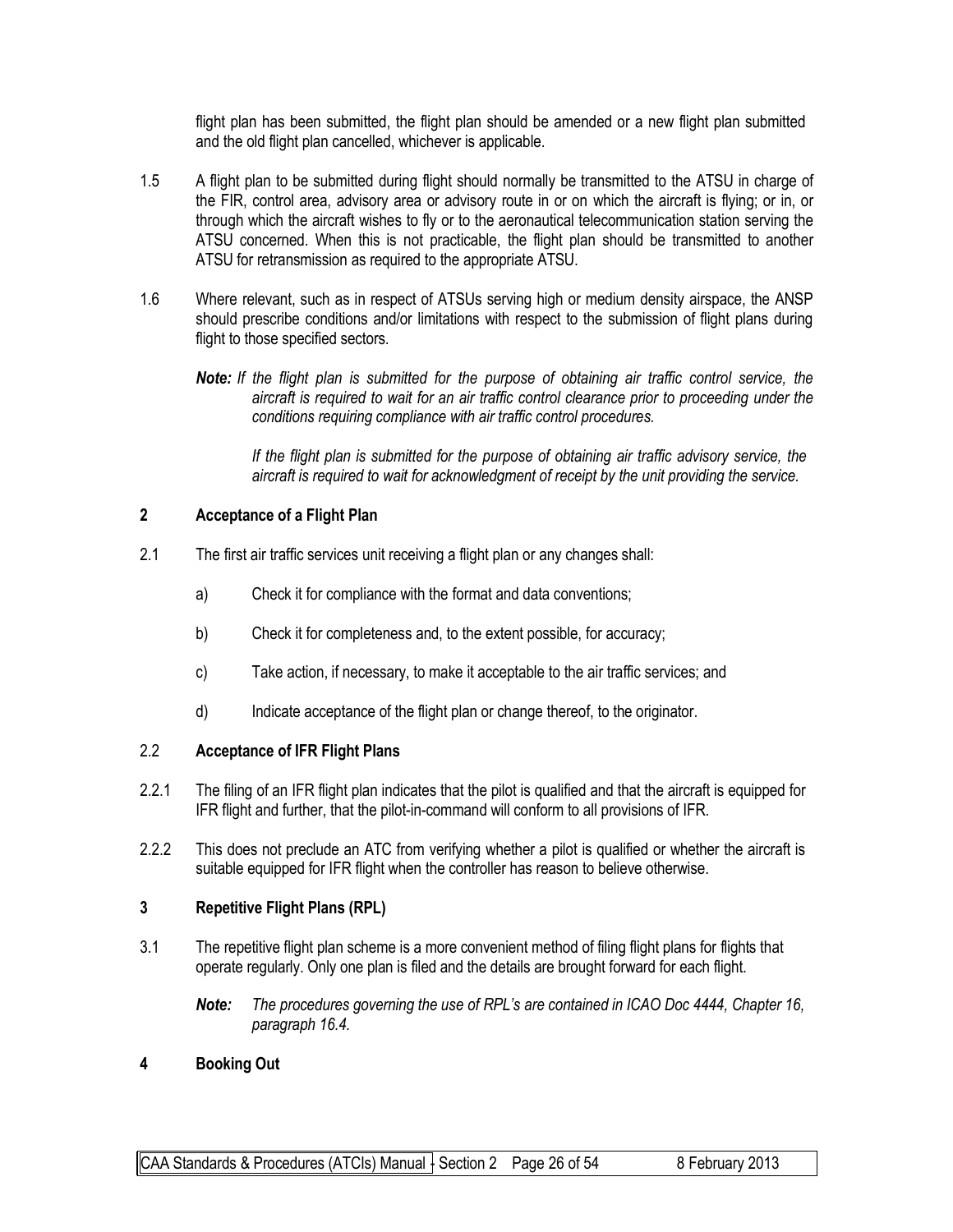4.1 Pilots who do not file a flight plan are required to inform the air traffic service unit at the aerodrome of their departure where the filing of a flight plan is not mandatory. This is referred to as booking out. The air traffic service unit is to record the departure. No further action is required.

# **Section 2 Air Traffic Services**

## **Chapter 9 Air traffic Control Clearances**

#### **1 General**

- 1.1 Clearances are issued solely for expediting and separating air traffic and are based on known traffic conditions which affect safety in aircraft operation. Such traffic conditions include not only aircraft in the air and on the manoeuvring area over which control is being exercised, but also any vehicular traffic or other obstructions not permanently installed on the manoeuvring area in use.
- 1.2 If an air traffic control clearance is not suitable to the pilot-in-command of an aircraft, the flight crew may request and, if practicable, obtain an amended clearance.
- 1.3 The issuance of air traffic control clearances by ATSUs constitutes authority for an aircraft to proceed only in so far as known air traffic is concerned. ATC clearances do not constitute authority to violate any applicable regulations for promoting the safety of flight operations or for any other purpose; neither do clearances relieve a pilot-in-command of any responsibility whatsoever in connection with a possible violation of applicable rules and regulations.
- 1.4 ATC units shall issue such ATC clearances as are necessary to prevent collisions and to expedite and maintain an orderly flow of air traffic.
- 1.5 ATC clearances shall be issued early enough to ensure that they are transmitted to the aircraft in sufficient time for flight crews to comply with the contents of the clearance.

#### **2 Contents of Air Traffic Control Clearances**

- 2.1 Clearances shall contain positive and concise data and shall, as far as practicable, be phrased in a standard manner.
- 2.2 Clearances shall contain the following in the order listed:
	- a) Aircraft identification;
	- b) Clearance limit;
	- c) Route of flight;
	- d) Level(s) of flight for the entire route or part thereof and changes of levels if required;
	- e) Any necessary instructions or information on other matters such as SSR transponder operation, approach or departure manoeuvres, communications and the time of expiry of the clearance.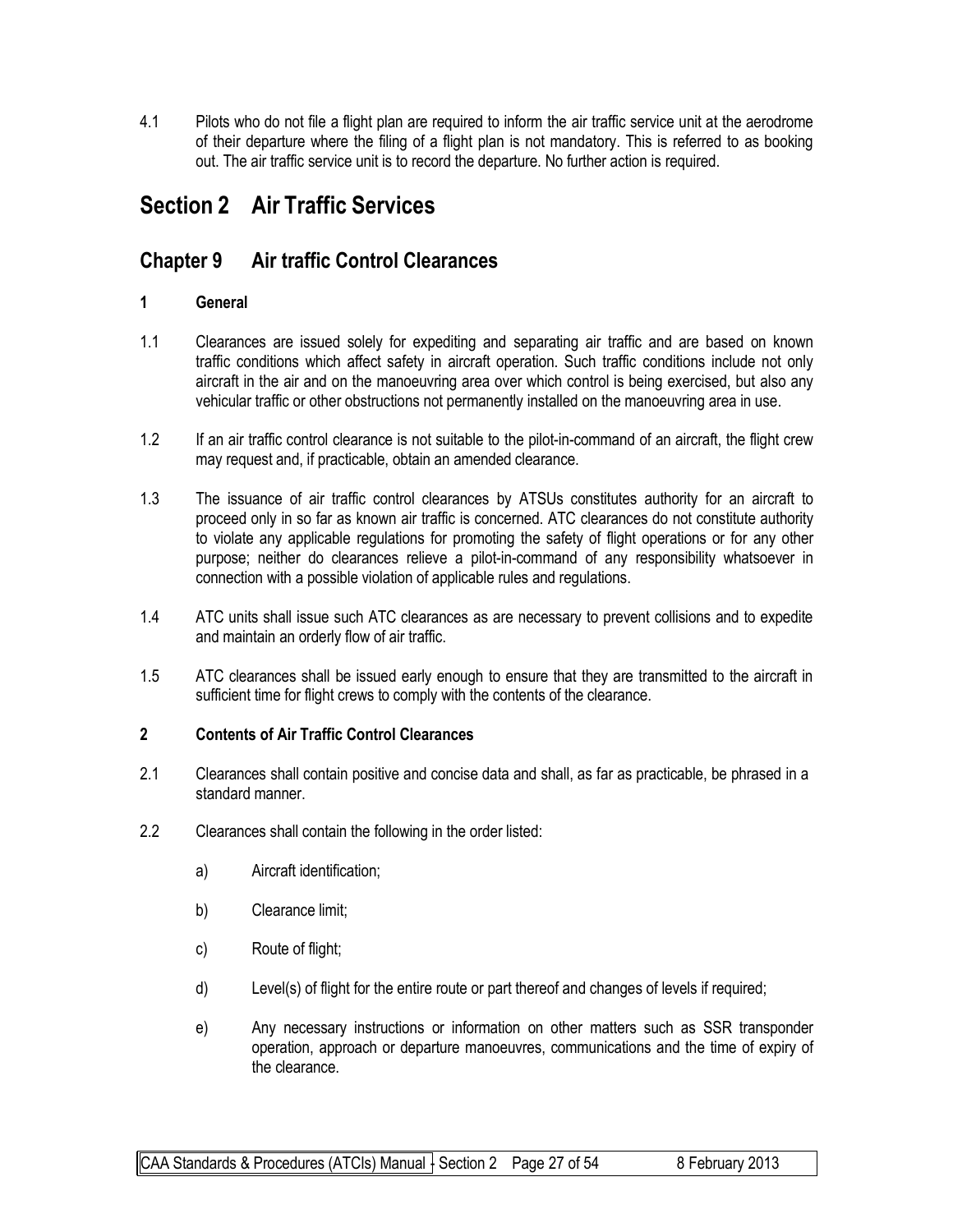- *Note: The time of expiry of the clearance indicates the time after which the clearance will be automatically cancelled if the flight has not been started.*
- 2.3 Additional instructions included in clearances relating to levels shall consist of:
	- a) Cruising level(s) or, for cruise climb, a range of levels, and, if necessary, the point to which the clearance is valid with regard to the level(s);
	- b) Levels at which specified significant points are to be crossed, when necessary;
	- c) The place or time for starting climb or descent, when necessary;
	- d) The rate of climb or descent, when necessary;
	- e) Detailed instructions concerning departure or approach levels, when necessary;
	- d) Any special instructions e.g. rate of climb or descent, SIDs, STARs etc.
		- *Note: Personnel relaying clearances to aircraft shall transmit such clearances in the exact phraseology in which they are received (See Section 8 for phraseologies).*

#### **3 Clearance Limit**

- 3.1 A clearance limit is the point to which an aircraft is granted an Air Traffic Control clearance and shall be specified by naming:
	- a) An aerodrome;
	- b) A significant point; or
	- c) A controlled airspace boundary.
- 3.2 An aircraft will be cleared to the aerodrome of first intended landing when:
	- a) The flight is planned to remain within controlled airspace throughout the flight; or
	- b) The flight intends to leave controlled airspace, pass through uncontrolled airspace, and reenter controlled airspace. Such clearance will only be valid for those portions of the flight which are conducted within controlled airspace.
- 3.3 In both of the above cases such clearances may only be issued when:
	- a) Prior to departure the flight will be co-ordinated between all ATSUs concerned; or
	- b) There is reasonable assurance that prior co-ordination will be effected ahead of the aircraft's passage.
- 3.4 To make the position quite clear to pilots, the following phrase shall be added to all clearances for flights which will be leaving controlled airspace:-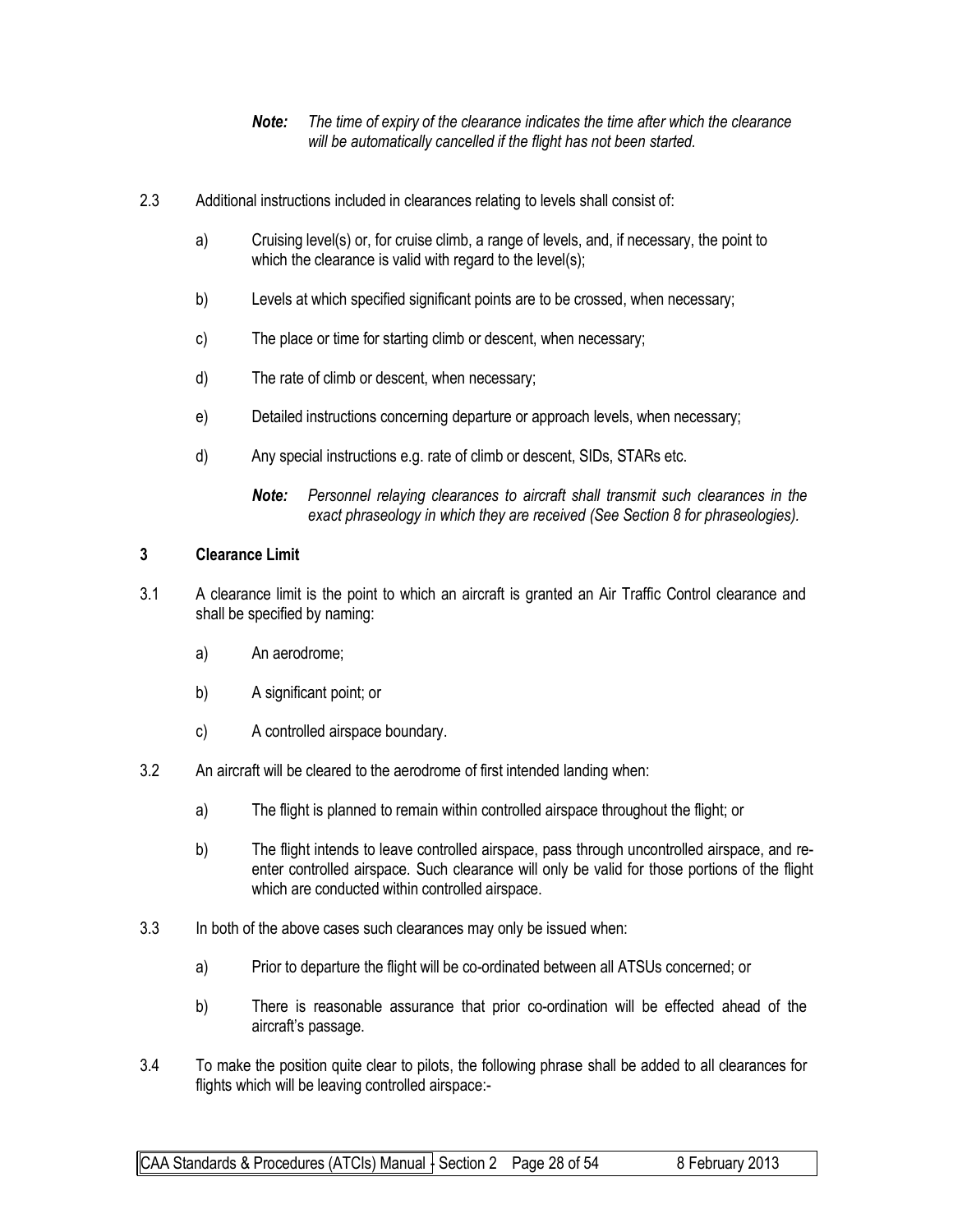*"....to leave controlled airspace at ...."* (CTA Boundary/CTR Boundary/ Significant position, etc).

#### **4 Routes**

- 4.1 Every endeavour shall be made to clear aircraft via the route or routes requested, where practicable.
- 4.2 The route of flight shall be detailed in each clearance when deemed necessary. The phrase *"cleared flight planned route"* may be used to describe any route or portion thereof provided the route or portion thereof is identical to that filed in the flight plan and sufficient routing details are given to definitely establish the aircraft on its route.
- 4.3 The phrase "*cleared flight planned route"* shall not be used when granting a reclearance.
- 4.4 The phrases "*cleared (designation) departure"* or *"cleared (designation) arrival"* may be used when standard departure or arrival routes have been established by the SACAA and published in the Aeronautical Information Publication (AIP). *Note.— See 6.3.2.3 pertaining to standard clearances for departing aircraft and 6.5.2.3 pertaining to standard clearances for arriving aircraft.*
- 4.5 Subject to airspace constraints, ATC workload and traffic density, and provided coordination can be effected in a timely manner; an aircraft should whenever possible be offered the most direct routing.

#### **5 En-route Aircraft**

- 5.1 General
- 5.1.1 An ATC unit may request an adjacent ATC unit to clear aircraft to a specified point during a specified period.
- 5.1.2 After the initial clearance has been issued to an aircraft at the point of departure, it will be the responsibility of the appropriate ATC unit to issue an amended clearance whenever necessary and to issue traffic information, if required.
- 5.1.3 When requested by the flight crew, an aircraft shall be cleared for cruise climb whenever traffic conditions and coordination procedures permit. Such clearance shall be for cruise climb either above a specified level or between specified levels.
- 5.2 Cruising Levels
- 5.2.1 Normally, the cruising level requested in the flight plan is to be allocated, but if this level is not available, the nearest vacant level is to be allocated.
- 5.2.2 When two or more aircraft are at, or are requesting, the same cruising level, the preceding aircraft shall normally have priority.
- 5.3 Clearances Relating to Supersonic Flight
- 5.3.1 Aircraft intending supersonic flight shall, whenever practicable, be cleared for the transonic acceleration phase prior to departure.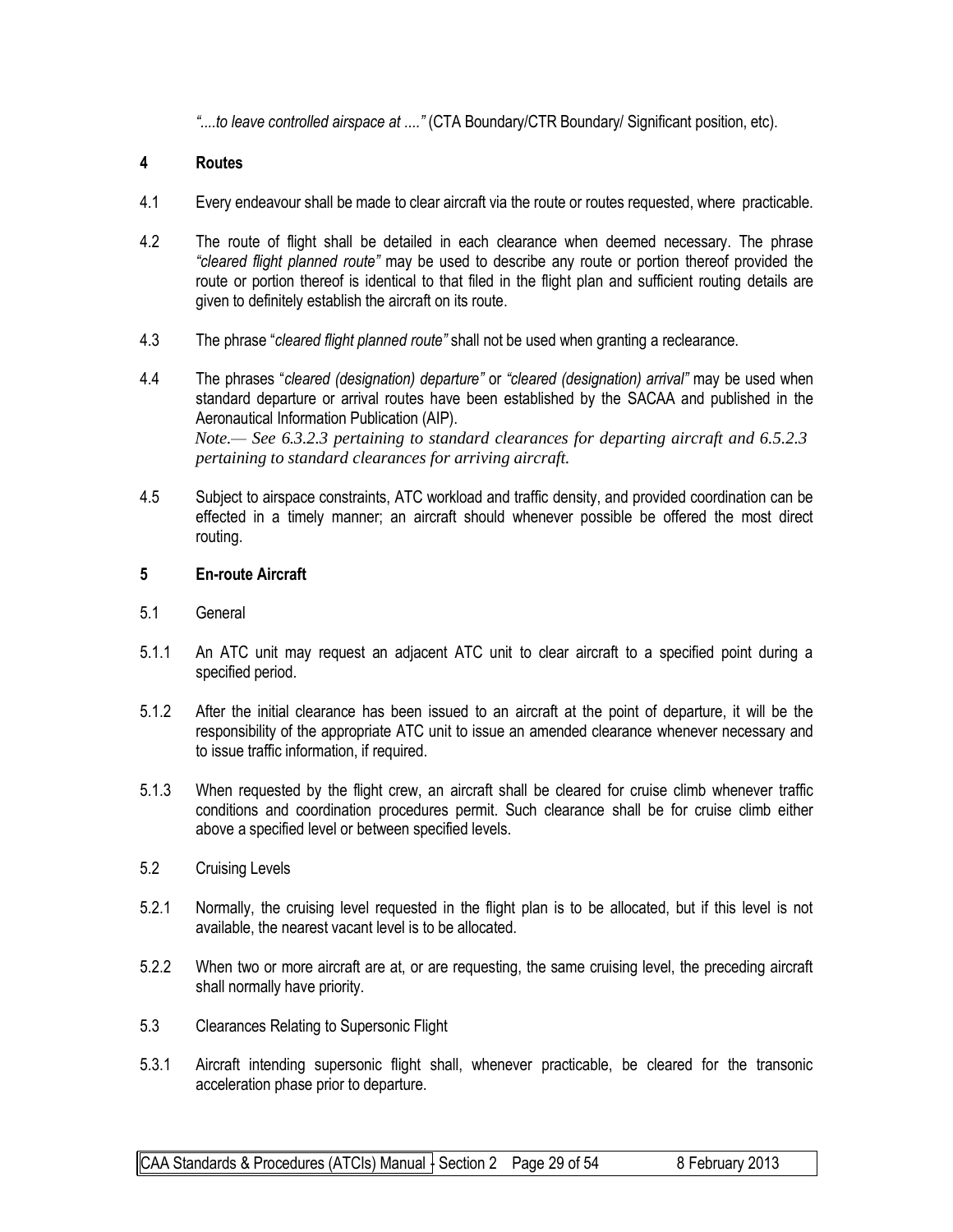5.3.2 During the transonic and supersonic phases of a flight, amendments to the clearance should be kept to a minimum and must take due account of the operational limitations of the aircraft in these flight phases.

#### **6 Read-Back of Clearances**

- 6.1 The flight crew shall read back to the air traffic controller safety-related parts of ATC clearances and instructions which are transmitted by voice. The following items shall always be read back:
	- a) ATC route clearances;
	- b) Clearances and instructions to enter, land on, take off on, hold short of, cross taxi and backtrack on any runway; and
	- c) Runway-in-use, altimeter settings, SSR codes, level instructions, heading and speed instructions and, whether issued by the controller or contained in automatic terminal information service (ATIS) broadcasts, transition levels.
- 6.2 Other clearances or instructions, including conditional clearances, shall be read back or acknowledged in a manner to clearly indicate that they have been understood and will be complied with.
- 6.3 The controller shall listen to the read-back to ascertain that the clearance or instruction has been correctly acknowledged by the flight crew and shall take immediate action to correct any discrepancies revealed by the read-back.
- 6.4 Unless specified in the SSI Manual, voice read-back of controller-pilot data link communications (CPDLC) messages shall not be required.

#### **7 Withholding Clearance**

- 7.1 Authorised persons are empowered to prohibit flight and they may instruct ATMSD personnel to withhold a clearance. A list of authorised persons should appear in the SSI Manual.
- 7.2 If a controller is instructed to withhold a take-off clearance, reasonable steps should be taken to establish the authenticity and powers of the person giving the instruction.
- 7.3 In addition, a controller shall withhold a take-off clearance when it is known that an aircraft has been detained.
- 7.4 If a controller has not been instructed to withhold clearance but has reason to believe that a planned flight is liable to endanger life or involve a breach of legislation, the controller is to:
	- a) Warn the pilot of the hazardous condition, or the apparent infringement and obtain an acknowledgement of the message.
	- b) In the case of an infringement of legislation, warn the pilot that if he does take-off, the facts will be reported to the SACAA*.*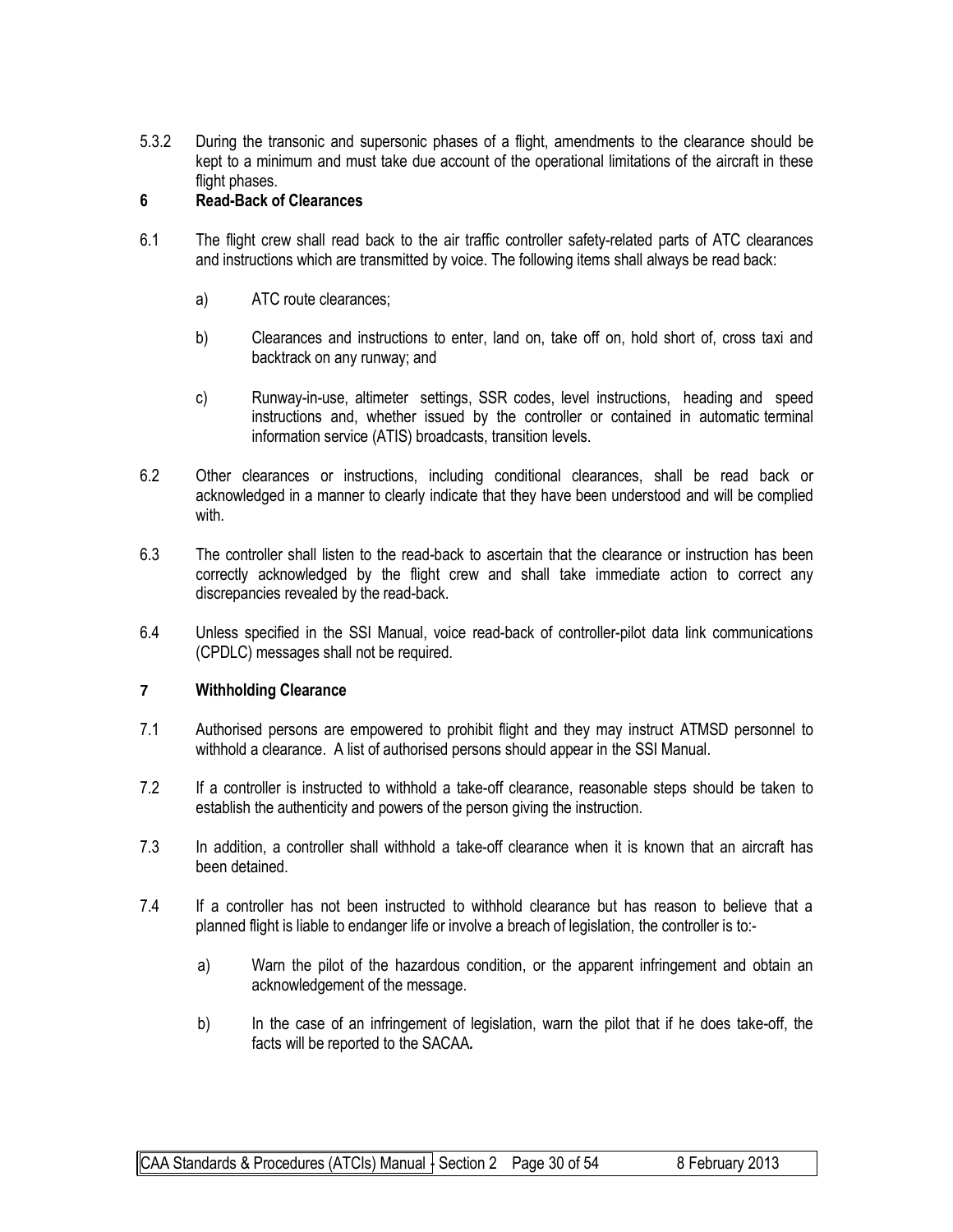- c) If the pilot still requests take-off clearance after acknowledging the warning, the pilot should be advised, when traffic permits, that there are no traffic reasons to restrict takeoff.
- d) Record the warning and any comment made by the pilot in the ATC occurrence log and impound the audio recording.
- 7.5 Whenever an aircraft has been detained, ATSU Management shall be informed immediately by the most expeditious means.
- 7.6 Due to possible legal action when pilots disregard the warnings described in paragraph 7.4, or when an aircraft which has been detained departs without a clearance, it is essential that clear and precise messages are passed to the pilots concerned and acknowledgements obtained.
	- *Note: The legislation empowering authorised persons to detain aircraft is contained in CAR Part 13.00.1(c).*

#### **8 Priorities for the Issuance of ATC Clearances**

- 8.1 Requests for clearances shall normally be dealt with in the order in which they are received and issued according to the traffic situation.
- 8.2 This order may be varied to facilitate the maximum number of flights with the least average delay. However; certain flights are given priority over others. The categorisation of these flights is given below:
	- a) Aircraft in emergency i.e. engine failure, fuel shortage, seriously ill person on board, ferry flights where one or more engines are inoperative and ambulance aircraft.
	- b) Aircraft that has declared a state of minimum fuel;
	- c) Normal flights which have files a flight plan i.e. scheduled services, charter, executive, private, positioning and military flights.
	- d) Special flights i.e. survey flights, parachute dropping etc.
	- e) Training flights. These flights should be accommodated into the normal traffic pattern as the opportunity occurs.

*Note: The State President and visiting Heads of State, on official business when so authorised, will receive priority handling.*

# **Section 2 Air Traffic Services**

## **Chapter 10 Presentation and Updating of Flight Plan and Control Data**

**1 General**

The appropriate ANSP shall establish provisions and procedures for the presentation to controllers, and subsequent updating of flight plan and control data for all flights being provided with a service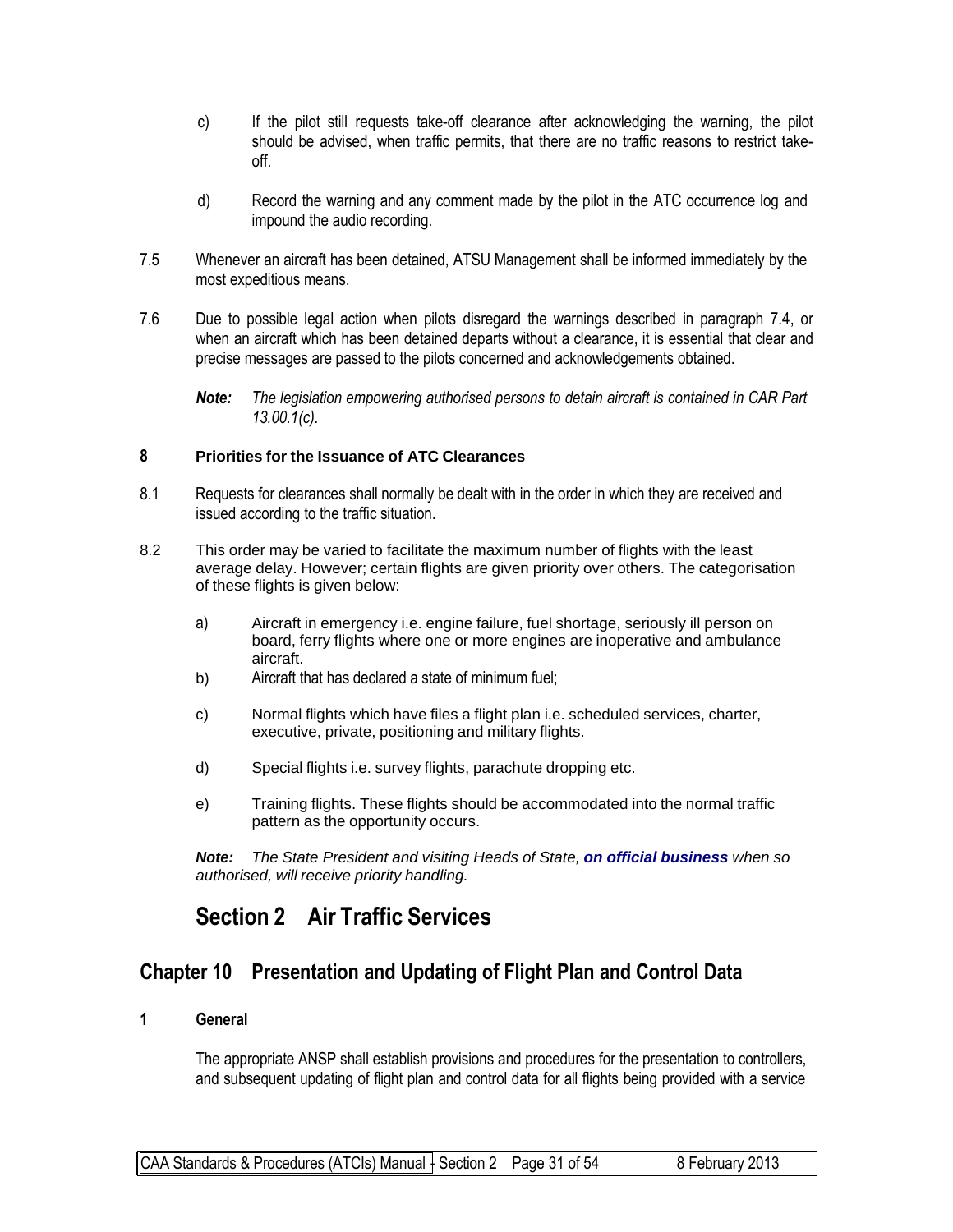by an ATSU. Provision shall also be made for the presentation of any other information required or desirable for the provisions of ATS.

#### **2 Information and Data to Be Presented**

- 2.1 Sufficient information and data shall be presented in such a manner as to enable the controller to have a complete representation of the current air traffic situation within the controller's area of responsibility and, when relevant, movements on the manoeuvring area of aerodromes.
- 2.2 The presentation shall be updated in accordance with the progress of aircraft, in order to facilitate the timely detection and resolution of conflicts as well as to facilitate and provide a record of coordination with adjacent ATS units and control sectors.
- 2.3 An appropriate representation of the airspace configuration, "including significant points and information related to such points, shall be provided. Data to be presented shall include relevant information from flight plans and position reports as well as clearance and coordination data.
- 2.4 The information display may be generated and updated automatically, or the data may be entered and updated by licensed ATMSD personnel.
- 2.5 Requirements regarding other information to be displayed, or to be available for display, shall be specified by the appropriate ANSP.

#### **3 Presentation of Information and Data**

- 3.1 The required flight pIan and control data maybe presented through the use of paper flight progress strips or electronic flight progress strips, by other electronic presentation forms or by a combination of presentation methods.
- 3.2 The method(s) of presenting information and data shall be in accordance with Human Factors principles. All data, including data related to individual aircraft, shall be presented in a manner minimizing the potential for misinterpretation or misunderstanding.
- 3.3 Means and methods for manually entering data in ATC automation systems shall be in accordance with Human Factors principles.
- 3.4 When flight progress strips (FPS) are used, there should be at least one individual FPS for each flight. The number of FPS for individual flights shall be sufficient to meet the requirements of the ATSU concerned. Procedures for annotating data and provisions specifying the types of data to be entered on FPS, including the use of symbols, shall be specified by the appropriate ANSP.
- 3.5 Data generated automatically shall be presented to the controller in a timely manner. The presentation of information and data for individual flights shall continue until such time as the data is no longer required for the purpose of providing control, including conflict detection and the coordination of tights, or until terminated by the controller.
- 3.6 Recording and retention of data for investigative purposes Paper FPS shall be retained for a period of at least 30 days. Electronic flight progress and coordination data shall be recorded and retained for at least the same period of time.

# **Section 2 Air Traffic Services**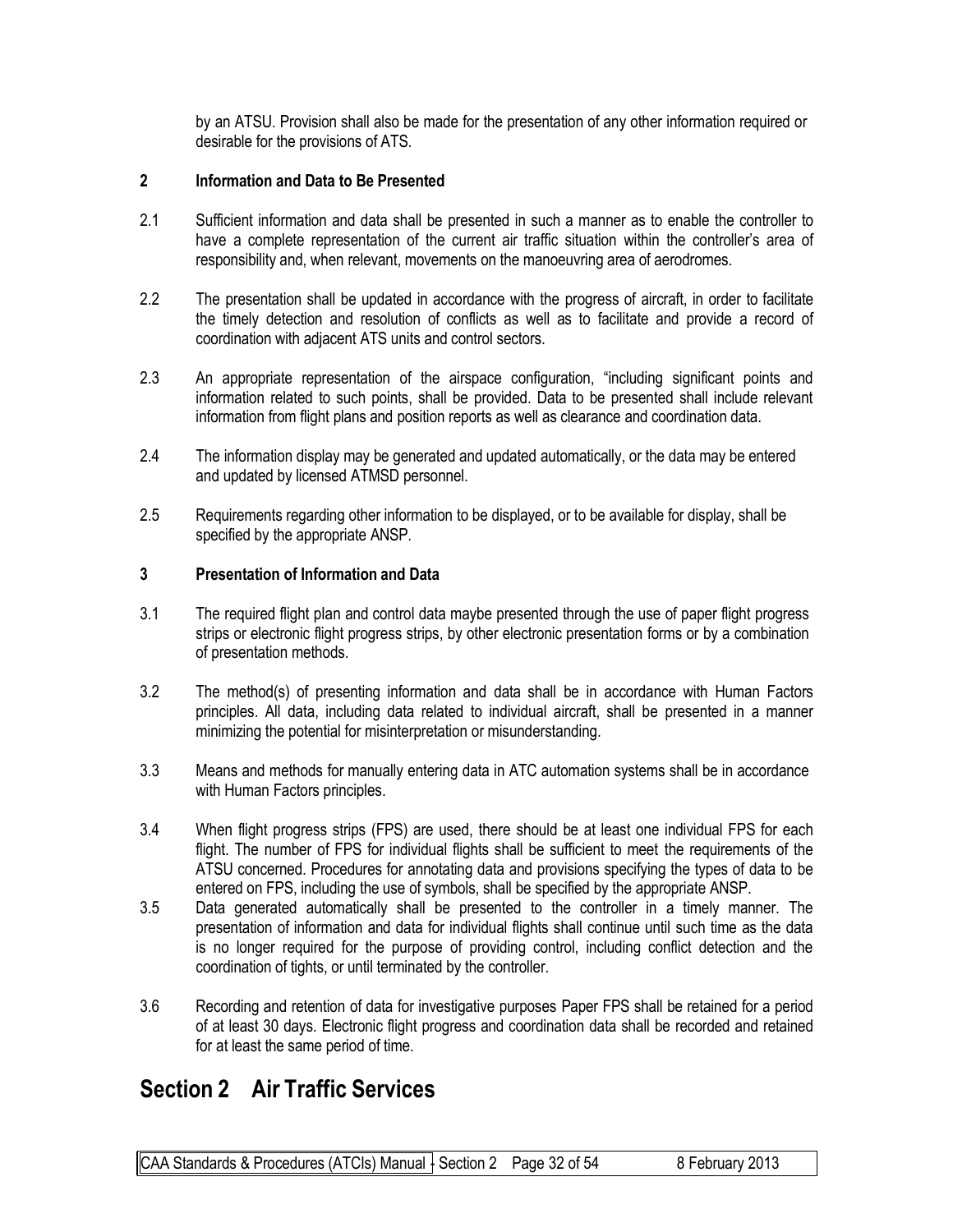## **Chapter 11 Position Reporting**

#### **1 Transmission of Position Reports**

- 1.1 On routes defined by designated significant points, position reports shall be made by the aircraft when over, or as soon as possible after passing, each designated compulsory reporting point, except as provided in paragraph 1.3. Additional reports over other points may be requested by the appropriate ATSU.
- 1.2 On routes not defined by designated significant points, position reports shall be made by the aircraft as soon as possible after the first half hour of flight and at hourly intervals thereafter, except as provided in paragraph 1.3. Additional reports at shorter intervals of time may be requested by the appropriate ATSU.
- 1.3 Under conditions specified by the appropriate ANSP, flights may be exempted from the requirement to make position reports at each designated compulsory reporting point or interval. In applying this, account should be taken of the meteorological requirement for the making and reporting of routine aircraft observations.
	- *Note: This is intended to apply in cases where adequate flight progress data are available from other sources, e.g. ATS Surveillance, and in other circumstances where the omission of routine reports from selected flights is found to be acceptable.*
- 1.4 The position reports required by in paragraphs 1.1 and 1.2 shall be made to the ATSU serving the airspace in which the aircraft is operated. In addition, when prescribed in the SA-AIP or requested by the appropriate ATSU, the last position report before passing from one FIR or control area to an adjacent FIR or control area shall be made to the ATSU serving the airspace about to be entered.
- 1.5 If a position report is not received at the expected time, subsequent control shall not be based on the assumption that the estimated time is accurate. Immediate action shall be taken to obtain the report if it is likely to have any bearing on the control of other aircraft.

#### **2 Contents of Voice Position Reports**

- 2.1 The position reports required by in paragraphs 1.1 and 1.2 shall contain the following elements of information, except that elements (4), (5) and (6) may be omitted from position reports transmitted by radiotelephony:
	- 1. Identification;
	- 2. Position;
	- 3. Time;
	- 4. Flight level or altitude;
	- 5. Next position and estimate;
	- 6. Ensuing significant point.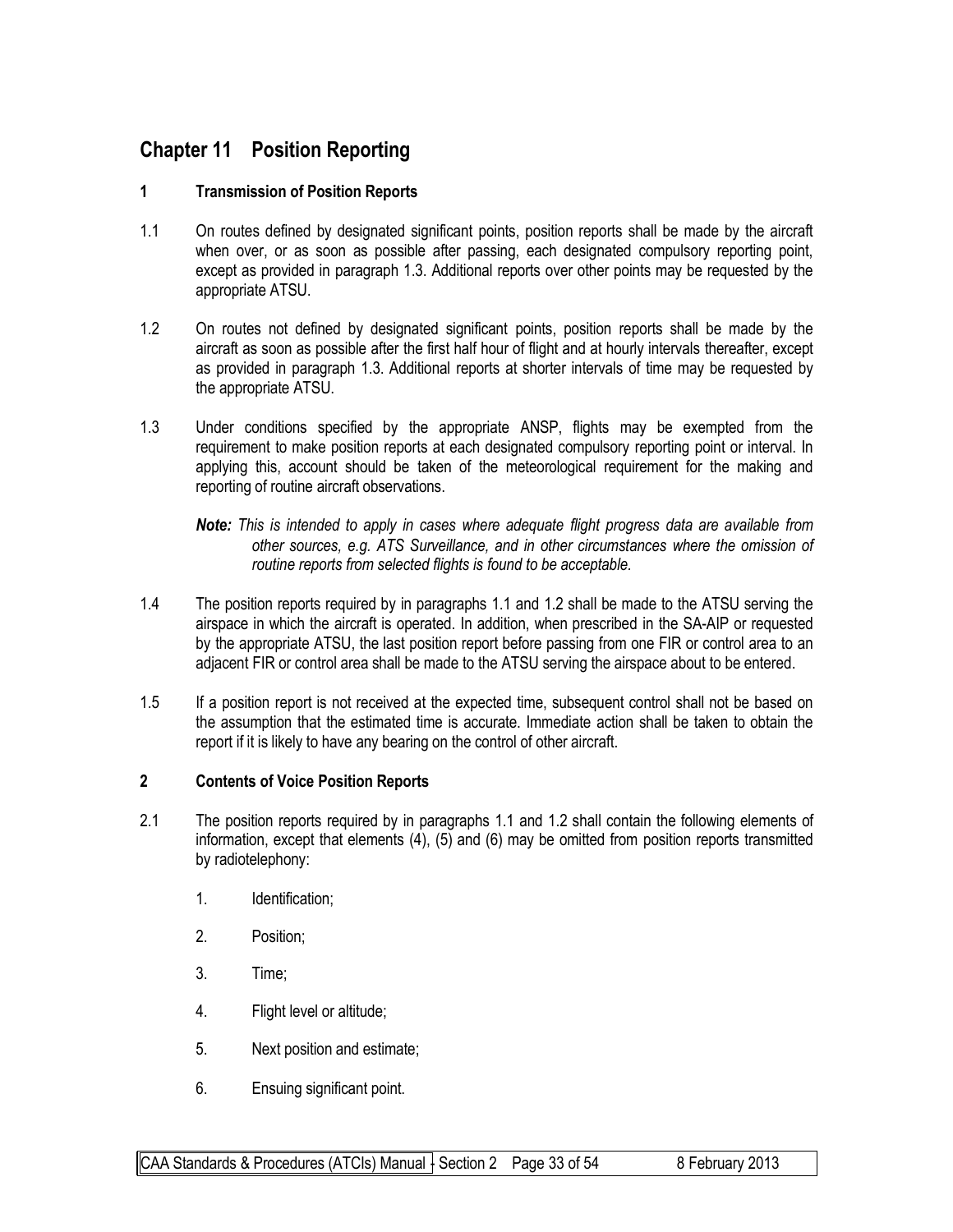- 2.2 Element (4), flight level or altitude, shall, however, be included in the initial call after a change of air-ground voice communication channel/ frequency.
- 2.3 The full AIREP (Air Report) format consists of the following:
	- a) Section 1 Position Report as per paragraph 2.1:
	- b) Section 2 Operating Information**:**
		- 7. Destination and estimated time of arrival;
		- 8. Endurance.
	- c) Section 3 Meteorological Information**:**
		- 9. Air temperature;
		- 10. Mean Wind or Spot Wind and position thereof or equivalent tail wind;
		- 11. Turbulence;
		- 12. Aircraft icing;
		- 13. Supplementary.
- 2.4 When assigned a speed to maintain, the flight crew shall include this speed in their position reports. The assigned speed shall also be included in the initial call after a change of air-ground voice communication channel, whether or not a full position report is required.
	- *Note: Omission of element (4) may be possible when flight level or altitude, as appropriate, derived from* pressure altitude *information can be made continuously available to controllers in labels associated with the position indication of aircraft and when adequate procedures have been developed to guarantee the safe and efficient use of* this altitude *information.*

#### **3 Action on Receipt of a Position Report**

- 3.1 An ATSU receiving a report from an aircraft in flight, whether it is in the AIREP format or not, shall:
	- a) If it is intended for another ATSU, ensure that the unit it is intended for receives it, either by re-transmitting the message on the ATS/DS or by means of a message on the AFTN;
	- b) Ensure that the information received is recorded and/ or posted in accordance with the SSI Manual;
	- c) Pass any meteorological information included in the message promptly to the appropriate SAWS office;
	- c) Pass any operational information to local operator's representatives and/ or enquiry desk in accordance with the SSI Manual.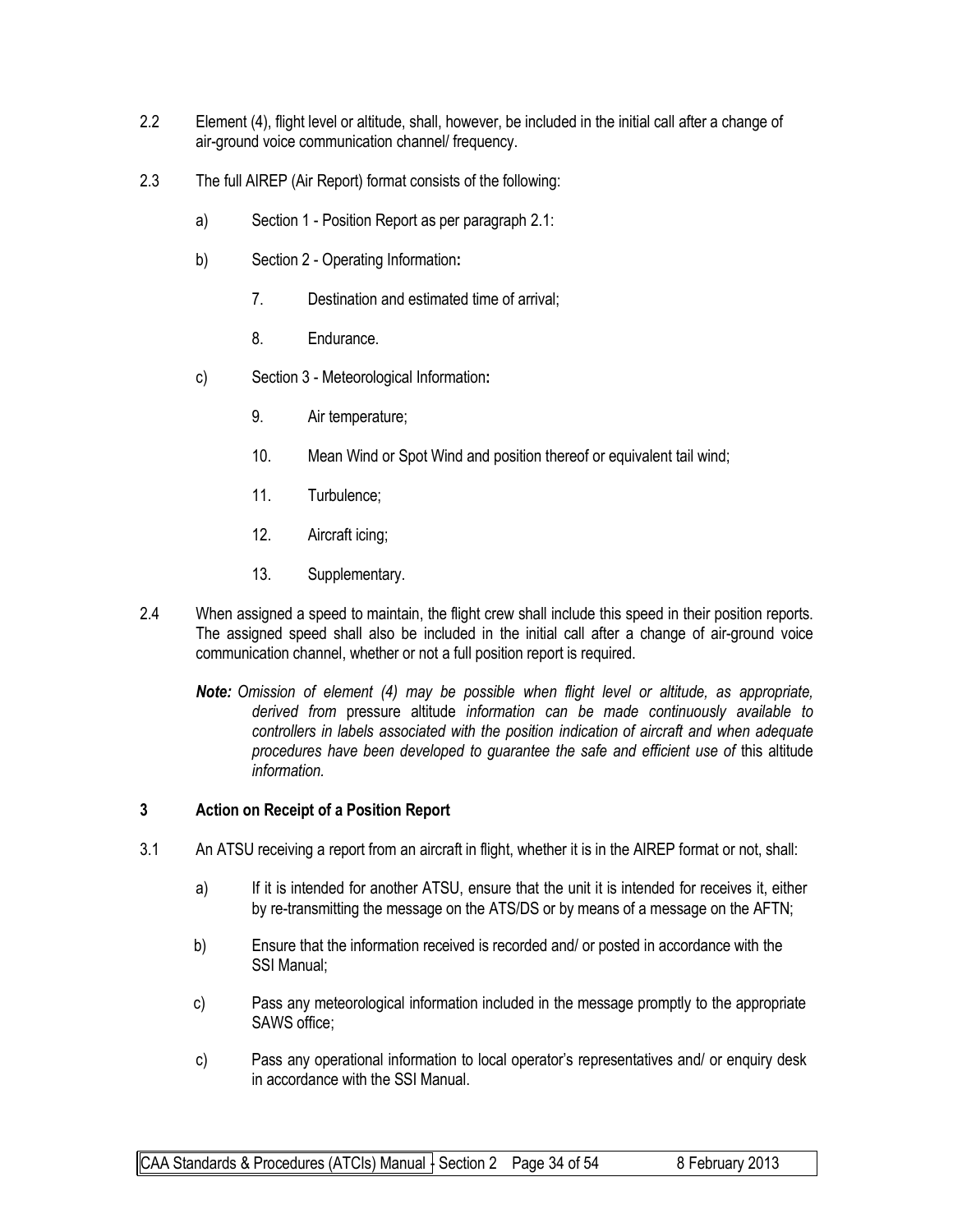- 4 Radiotelephony Procedures for Air-Ground Voice Communication Channel Changeover
- 4.1 The initial call to an ATC unit after a change of air-ground voice communication channel shall contain the following elements:
	- a) Designation of station being called;
	- b) Call sign, and for aircraft in the heavy wake turbulence category, the word "Heavy" and for aircraft in the super heavy wake turbulence category (A380), the word "super heavy" ;
	- c) Level, including passing and cleared levels if not maintaining the cleared level;
	- d) Speed, if assigned by ATC; and
	- e) Additional elements, as required by ATC.

#### 4.2 **AIR-REPORT MESSAGES**

The Items of an air-report shall be reported in the order in which they are listed in the model AIREP SPECIAL form. Form to be completed:

|             | AIREP [SPECIAL]                          |                                                                                                                                                      |  |  |
|-------------|------------------------------------------|------------------------------------------------------------------------------------------------------------------------------------------------------|--|--|
| <b>ITEM</b> | <b>PARAMETER</b>                         | <b>RT TRANSMISSION</b>                                                                                                                               |  |  |
|             | <b>MESSAGE TYPE</b><br><b>DESIGNATOR</b> | [AIRREP] SPECIAL                                                                                                                                     |  |  |
|             | <b>AIRCRAFT</b>                          |                                                                                                                                                      |  |  |
|             | 1 <b>IDENTIFICATION</b>                  | AIRCRAFT ID                                                                                                                                          |  |  |
|             | 2POSITION                                | POSITION (latitude and longitude)<br><b>OVER</b> (significant point)<br><b>ABEAM</b> (significant point)<br>(significant point) (bearing) (distance) |  |  |
|             | Tim                                      |                                                                                                                                                      |  |  |
| 3           | e                                        | time                                                                                                                                                 |  |  |
| 4           | Lev<br>e <sub>l</sub>                    | FLIGHT LEVEL (number) or (number)<br><b>METRES or FEET</b><br>CLIMBING TO FLIGHT LEVEL (number) or<br>(number) METRES or FEET                        |  |  |
|             |                                          | DESCENDING TO FLIGHT LEVEL (number) or<br>(number) METRES or FEET                                                                                    |  |  |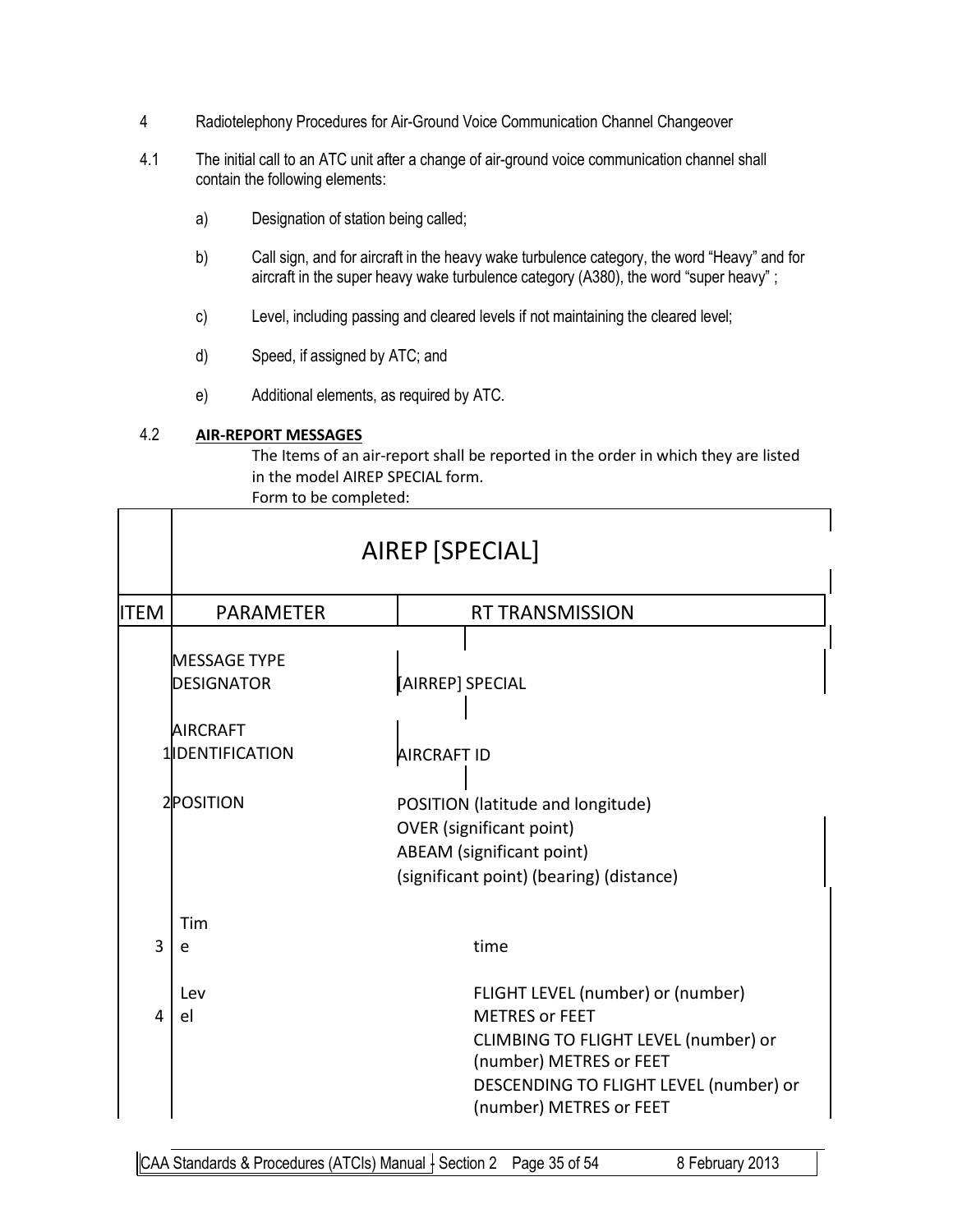| Next position and<br>5estimated<br>time over                                                                                                                                                                                                                      | (position) (time)                                                                                                                       |
|-------------------------------------------------------------------------------------------------------------------------------------------------------------------------------------------------------------------------------------------------------------------|-----------------------------------------------------------------------------------------------------------------------------------------|
| <b>Ensuing significant</b><br>6point                                                                                                                                                                                                                              | (position)                                                                                                                              |
| <b>Estimated time of</b><br><b>Zarrival</b>                                                                                                                                                                                                                       | (aerodrome) (time)                                                                                                                      |
| <b>8Endurance</b>                                                                                                                                                                                                                                                 | <b>ENDURANCE</b> (hours and minutes)                                                                                                    |
| Phenomenon encountered<br><b>9</b> observed,<br>prompting a special air-<br>report:<br>Moderate<br>turbulence<br>· Severe turbulence<br>Moderate<br>icing<br>• Severe<br>icing<br>• Severe mountain<br>wave<br>• Thunderstorms<br>without hail<br>· Thunderstorms | TURBULENCE MODERATE<br>TURBULENCE SEVERE<br><b>ICING MODERATE</b><br><b>ICING SEVERE</b><br><b>MOUNTAINWAVE SEVERE</b><br>THUNDERSTORMS |
| with hail<br>• Heavy                                                                                                                                                                                                                                              | THUNDERSTORMS WITH HAIL                                                                                                                 |
| dust/sandstorm                                                                                                                                                                                                                                                    | DUSTSTORM or SANDSTORM HEAVY<br>VOLCANIC ASH CLOUD<br><b>PRE-ERUPTION VOLCANIC</b>                                                      |
| • Volcanic ash cloud<br>• Pre-eruption volcanic<br>activity or volcanic<br>eruption<br>Runway breaking<br>action encounter is<br>not as good as<br>reported.                                                                                                      | <b>ACTIVITY or VOLCANIC ERUPTION</b>                                                                                                    |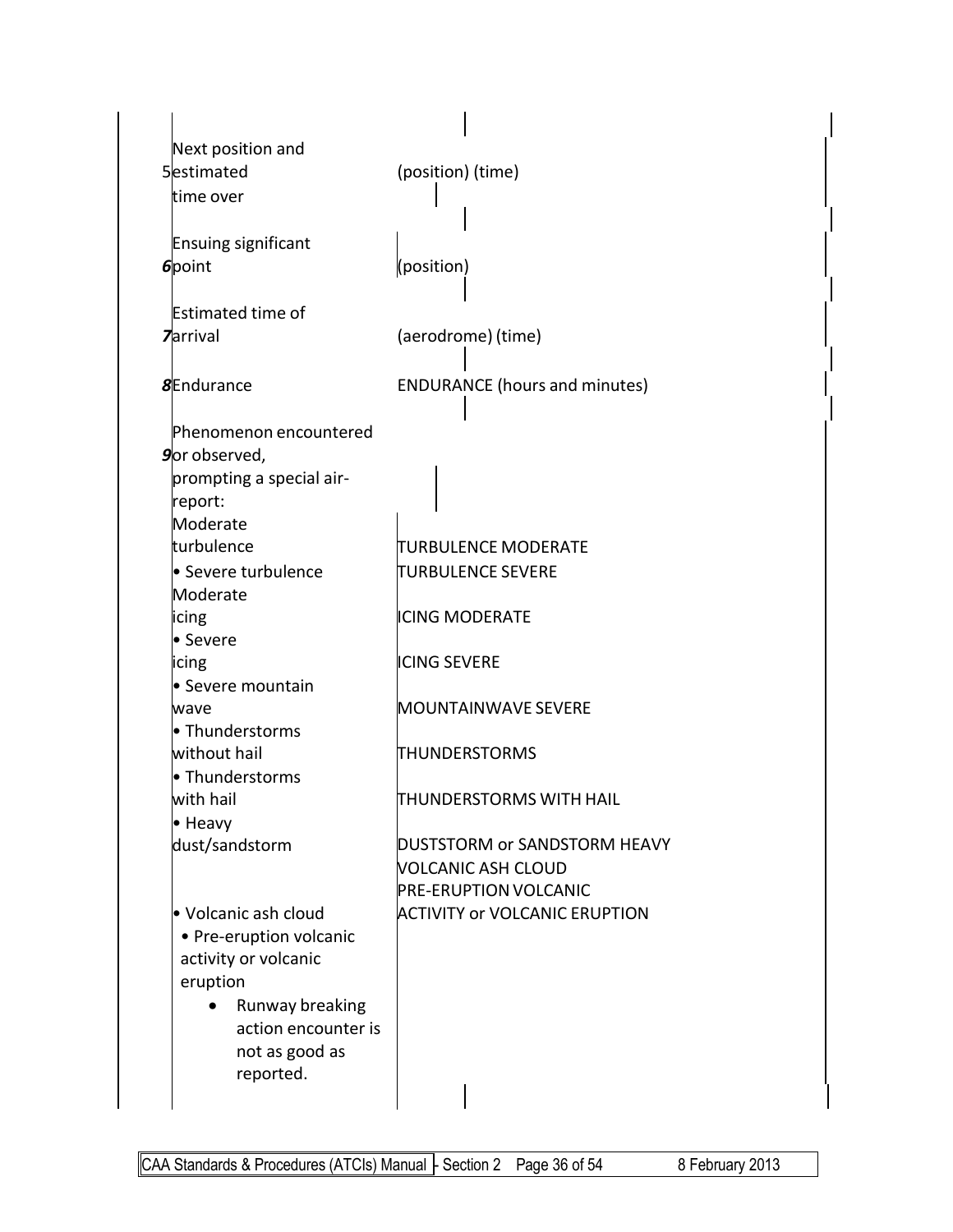Air-reports are also critically important in assessing the hazards which volcanic ash cloud presents to aircraft operations. These reports will reflect post flight reporting.

|                                                                                                                       |                                                                                                                    |               | <b>VOLCANIC</b><br><b>AVTIVITY</b> |                                                |               |  |
|-----------------------------------------------------------------------------------------------------------------------|--------------------------------------------------------------------------------------------------------------------|---------------|------------------------------------|------------------------------------------------|---------------|--|
|                                                                                                                       |                                                                                                                    | <b>REPORT</b> |                                    |                                                |               |  |
| <b>OPERATOR:</b>                                                                                                      |                                                                                                                    |               | plan)                              | A/C IDENTIFICATION:<br>(as indicated on flight |               |  |
| PILOT-IN-COMMAND:                                                                                                     |                                                                                                                    |               |                                    |                                                |               |  |
| <b>DEP FROM:</b>                                                                                                      | DATE:                                                                                                              | TIME;<br>UTC: | <b>ARR</b><br>AT:                  | <b>DAT</b><br>E:                               | TIME;<br>UTC: |  |
| ADDRESSEE                                                                                                             |                                                                                                                    |               |                                    |                                                |               |  |
| in contact with.                                                                                                      | Items 1-8 are to be reported immediately to the ATS unit that you are<br>2) POSITION<br>1) AIRCRAFT IDENTIFICATION |               |                                    |                                                |               |  |
| 3) TIME                                                                                                               |                                                                                                                    |               |                                    | 4) FLIGHT LEVEL<br>OR ALTITUDE                 |               |  |
| 5) VOLCANIC ACTIVITY OBSERVED AT<br>(position or bearing, estimated level of ash cloud and distance<br>from aircraft) |                                                                                                                    |               |                                    |                                                |               |  |
| 6) AIR TEMPERATURE                                                                                                    |                                                                                                                    |               |                                    | 7) SPOT<br><b>WIND</b>                         |               |  |
| 8) SUPPLEMENTARY INFORMATION                                                                                          |                                                                                                                    |               |                                    | Othe<br>$r_{-}$                                |               |  |
| SO2 detected Yes                                                                                                      | No                                                                                                                 |               |                                    |                                                |               |  |
| Ash encountered Yes                                                                                                   | No                                                                                                                 |               |                                    |                                                |               |  |
| (Brief description of activity especially vertical and lateral                                                        |                                                                                                                    |               |                                    |                                                |               |  |

CAA Standards & Procedures (ATCIs) Manual - Section 2 Page 37 of 54 8 February 2013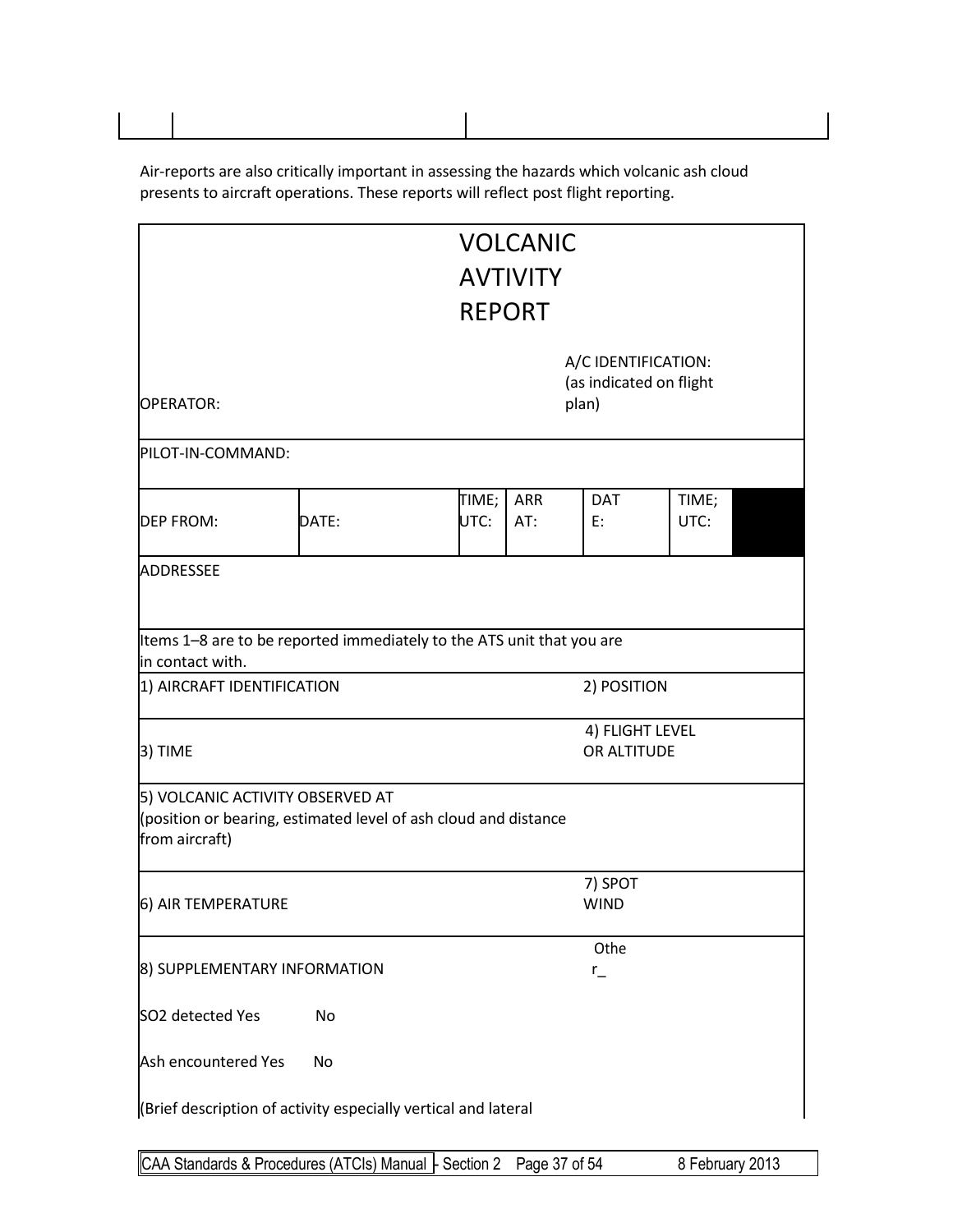| extent of ash cloud                                                                                           |                                                           |                                                                                       |  |  |  |  |
|---------------------------------------------------------------------------------------------------------------|-----------------------------------------------------------|---------------------------------------------------------------------------------------|--|--|--|--|
|                                                                                                               | and, where possible, horizontal movement, rate of growth, |                                                                                       |  |  |  |  |
| etc.)                                                                                                         |                                                           |                                                                                       |  |  |  |  |
|                                                                                                               |                                                           |                                                                                       |  |  |  |  |
|                                                                                                               |                                                           | After landing complete items 9-16 then fax form to: (Fax number to be provided by the |  |  |  |  |
| meteorological authority based on local arrangements<br>between the meteorological authority and the operator |                                                           |                                                                                       |  |  |  |  |
| concerned.)                                                                                                   |                                                           |                                                                                       |  |  |  |  |
|                                                                                                               |                                                           |                                                                                       |  |  |  |  |
| 9) DENSITY OF ASH CLOUD                                                                                       | (a) Wispy                                                 | (b) Moderate                                                                          |  |  |  |  |
| dense<br>(c) Very dense                                                                                       |                                                           |                                                                                       |  |  |  |  |
|                                                                                                               |                                                           |                                                                                       |  |  |  |  |
| 10) COLOUR OF ASH CLOUD                                                                                       | (a) White                                                 | (b) Light                                                                             |  |  |  |  |
| grey                                                                                                          | (c) Dark grey                                             |                                                                                       |  |  |  |  |
|                                                                                                               |                                                           |                                                                                       |  |  |  |  |
|                                                                                                               | (d) Black                                                 | (e)                                                                                   |  |  |  |  |
| Other                                                                                                         |                                                           |                                                                                       |  |  |  |  |
|                                                                                                               |                                                           |                                                                                       |  |  |  |  |
| 11) ERUPTION                                                                                                  | (a) Continuous                                            | (b)                                                                                   |  |  |  |  |
| Intermittent                                                                                                  | (c) Not visible                                           |                                                                                       |  |  |  |  |
|                                                                                                               |                                                           |                                                                                       |  |  |  |  |
| 12) POSITION OF ACTIVITY                                                                                      | (a) Summit                                                | (b)                                                                                   |  |  |  |  |
| Side                                                                                                          | (c) Single                                                |                                                                                       |  |  |  |  |
|                                                                                                               |                                                           |                                                                                       |  |  |  |  |
|                                                                                                               | (d)                                                       |                                                                                       |  |  |  |  |
| Multiple                                                                                                      |                                                           | (e) Not observed                                                                      |  |  |  |  |
| 13) OTHER OBSERVED                                                                                            | (a) Lightning                                             | (b)                                                                                   |  |  |  |  |
| Glow                                                                                                          | (c) Large rocks                                           |                                                                                       |  |  |  |  |
|                                                                                                               |                                                           |                                                                                       |  |  |  |  |
| <b>FEATURES OF ERUPTION</b>                                                                                   | (d) Ash fallout                                           | (e) Mushroom                                                                          |  |  |  |  |
| cloud<br>$(f)$ All                                                                                            |                                                           |                                                                                       |  |  |  |  |
|                                                                                                               |                                                           |                                                                                       |  |  |  |  |
| 14) EFFECT ON AIRCRAFT                                                                                        | (a) Communication                                         | (b) Navigation                                                                        |  |  |  |  |
| (c) Engines<br>systems                                                                                        |                                                           |                                                                                       |  |  |  |  |
|                                                                                                               |                                                           |                                                                                       |  |  |  |  |
|                                                                                                               | (d) Pitot static                                          | (e)                                                                                   |  |  |  |  |
| Windscreen                                                                                                    | (f) Windows                                               |                                                                                       |  |  |  |  |
|                                                                                                               |                                                           |                                                                                       |  |  |  |  |
| 15) OTHER EFFECTS<br>(c) Other fumes<br>Fire                                                                  | (a) Turbulence                                            | (b) St. Elmo's                                                                        |  |  |  |  |
|                                                                                                               |                                                           |                                                                                       |  |  |  |  |
| 16) OTHER INFORMATION                                                                                         |                                                           |                                                                                       |  |  |  |  |
| Note - Pre-eruption volcanic activity in this co                                                              |                                                           |                                                                                       |  |  |  |  |
| means unusual and/or increasing volcanic acti                                                                 |                                                           |                                                                                       |  |  |  |  |
| which could presage a volcanic eruption.                                                                      |                                                           |                                                                                       |  |  |  |  |

CAA Standards & Procedures (ATCIs) Manual - Section 2 Page 38 of 54 8 February 2013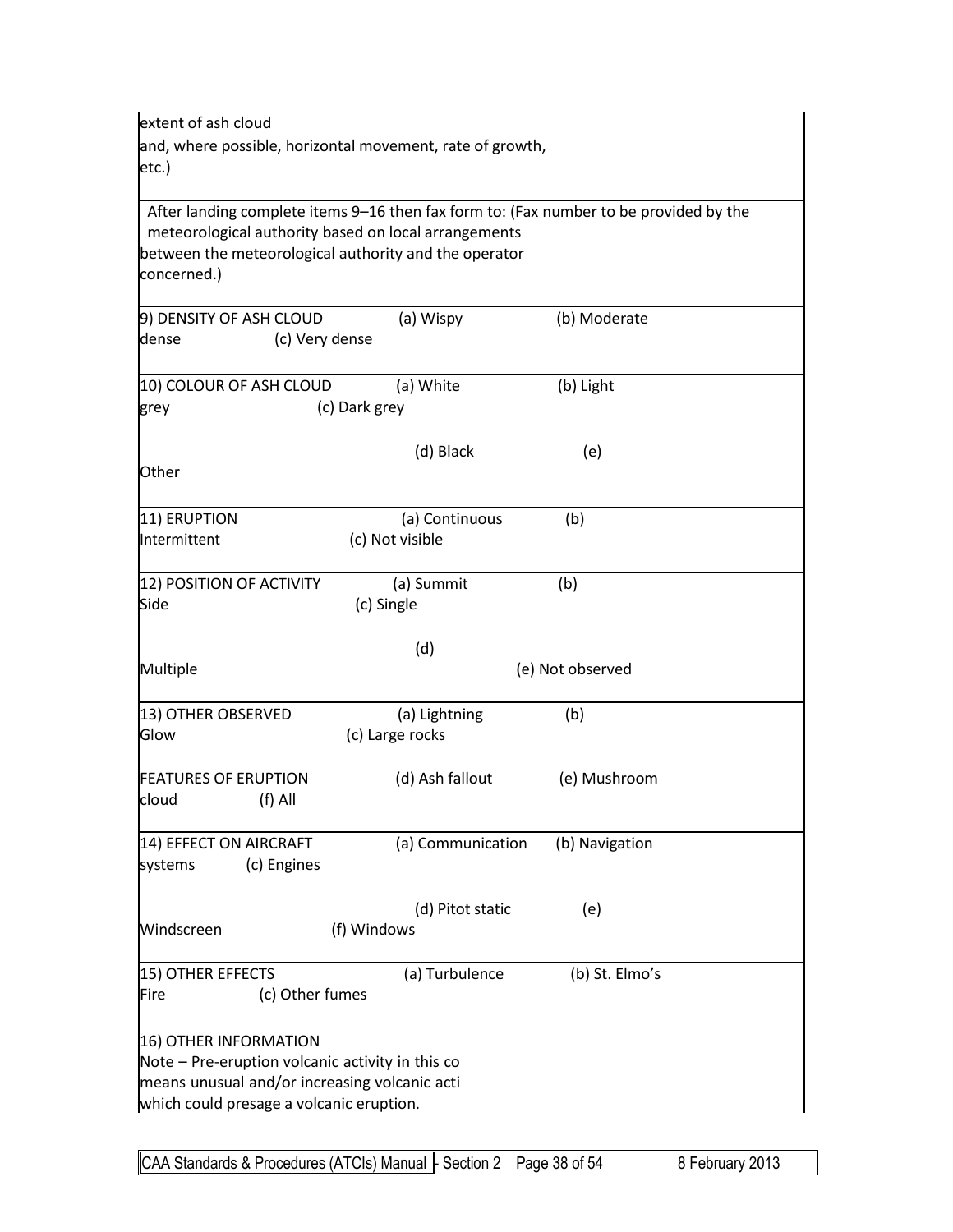Forwarding of meteorological information

When receiving special air-reports, by voice communication air traffic services units shall forward these airreports without delay to the associated meteorological watch offices, with the exception of conditions applying to runway breaking action encountered.

Forwarding of braking action information

When receiving special air reports by voice communications concerning braking action encountered that is not as good as that reported, air traffic services units shall forward them without delay to the appropriate aerodrome operator.

## **Section 2 Air Traffic Services**

### **Chapter 12 Diversion Procedures**

#### **1 Introduction**

- 1.1 Aircraft may divert from their planned destination to another aerodrome on the initiative of the pilot or on request from the appropriate authority on the ground. Diversions will normally be made for the following reasons:
	- a) When the weather at the planned destination is reported to be below the minima prescribed by an operating company for their aircraft.
	- b) When obstructions on the landing area, which constitute a hazard to an aircraft landing, cannot be cleared within a reasonable period.
	- c) The failure of airborne equipment.
	- d) The failure of essential ground aids for ensuring a safe landing.
	- e) Unacceptable delay due to congestion of air traffic.
	- f) The closure of the aerodrome of destination due to aerodrome unservicability.

#### **2 Types of Diversion**

#### 2.1 **Diversions Originated By the Pilot-In-Command of an Aircraft**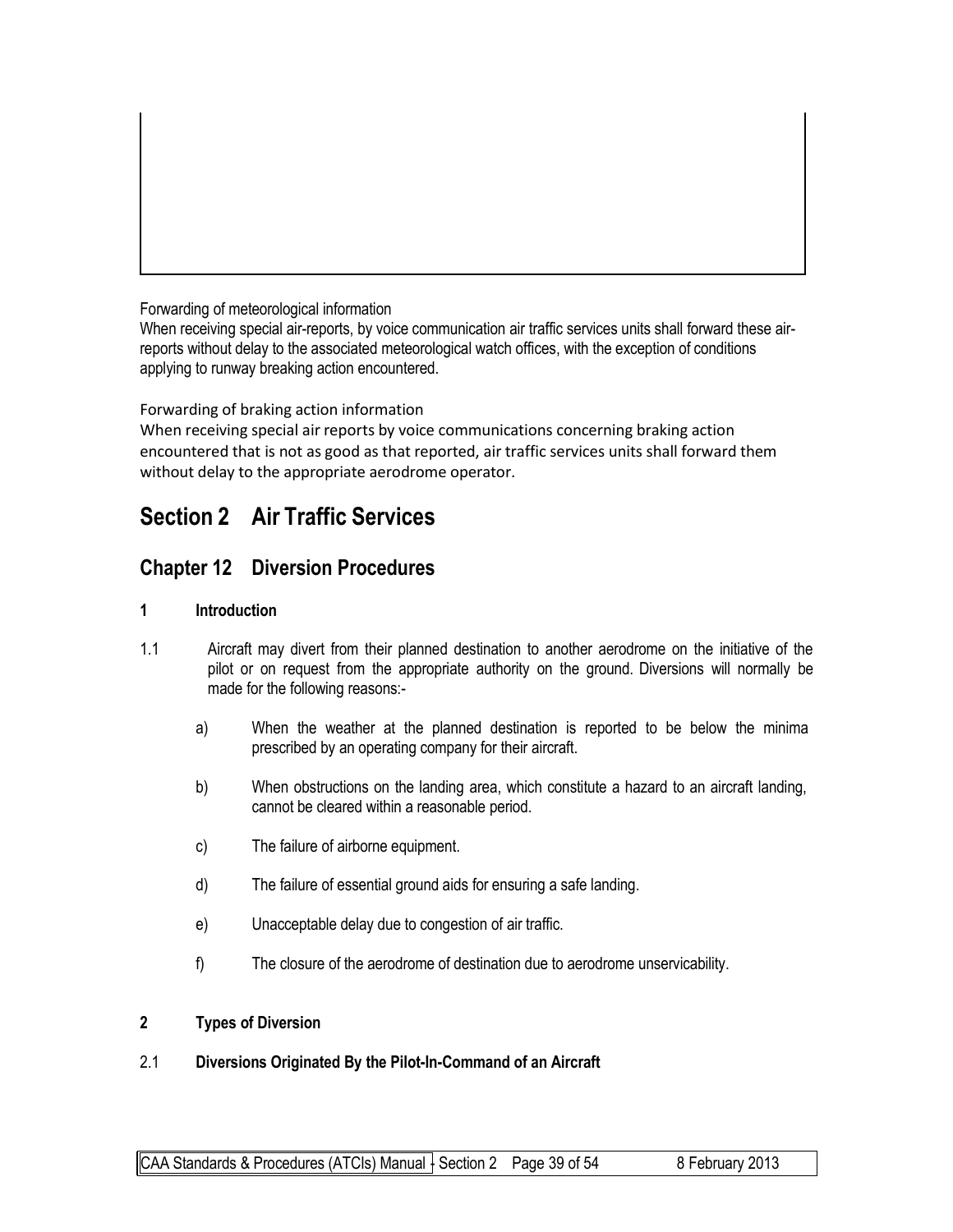2.1.1 The pilot-in-command of an aircraft is primarily responsible for safety; therefore it is the pilot-incommand who will normally decide whether or not a safe landing can be effected at a given aerodrome. The pilot-in-command will normally be aware of the weather conditions at the planned destination and alternate aerodromes, therefore whenever a diversion is necessary; the pilot-incommand will make the intention known to Air Traffic Control and request further instructions. The decision to divert will normally be in accordance with the minima prescribed by the airline or operating company.

#### 2.2 **Diversions Originated By the Ground Organisation**

2.2.1 When the controller concerned, or a company's representative on the ground considers it advisable for an aircraft to divert, they will consult together and agree on the reasons for the diversion and the aerodrome to which the aircraft should be diverted. The controller will then inform the pilot-incommand of the aircraft of the situation, giving the reasons for the suggested diversion, the necessary air traffic control clearance and any further information deemed necessary for the safe conduct of the flight.

#### **3 Choice of Diversion Aerodromes**

- 3.1 When a diversion becomes necessary, a diversionary aerodrome shall be selected taking the following factors into consideration:
	- a) Pilot's preference, normally the alternate aerodrome specified in the flight plan;
	- b) Suitability of the airfield for the type of aircraft being diverted;
	- c) Weather at alternates and en-route;
	- d) Aircraft's endurance in relation to distance to the alternate aerodrome;
	- e) Serviceability of airfield and Navaids at the alternate aerodrome;
	- f) Custom and Immigration arrangements where applicable;
	- g) Availability of suitable fuel and ground handling facilities for the type of aircraft being diverted; and
	- h) Availability of hotel accommodation in case of an overnight stop.

#### **4 Detailed Diversion Procedures**

- 4.1 The need for an aircraft to be diverted may arise either when it is under the control of an ACC or Aerodrome/Approach Control at the aerodrome of destination. Furthermore, it may be necessary to arrange a diversion to either an aerodrome within the FIR or to an aerodrome in another FIR. It is essential therefore, when marginal weather conditions exist, for controllers to maintain a close watch on the weather conditions existing and the forecast at a possible diversion aerodrome, so that they are in a position to offer assistance to pilots and company representatives should the need for a diversion arise.
- 4.2 When it appears to the controller that due to weather or a possible change in airfield serviceability, it may be necessary for an aircraft to divert, the following actions are to be taken:-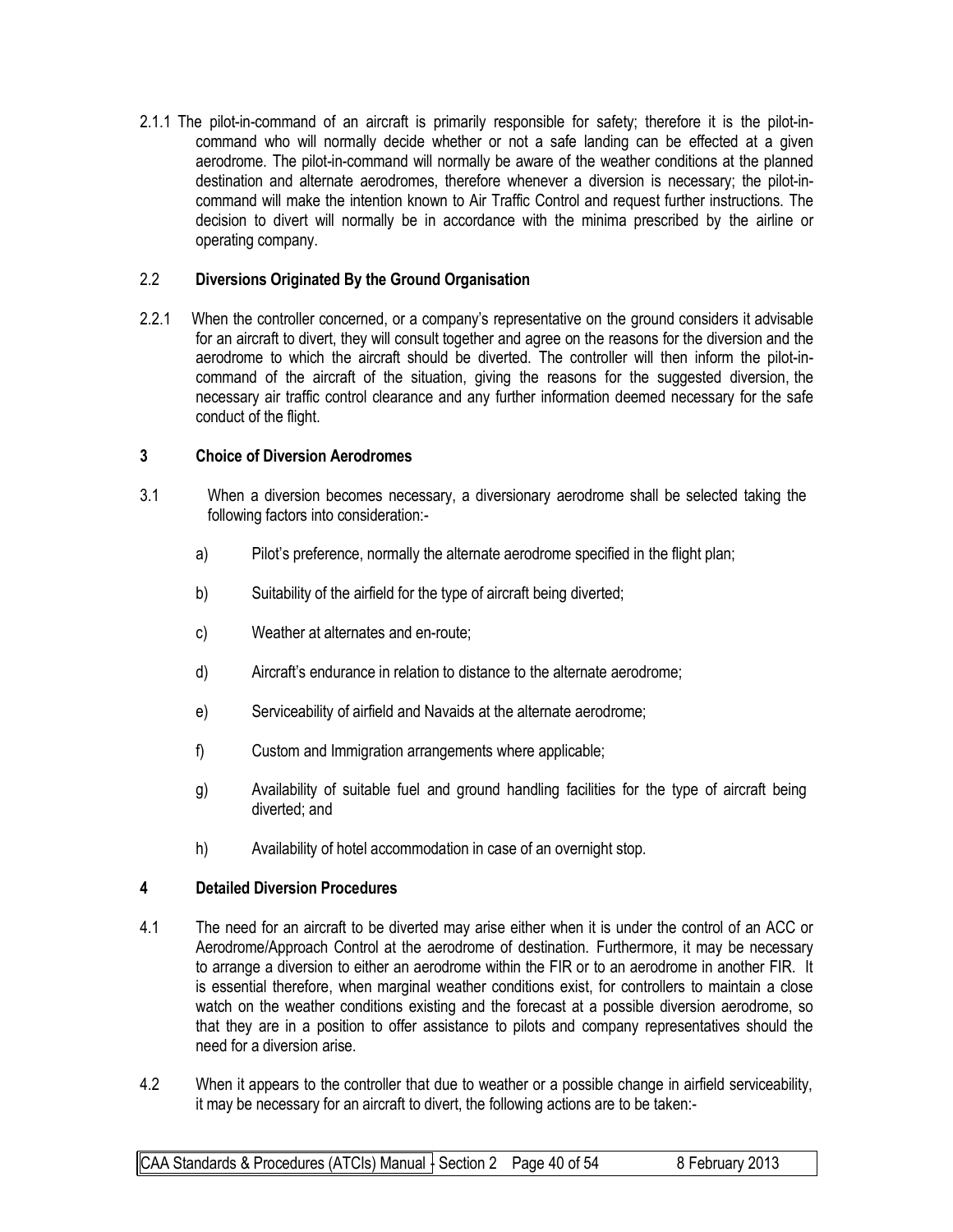- a) Inform the pilot of the aircraft of the possibility that it may be necessary for him to divert;
- b) Consult with the SAWS regarding the actual and forecast weather at the aerodrome of intended landing and at the available alternate/ diversion aerodromes, including the weather en- route. Where available, obtain actual weather conditions from airborne aircraft in the vicinity of the route to be followed;
- c) Study the latest NOTAM of serviceability of aerodrome, radio aids and other facilities from all available diversion aerodromes;
- d) Inform the local company representative of the possibility of a diversion and consult as to whether there is a choice of diversion aerodromes;
- e) Inform the pilot to which aerodrome the diversion will be made if it becomes necessary. In order for the pilot to plan the diversion route in advance; provide adequate information on the condition of the diversion aerodrome and its associated communications, navigation and landing aids and any other information which will be of assistance.
- f) Inform the controller at the diversion aerodrome of the possibility that the aircraft may be diverted there, giving full flight plan information.
- g) If the diversion aerodrome is not open or is due to close shortly, ATC must arrange for the aerodrome to re-open or to remain open as the case may be.
- 4.3 When the aircraft diverts, the following actions shall be taken by the controller:
	- a) Ensure that a Change (CHG) message has been transmitted;
	- b) Transmit to the aircraft the latest weather information, ATC clearance, radio frequency to be used, etc;
	- c) Inform the controller at the diversion aerodrome that the aircraft has been diverted;
	- d) Inform the company representative that the aircraft has been diverted;
	- e) Inform those addressees on the departure message who are still concerned with the flight that the aircraft has been diverted.
- 4.4 In the case of an extreme emergency it may be necessary for an aircraft to be diverted without prior consultation with the company representative on the ground. In this event, the controller will pass the following message to the pilot-in-command and inform the company representative of the action taken and the reasons as early as possible. The message shall be transmitted via R/T in the following format:-

"*REQUEST DIVERT TO...... (Aerodrome), WEATHER AT (Diversion Aerodrome)……. (Reason for diversion)...... (Clearance instructions) ..............ACKNOWLEDGE."*

4.5 The pilot-in-command shall acknowledge and comply with the advice given, or if unable to do so, will give the reasons for non-compliance and an alternative decision made.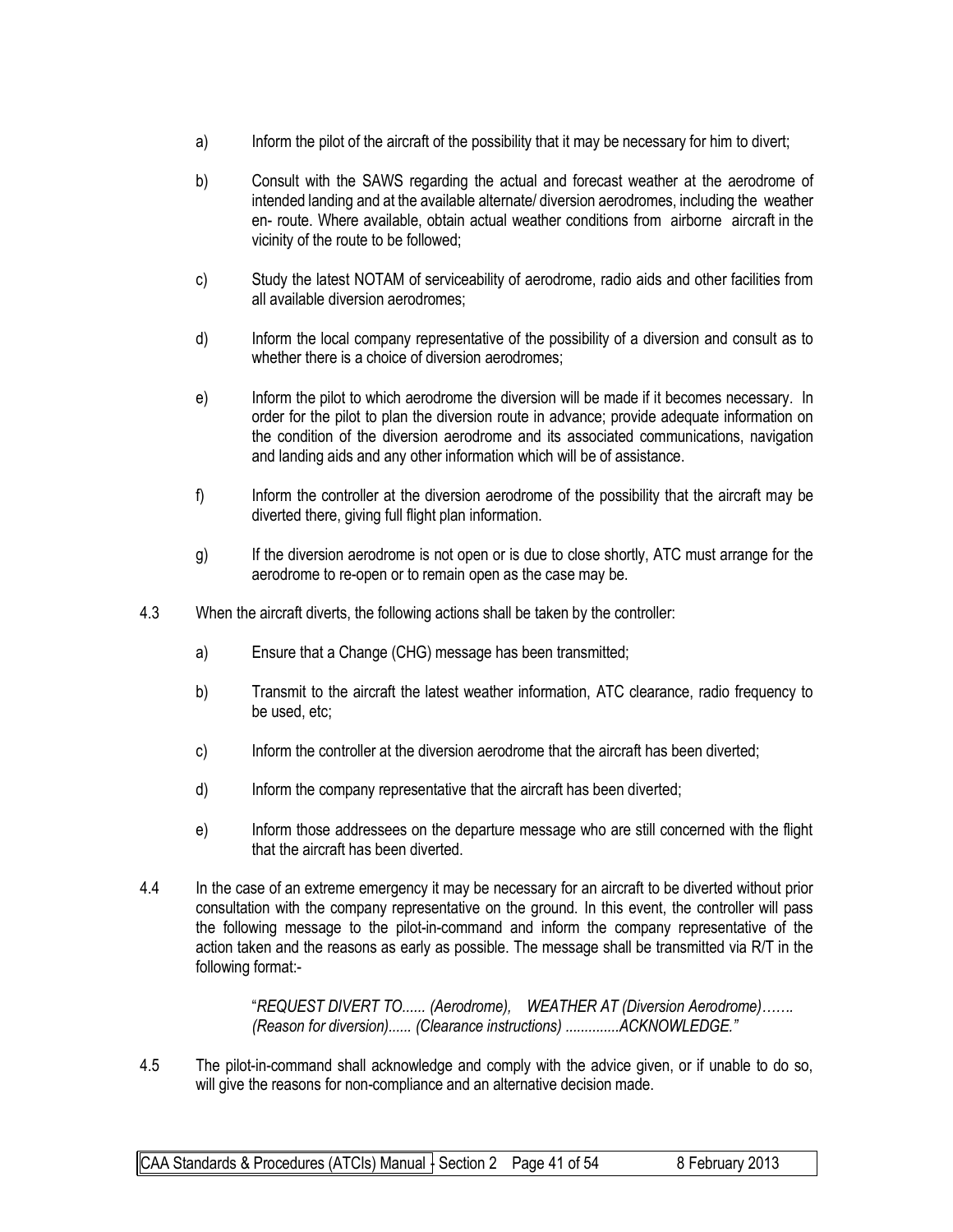# **Section 2 Air Traffic Services**

## **Chapter 13 Meteorological Liaison Procedures**

#### **1 Introduction**

1.1 Before the commencement of a shift and the taking-over of a control position, ATMSD personnel shall ensure that they have either studied the weather reports and forecasts supplied by SAWS, or have received a briefing by the local SAWS related to their area of responsibility and for the duration of the shift.

#### **2 Supply of Meteorological Information**

- 2.1 The SAWS supplies the responsible ANSP with relevant meteorological information. These meteorological observations are the official observations and as a general rule shall be the only information transmitted to aircraft. The exceptions are:
	- a) Indicated wind direction and speed;
	- b) RVR observations;
	- c) Sudden or unexpected deterioration of weather which, in the interests of safety, a controller considers it advisable to warn aircraft and consult with the SAWS afterwards;
	- d) Information from an aircraft in flight may be passed to other aircraft when a controller considers that it may be useful to them. When this is done, it shall be stated that the information originated from an aircraft in flight and the time at which the observation was made. Aircraft reports of meteorological conditions which could affect safety should always be passed on to other aircraft likely to be affected;
	- e) Conflicting or supplementary reports, as observed by controllers, which may affect aircraft operations, may be given to aircraft however it must be made quite clear that the reports are unofficial passed on for information purposes;
- 2.2 ATMSD personnel shall keep a close watch on the weather and report any sudden or unexpected deterioration's observed or obtained from pilots to the SAWS without delay. ATMSD personnel may be asked to obtain weather observations from aircraft.

#### 2.3 **Verification of Meteorological Information**

2.3.1 If time allows, current weather reports should be compared with previous reports and the prevailing conditions. Differences which are difficult to reconcile with observed conditions, or barometric pressures which are not consistent with the apparent tendency should be confirmed with the SAWS before transmission to aircraft.

#### **3 Transmission of Meteorological Information to Aircraft in Flight**

3.1 General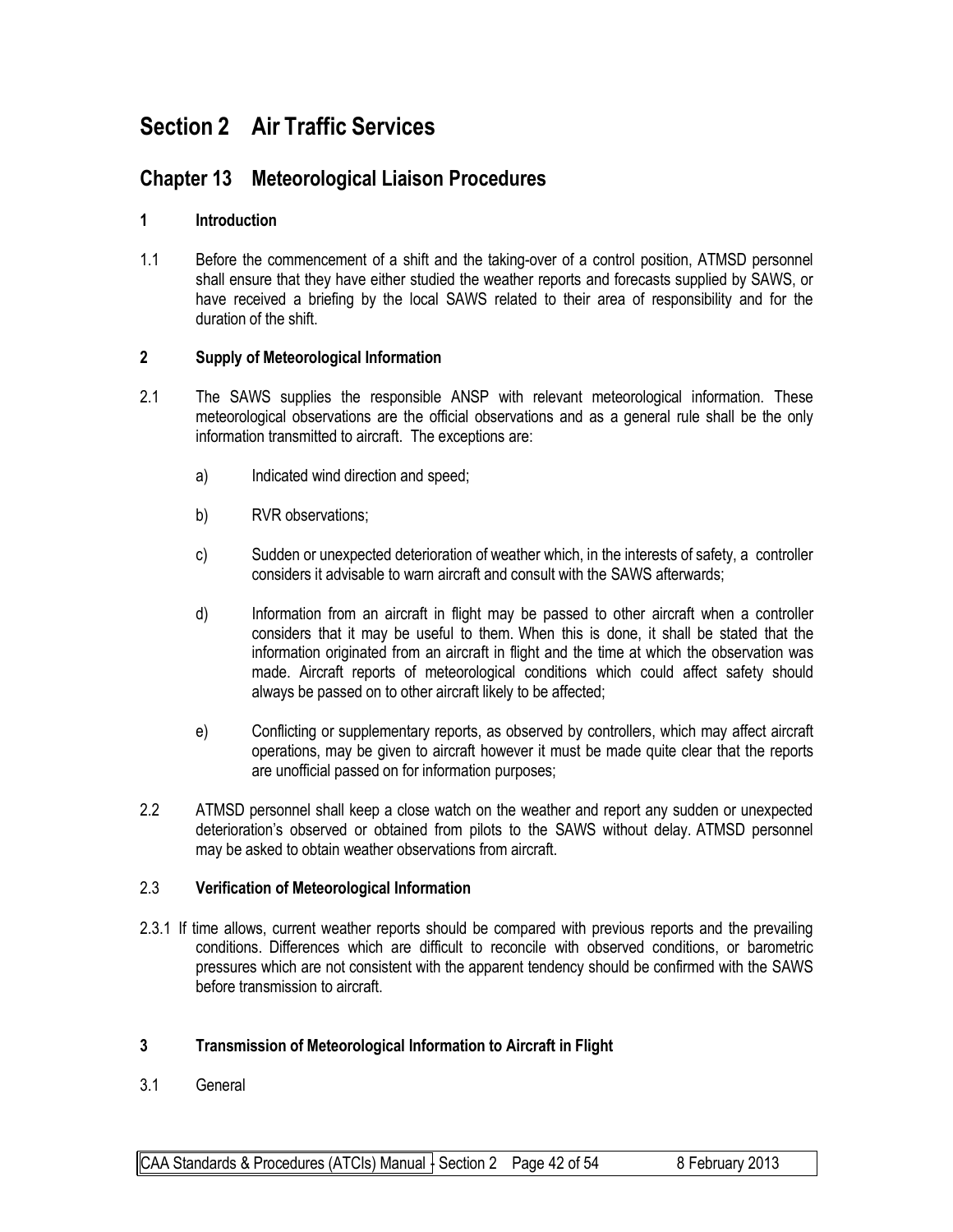- 3.1.1 All routine (METAR) and special (SPECI) reports are supplied to ATSUs in the Meteorological Aviation codes in accordance with ICAO standards.
- 3.1.2 Contents of meteorological reports and the order of elements in METAR and SPECI reports issued by the SAWS should contain the following information, as necessary, and normally in the following order:
	- a) Identification of type of information which follows;
	- b) Time group;
	- c) Identification of location;
	- d) Wind;
	- e) Visibility;
	- f) Runway visual range, when applicable;
	- g) Present weather;
	- h) Cloud;
	- i) Air temperature;
	- j) Dew point;
	- k) Pressure values;
	- l) Other significant information.
	- *Note: The names of only the elements in e, f, i, j and k should be included in the message using, in the case of pressure values, the appropriate Q code, either QNH or QFE. Refer to AIC 43.1*
- 3.1.3 Transmission of meteorological information to aircraft in flight will be done by the ATSU on a published ATC frequency on:
	- a) A request/ reply basis;
	- b) By ground initiative, by means of message directed to the aircraft concerned, in respect of SIGMET reports, SPECI and amended aerodrome forecasts;
	- c) ATSUs will pass the latest available weather at the destination aerodrome to all inbound aircraft when they establish contact at the FIR boundary;
	- d) When, in the opinion of the ATC, such reports will be useful for the safe and efficient conduct of the flight.

#### 3.2 **Meteorological Information Request/Reply Procedures**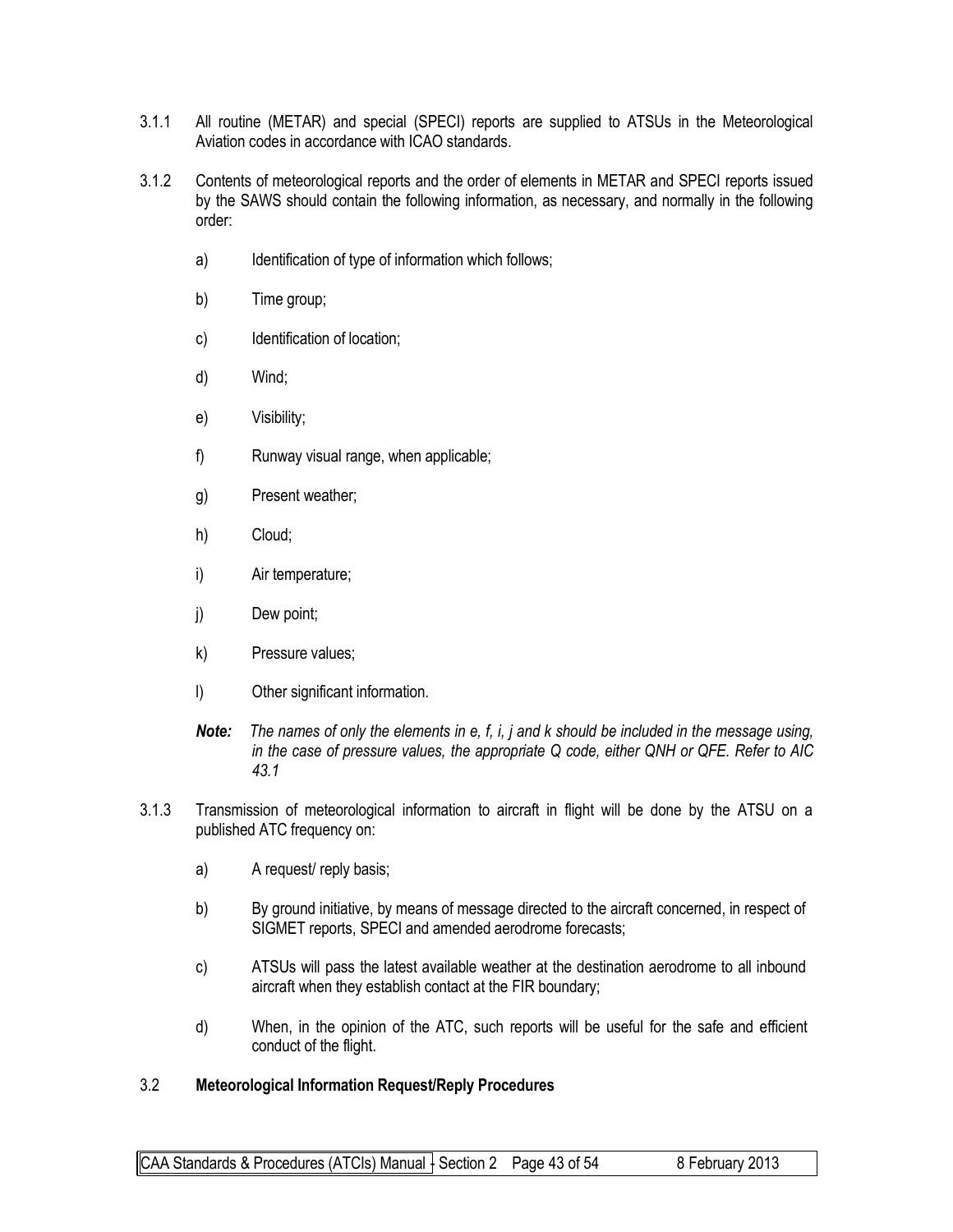- 3.2.1 An ATSU receiving information from an aircraft for meteorological information, will request the SAWS to provide the information required, if it is not already to hand, and transmit the information to the aircraft with the minimum of delay. ATSUs should endeavour to anticipate aircraft requests for meteorological information so as to have information available when the aircraft calls.
- 3.2.2 The practice by flight crews to obtain weather reports via the controlling frequency should be discouraged. Flight crews should obtain pre-flight weather information from the SAWS prior to departure as part of the pre-flight briefing process, except in the case where a diversion of the flight is imminent.
- 3.2.3 When an aircraft departs shortly after a SIGMET, Selected Special Report or Amended Aerodrome Forecast which may affect the flight has been received by the ATSU, the ATMSD personnel shall verify as to whether or not the pilot received the report/ forecast during the pre-flight briefing. If the pilot has not already received the report/forecast the ATMSD personnel shall transmit the information on the designated frequency.

#### **4 Automatic Terminal Information Service (ATIS) Broadcasts**

- 4.1 Voice-ATIS Broadcast
- 4.1.1 Voice-ATIS shall be provided at aerodromes where it is required to reduce the communication load on ATS VHF frequencies. When provided they shall comprise:
	- a) One broadcast serving either arriving or departing aircraft or both, or
	- b) Two broadcasts serving arriving or departing aircraft respectively where the length of a single broadcast to serve both will be too long.
- 4.1.2 A discreet VHF frequency shall be used for voice-ATIS broadcasts. If a discrete frequency is not available, the transmission may be made on the voice channel(s) of the most appropriate terminal navigation aid(s), preferably a VOR, but not an ILS, provided the range and readability are adequate and the identification of the navigation aid is sequenced with the broadcast so that the latter is not obliterated.
- 4.1.3 Voice-ATIS broadcasts shall be continuous and repetitive.
- 4.1.4 Where the Voice-ATIS message was not prepared by the ATSU, the information contained in the message shall be made available immediately to the unit providing terminal and aerodrome services.
- 4.1.5 ATIS broadcasts shall be available in English; where more that one language is available each language shall be on a separate channel.
- 4.1.6 ATIS broadcast should ideally not exceed 30 (Thirty) seconds and care should be taken to keep the broadcast at a reasonable rate of speech.
- 4.1.7 Where ATIS broadcasts are available, any requests from a VOR equipped aircraft for terminal weather on VHF channels should be referred to the ATIS broadcasts in order to avoid unnecessary prolonged transmissions on VHF channels. Despite the fact that transition level and QNH is transmitted on the ATIS, this information shall again be transmitted on the approach frequency.
- 4.1.8 Pilots shall be informed when the runway is wet, even after light showers.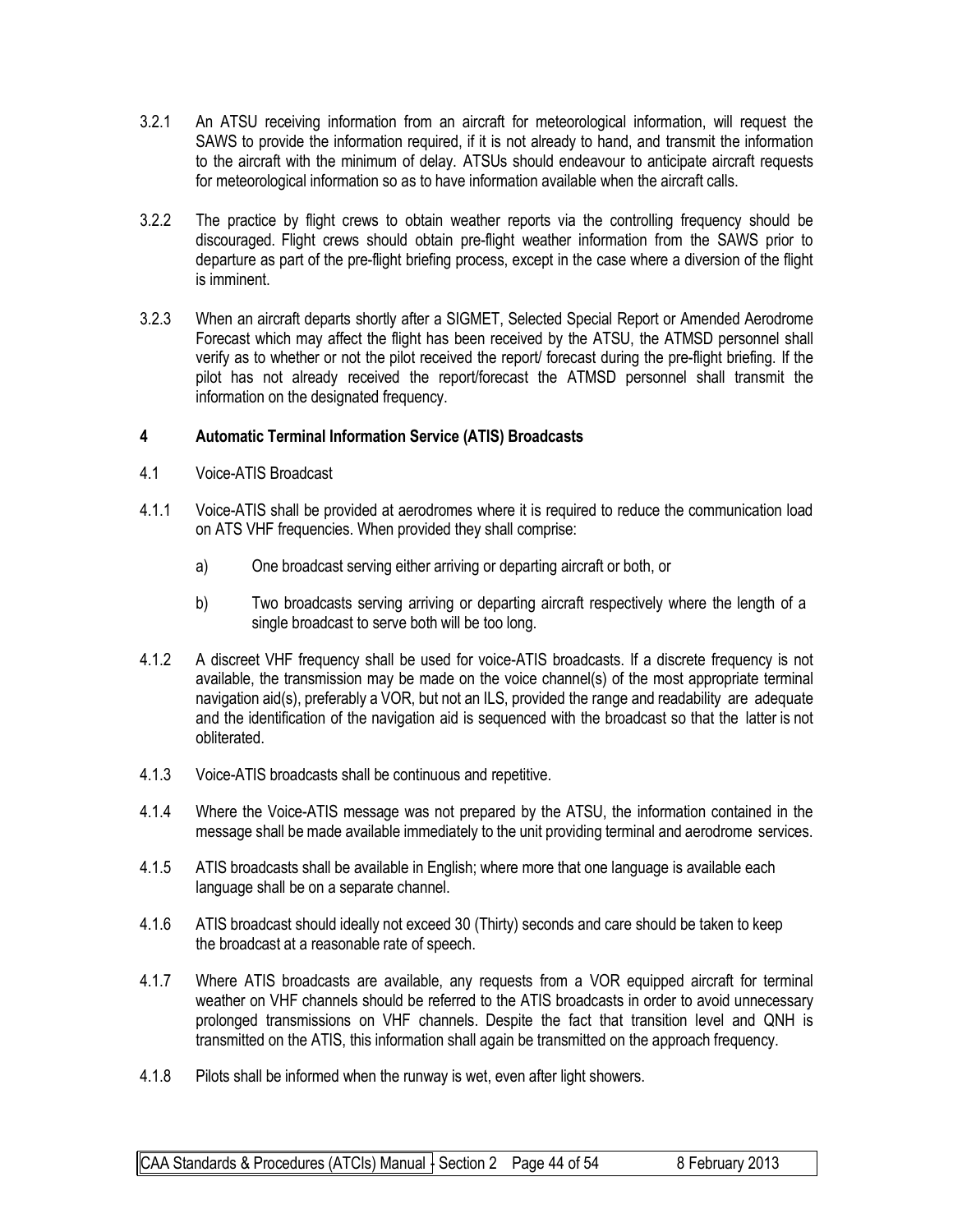- 4.2 Data link ATIS (D-ATIS) Broadcast
- 4.2.1 Where D-ATIS supplements voice-ATIS, the information on both systems shall be the same and updated simultaneously.
- 4.2.2 Where real-time meteorological information is included but the data remains within the parameters of the significant change criteria, the content, for the purpose of maintaining the same designator, shall be considered identical.

*Note: Significant change criteria are specified in ICAO Annex 3, paragraph 4.3.4.*

- 4.3 Criteria For Voice-ATIS And/ or D-ATIS
- 4.3.1 Whenever Voice-ATIS and/or D-ATIS is provided:
	- a) The information shall relate to a single aerodrome;
	- b) The information shall be updated immediately when a significant change occurs;
	- c) The preparation and dissemination of the ATIS message shall be the responsibility of the ATSU;
	- d) Individual ATIS messages shall be identified by a designator in the form of a letter of the ICAO spelling alphabet. Designators for consecutive ATIS messages shall be in alphabetical order;
	- e) Arriving aircraft shall acknowledge receipt of the information upon establishing communication with the ATSU providing the approach control service or the aerodrome control tower, as appropriate;
	- f) The appropriate ATSU shall, when replying to the message in e) above or, provide the aircraft with the current altimeter setting; and
	- g) The meteorological information shall be extracted from the local meteorological routine or special report.
- 4.3.2 ATIS for arriving and departing aircraft should be kept as brief as possible and information already included in the SA- AIP or NOTAMs should only be included in exceptional circumstance. ATIS messages shall contain the following information:
	- a) Name of aerodrome;
	- b) Arrival or departure indicator where separate arrival and departure ATIS exist;
	- c) Contract type, if communication is via D-ATIS;
	- d) Designator;
	- e) Time of observation, if appropriate;
	- f) Type of approach (es) to be expected (only for arrival ATIS);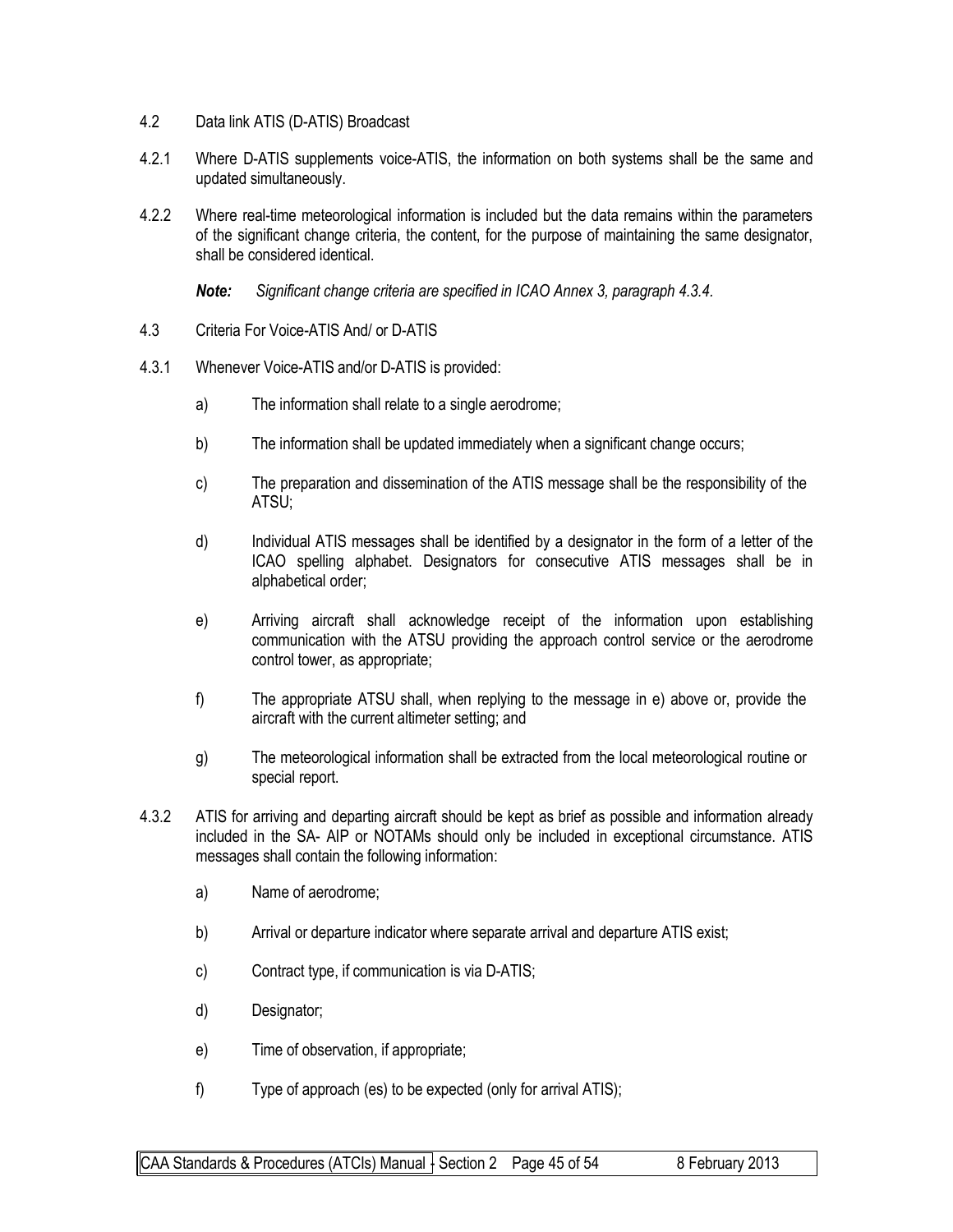- g) The runway(s) in use; status of arresting system constituting a potential hazard, if any;
- h) Significant runway surface conditions and, if appropriate, braking action;
- i) Holding delay, if appropriate;
- j) Transition level;
- k) Other essential operational information;
- l) Surface wind direction (in degrees magnetic) and speed, including significant variations and, if surface wind sensors related specifically to the sections of runway(s) in use are available and the information is required by operators, the indication of the runway and the section of the runway to which the information refers;
- m) Visibility and, when applicable, RVR; and, if visibility/RVR sensors related specifically to the sections of runway(s) in use are available and the information is required by operators, the indication of the runway and the section of the runway to which the information refers;
	- n) Present weather;
	- o) Cloud below 1 500 m (5 000 ft) or below the highest minimum sector altitude, whichever is greater; cumulonimbus; if the sky is obscured, vertical visibility when available;
	- p) Air temperature;
	- q) Dew point temperature;
	- r) Altimeter setting(s);
	- s) Any available information on significant meteorological phenomena in the approach (for arrival ATIS) and climb-out areas (for departure ATIS) including wind shear, and information on recent weather of operational significance;
	- t) Trend forecast, when available; and
	- u) Specific ATIS instructions.
	- *Note: Items in m), n) and o) above are replaced when conditions are CAVOK.*

## **Section 2 Air Traffic Services**

## **Chapter 14 Holding Aircraft in Flight**

#### **1 Introduction**

1.1 In the event of extended delays, aircraft should be advised of the anticipated delay as early as possible and, when practicable, be instructed or given the option to reduce speed en route in order to absorb delay.

CAA Standards & Procedures (ATCIs) Manual  $\frac{1}{2}$  Section 2 Page 46 of 54 8 February 2013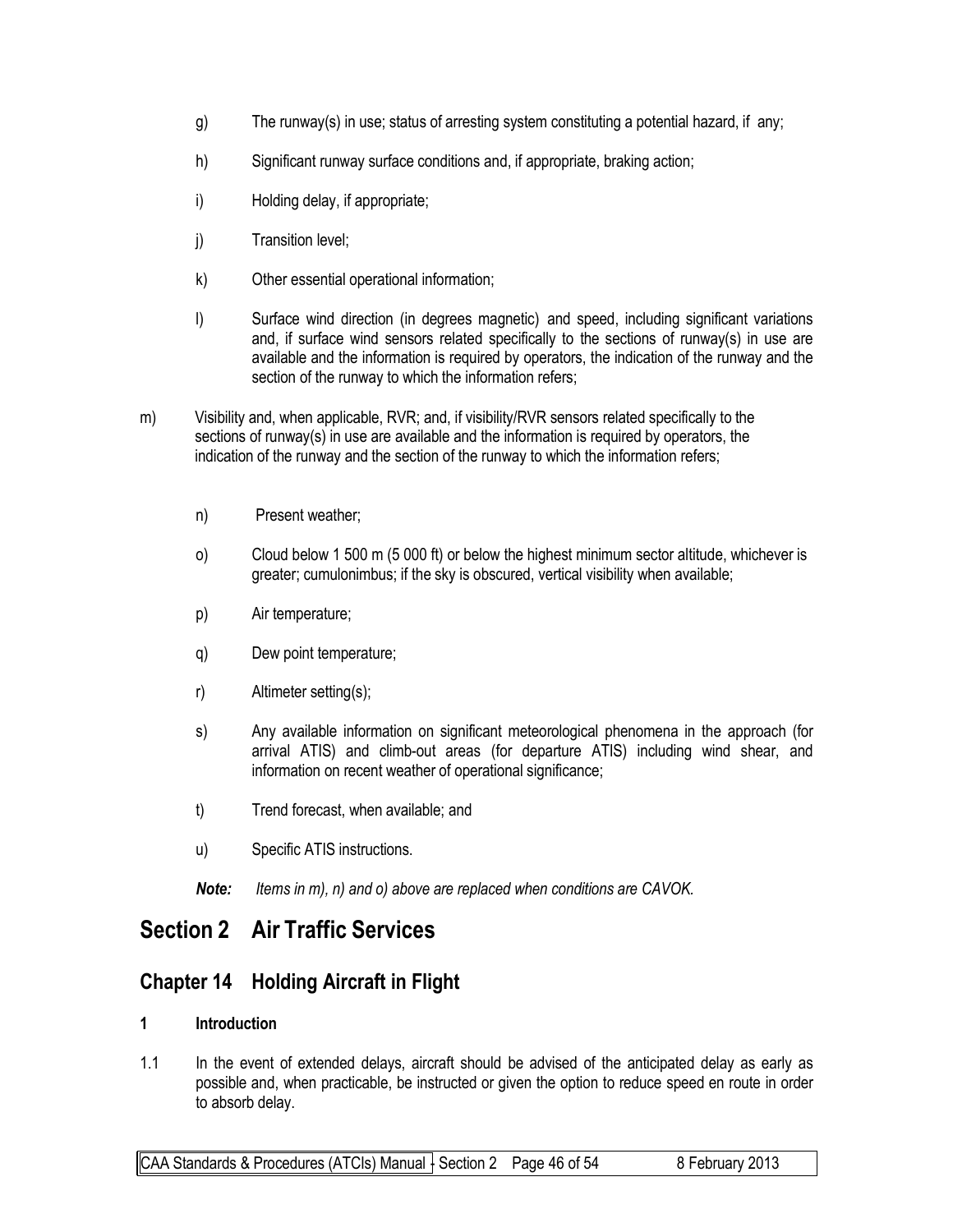1.2 When delays are expected, the ACC shall normally be responsible for clearing the aircraft to the holding point, and for including holding instructions, and expected approach time or onward clearance time, as applicable, in such clearances.

#### **2 Onward clearance time (OCT)**

2.1 In the event an aircraft is held en route or at a location or aid other than the initial approach fix, the aircraft concerned shall, as soon as practicable, be given an expected onward clearance time from the holding point. The aircraft shall also be advised if further holding at subsequent holding points is expected.

*Note1: "Onward clearance time" is the time at which an aircraft can expect to leave the point at which it is being held.*

- 2.2 When an aircraft is to be instructed to hold en-route or at a location or aid other than the initial approach fix it shall be given an OCT to leave the holding fix. This time will be calculated on the aircraft's estimate for the en-route holding facility plus a minimum of fifteen (15) minutes when it is not possible to make an accurate calculation immediately. Once it becomes possible for ATC to work out a more accurate OCT this time shall be updated accordingly.
- 2.3 The OCT shall be passed to the aircraft as an actual time using the following phraseology:

#### *'Expected onward clearance time 1233'*.

2.4 Approach control shall, as far as practical, supply an area control unit with ten (10) minutes prior notification when holding is required.

#### **3 Holding Procedures**

- 3.1 Holding and holding pattern entry shall be accomplished in accordance with procedures established by the SA-CAA and published in the SA-AIP. If entry and holding procedures have not been published or if the procedures are not known to a flight crew, the appropriate air traffic control unit shall specify:
	- a) The designator of the location or aid to be used;
	- b) The inbound track, radial or bearing;
	- c) Direction of turn in the holding pattern as well as the time of the outbound leg or the distances between which to hold.
- 3.2 Aircraft should normally be held at a designated holding point. The required minimum vertical, lateral or longitudinal separation from other aircraft shall be provided. Criteria and procedures for the simultaneous use of adjacent holding patterns shall be prescribed in local instructions.
	- *Note: See Section 6, Chapter 4, Paragraph 17 "Holding Aircraft", concerning separation of aircraft holding in flight.*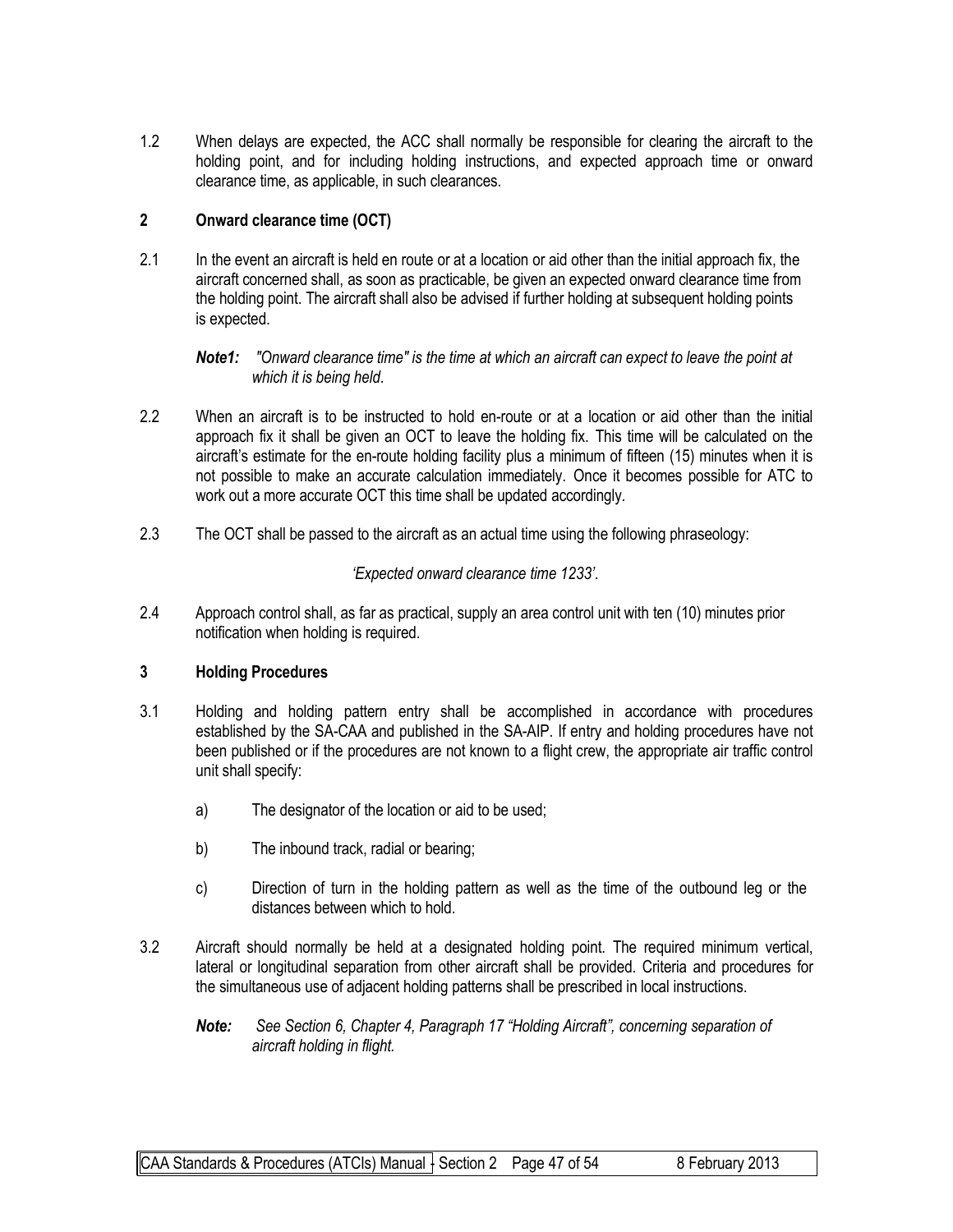- 3.3 Levels at holding points shall as far as practicable be assigned in a manner that will facilitate clearing each aircraft to approach in its proper priority. Normally, the first aircraft to arrive over a holding point should be at the lowest level, with following aircraft at successively higher levels.
- 3.4 When extended holding is anticipated, turbojet aircraft should, when practicable, be permitted to hold at higher levels in order to conserve fuel, whilst retaining their order in the approach sequence.
- 3.5 If an aircraft is unable to comply with the published or cleared holding procedure, alternative instructions shall be issued.
- 3.6 Holding at Facilities for Which Procedures Have Not Been Published
- 3.6.1 For the purpose of maintaining a safe and orderly flow of traffic, an aircraft may be instructed to hold at its present or at any other position, provided the required obstacle clearance is ensured.
- 3.6.2 When a controller requires an aircraft to hold at a holding point for which a procedure has not been published, the controller shall specify the procedure to be flown as per paragraph 3.1.

#### **4 Expected Approach Time (EAT)**

- 4.1 Approach control will be responsible for computing EAT where necessary for arriving aircraft within its CTR and/or TMA. Such EATs will be passed to area control for re-transmission to the aircraft as soon as practicable and preferably not later than at the commencement of its initial descent from cruising level. Whilst under approach control the aircraft shall be given updated EATs, where there is a variance of more than three (3) minutes, without delay. Area control will only be given revisions in EAT when the change is more than five (5) minutes. Approach shall compute the EAT by adding the specified approach time interval as stipulated in the SSI Manual between approaches to the last EAT allocated to an arriving aircraft. The time interval between approaches specified in the SSI Manual will allow for the first aircraft to complete its intermediate approach, procedure turn (or base turn) as specified and to have passed the holding facility on final before the next aircraft commences descent from the initial approach altitude. If the weather conditions are such that the pilot may experience difficulty in effecting a landing this time interval should be increased sufficiently to allow the first aircraft to land before the second one commences its descent from the initial approach altitude.
	- *Note: An EAT (or OCT) is not authority for an aircraft to commence approach (or resume its flight), hence aircraft which have been given an EAT (or OCT) must be given a clearance by ATC to commence approach (or resume its flight) at or before the time the EAT (or OCT) is reached. Only in the event of a radio failure will be pilot commence his approach (or resume his flight) at EAT (or OCT) without clearance to do so.*
- 4.2 The EAT shall be passed to the aircraft as an actual time using the following phraseology:

#### *'Expected Approach Time 1018'*

4.3 If for reasons other than weather, i.e. obstructions on the runway, the delay cannot be determined, no EAT is to be given. The aircraft is to be informed, '*Delay not determined'* and the reason is to be given.

#### **5 Holding for Weather Improvement**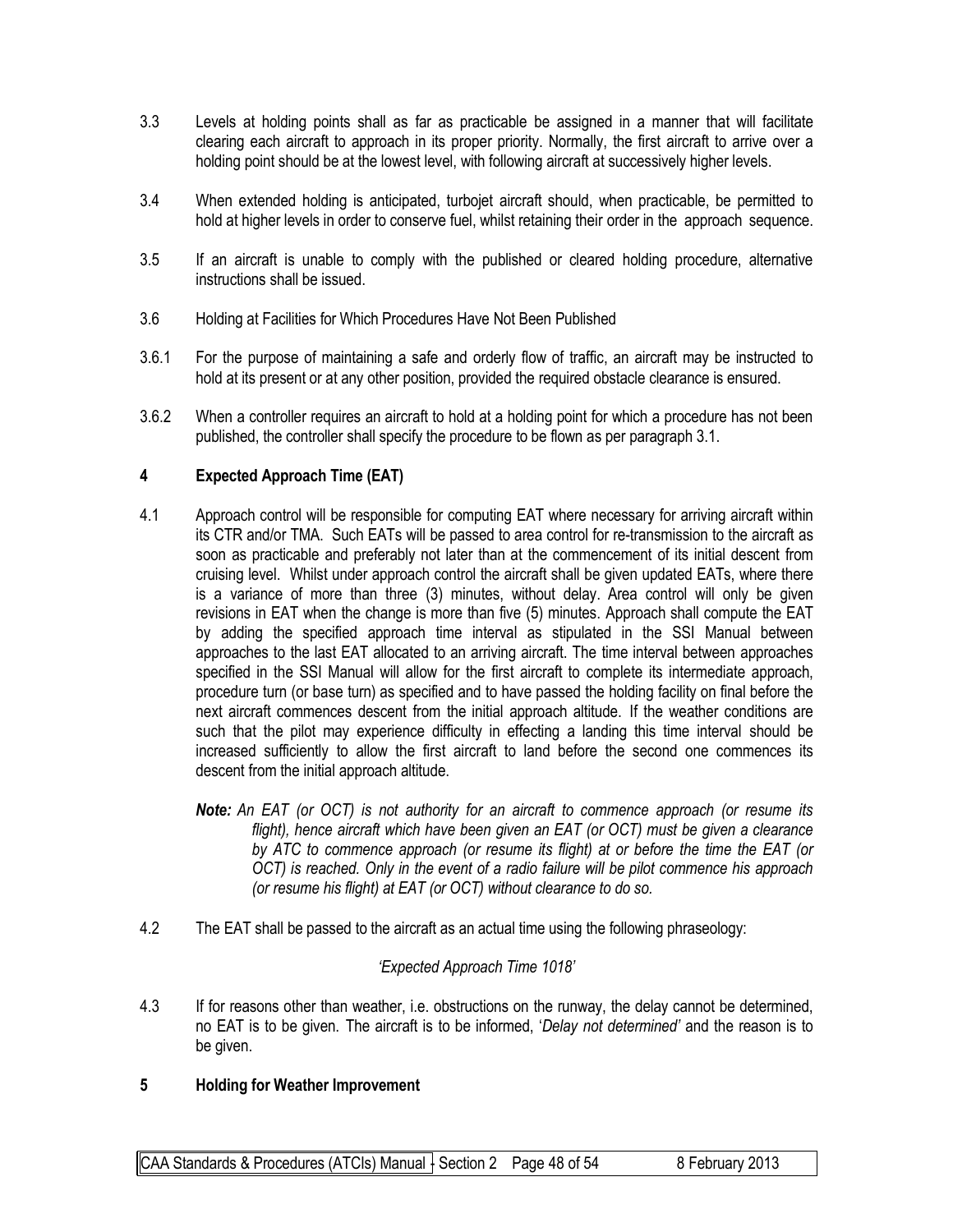- 5.1 Pilots of arriving aircraft may elect to hold for the weather to improve. In addition to passing routine weather reports, controllers are to advise pilots of other relevant meteorological information.
- 5.2 The first aircraft to enter the holding pattern is to be advised, 'no traffic delay expected'. No instruction to leave the holding facility shall be given until the pilot indicates his intention to attempt a landing.
- 5.3 Subsequent aircraft entering the holding pattern shall be advised *'Delay not determined. (Number) aircraft holding for weather improvement'.* Controllers should establish the intention of any pilot if it has not already been stated.
- 5.4 When a pilot wishes to make an approach he is to be given routing instructions to enable him to descend clear of other traffic and return to the holding facility above other aircraft which have elected to make an approach. He is to be given an expected approach time relative to those aircraft and will take his place in the normal landing sequence.
- 5.5 If aircraft are making approaches in poor weather conditions the possibility of missed approaches shall be considered. The lowest holding level at a convenient holding facility shall normally be kept vacant for such eventualities.

#### **6 Visual Holding Points**

- 6.1 After coordination with the approach control unit, the ACC may clear arriving aircraft to visual holding points to hold until further advised by the approach control unit.
- 6.2 After coordination with the aerodrome control tower, the approach control unit may clear arriving aircraft to visual holding points to hold until further advised by the aerodrome control tower.

## **Section 2 Air Traffic Services**

## **Chapter 15 VHF Direction Finding**

#### **1 Introduction**

- 1.1 South African VDF stations normally operate independently to provide a homing service to aircraft as published in the SA-AIP. The information provided by A VDF station is an approximate bearing/ heading, however a VDF is not a primary navigational aid.
- 1.2 The use of VDF in respect of ATS is a tool to increase situational awareness as to the location of aircraft in the vicinity of the VDF station. Information from the VDF can also be used to assist pilots who have strayed and permits ATMSD personnel to provide advice on homing towards the VDF station however this does not take the prevailing wind factors into consideration.

#### **2 Information Provided by a VDF Station**

- 2.1 VDF stations working independently shall provide the following information as required:
	- a) Magnetic bearing of the aircraft from the station, using the code QDR, or the phrase: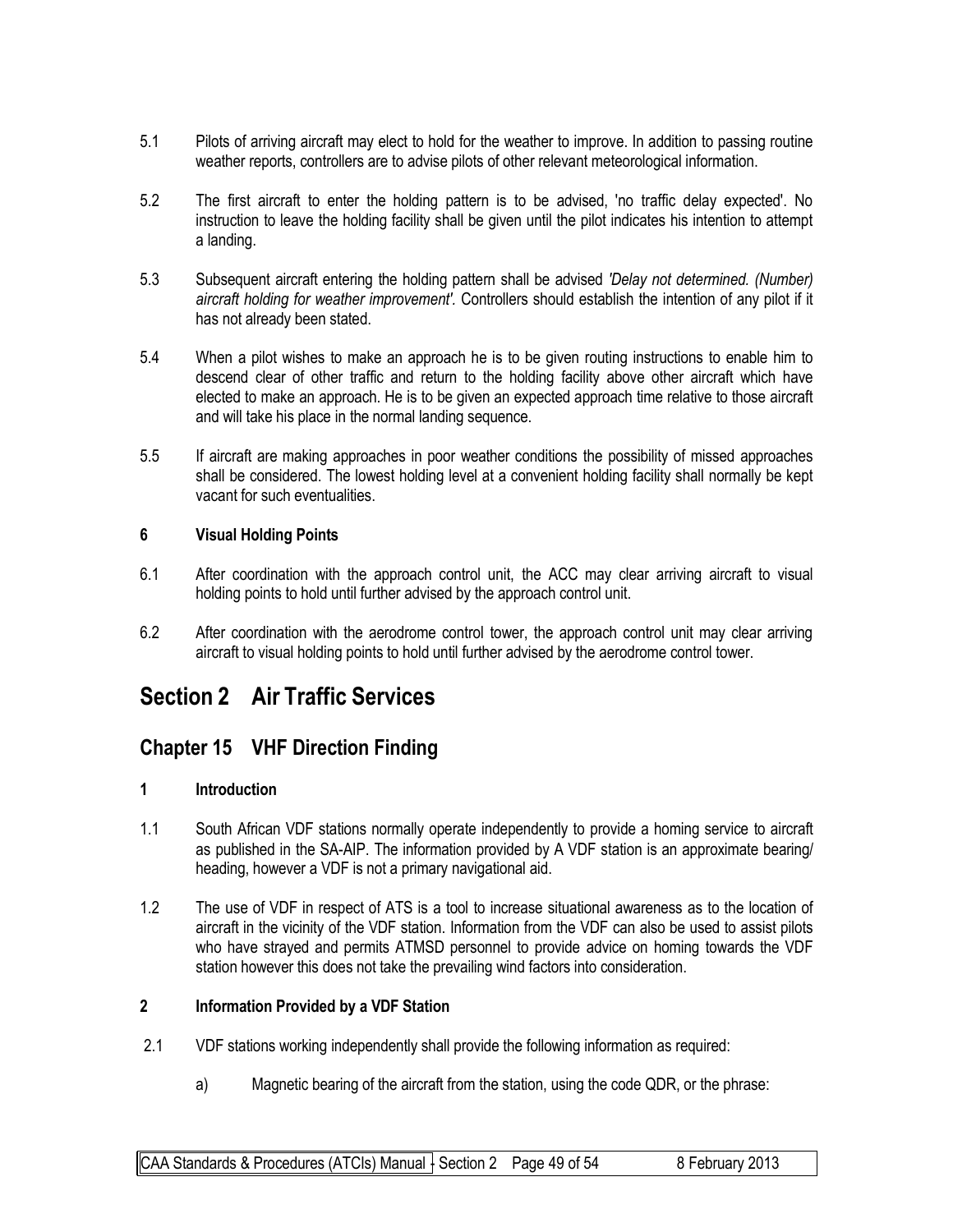"*Your magnetic bearing from me is ... degrees."*

b) Magnetic heading to steer, with no wind, to head for the VDF station, using the code QDM or the phrase,

*'The suggested magnetic heading for you to steer to reach me with zero wind is ... degrees".*

#### **3 Classification of VDF Equipment**

- 3.1 According to ICAO Doc. 9426, ATS Planning Manual, Chapter 6, *III*-1-6-1,bearings shall be classified as follows:
	- a) Class A Accurate within plus minus 2 degrees;
	- b) Class B Accurate within plus minus 5 degrees; or
	- c) Class C Accurate within plus minus 10 degrees.
- 3.2 The class of the bearing shall normally be passed to the aircraft at the same time as the bearing, except that when a series of headings is being given to home the aircraft to the VDF station.

# **Section 2 Air Traffic Services**

### **Chapter 16 Handover Procedure**

#### **1 Introduction**

- 1.1 Before vacating an operating position for any reason while a unit is still in operation, ATMSD personnel vacating that position should ensure that there is a clear understanding as to who will assume responsibility for that particular operating position and an appropriate hand-over should be effected.
- 1.2 It is essential that all ATMSD personnel occupying an operating position are in a satisfactory state of health throughout their period of duty. Accordingly, ATMSD personnel should not assume or retain responsibility for any ATS operating position if his capacity to perform the duties of the position is in any way impaired because of sickness, injury, alcohol, drugs, fatigue, personal worry or emotional state. ATMSD personnel who consider that their physical or emotional state is such that their ability to perform duties satisfactorily may be impaired should notify ATSU management and that necessary relief arrangements are made.

#### **2 Procedures Prior to Handover**

- 2.1 Prior to taking over an operating position, ATMSD personnel should:
	- a) Ensure that they has a full understanding of the air traffic situation including an awareness of clearances issued but not yet acted upon and any developing situation requiring early attention;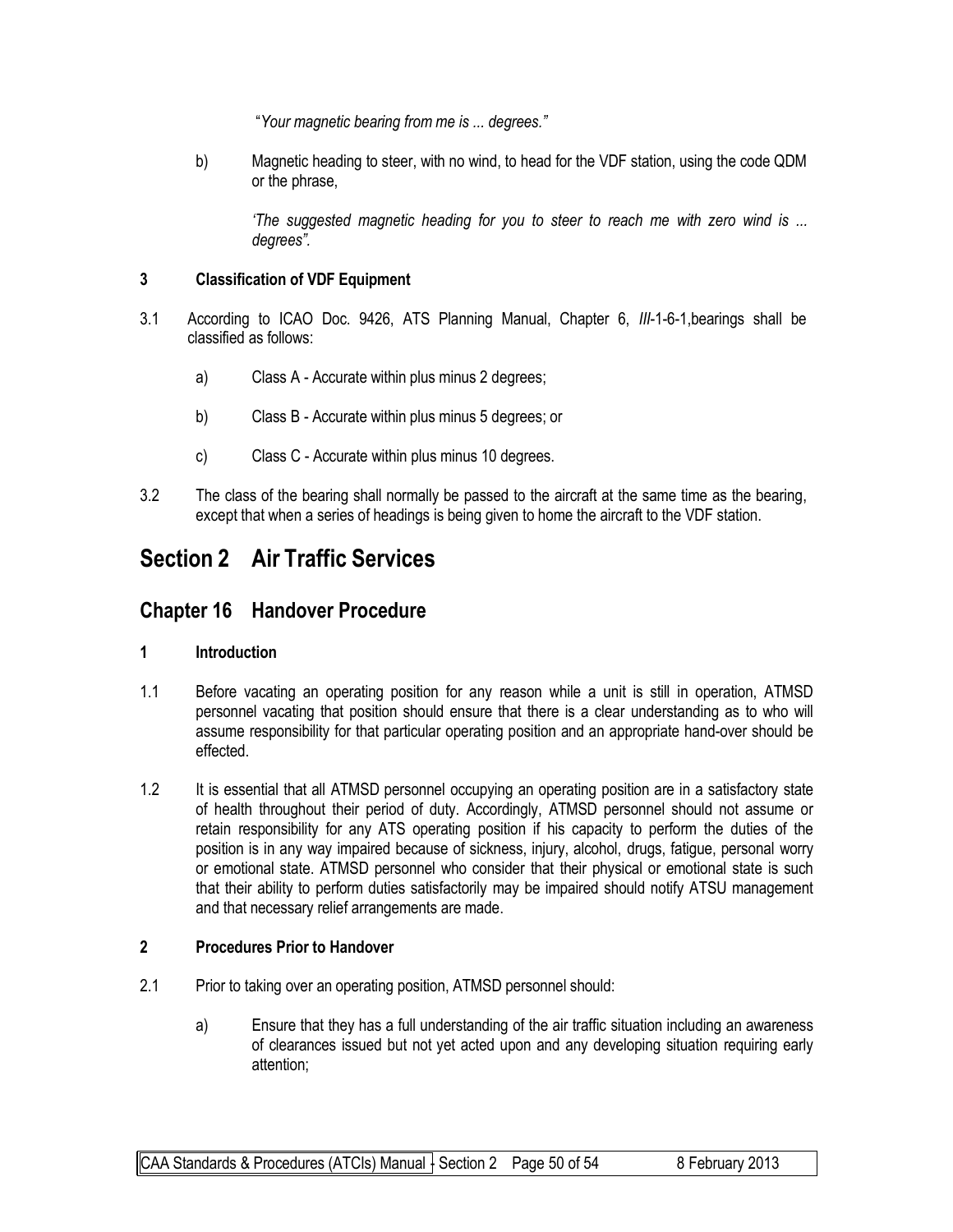- b) Familiarise themselves with the serviceability of all equipment liable to be used during the duration of the shift (e.g. radar, radio, approach aids, telephone lines and aerodrome lighting);
- c) Obtain all relevant information and familiarise themselves with the meteorological situation and trends for the duration of the shift and where practicable get a personal briefing from the SAWS;
- d) Ensure that they are fully conversant with the latest operational instructions, notices and information, particularly with reference to the serviceability of aerodromes and other air navigation facilities;
- e) Sign-on in the occurrence log at the operating position, as applicable, as having accepted responsibility for the position.

#### **3 Procedures for Handing Over an Operational Position**

- 3.1 ATMSD personnel handing over an operational position to another person shall ensure that the successor is provided with full information on the current traffic situation and any matters of significance which have influenced the development of the situation or which may have a bearing on the situation arising during the course of the shift.
- 3.2 When a prevailing traffic situation or other events makes it desirable for ATMSD personnel to complete all actions before transferring responsibility to another person, they should remain on duty until such time as these actions have been completed.
- 3.3 However, assembly of records or completion of reports associated with any such event should be completed after hand-over is effected but before signing off. In any case it must be ensured that responsibility for manning a position is recorded in an uninterrupted manner.

#### 3.4 **Considerations before a Position Hand-over:**

- 3.4.1 A hand-over produces a workload of its own. Careful consideration to the timing should be given;
- 3.4.2 If it is likely that the sector will be split shortly after the hand-over consider splitting it before the hand-over;
- 3.4.3 Simultaneous take-over of all the sector positions (for example both radar and planner) should be avoided;
- 3.4.4 Do not short cut the existing good practices during low vigilance periods;
- 3.4.5 The handing-over controller should tidy up the working position prior to the hand-over.

#### 3.5 **Considerations during a Position Hand-over:**

- 3.5.1 Avoid distracting controllers during hand-over;
- 3.5.2 Use checklists with the sequence of actions to be performed by both handing-over and taking-over controllers;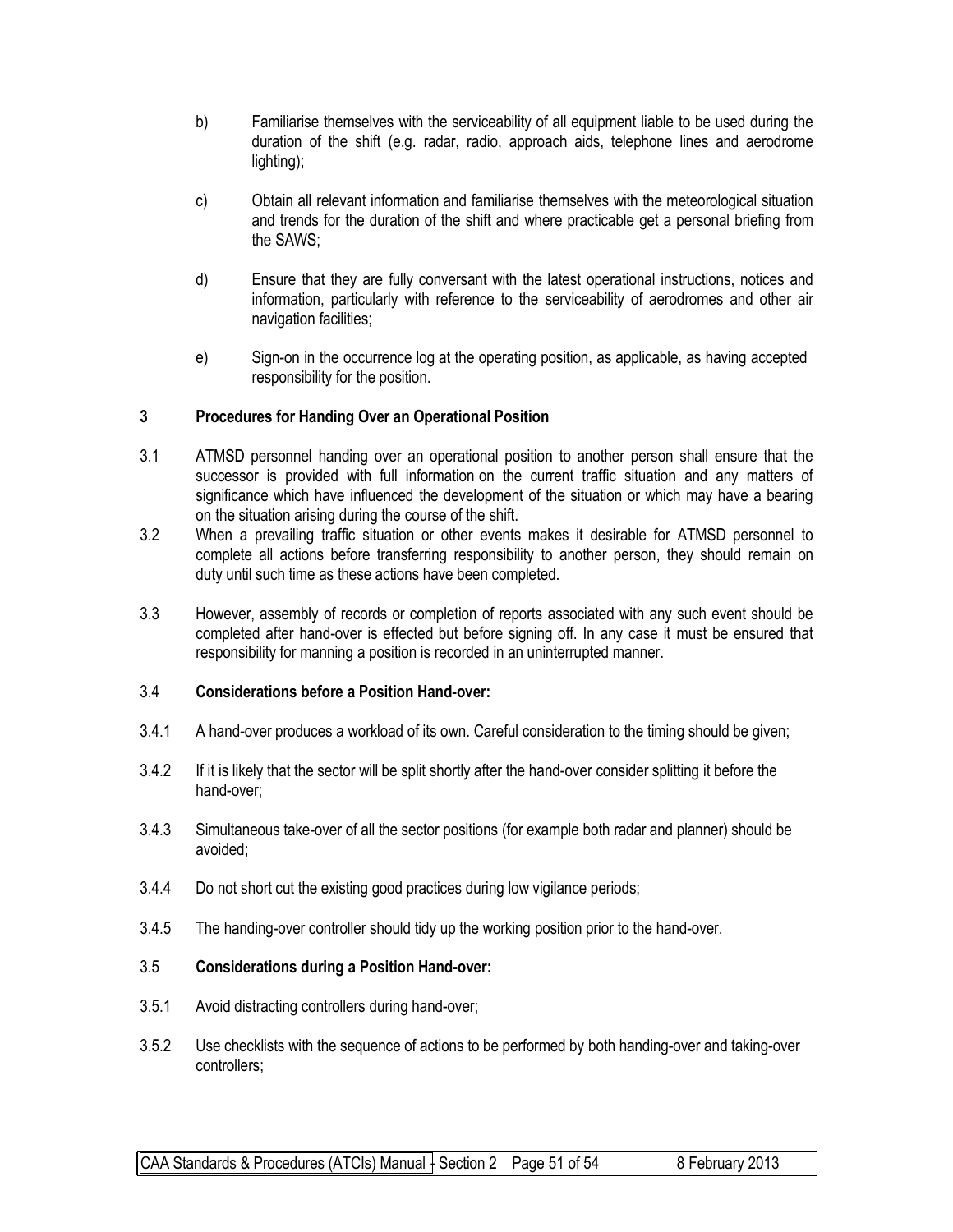3.5.3 The taking-over controller should ensure that he/she has been able to assimilate all information relevant to a safe hand-over and should accept responsibility only after he/she is completely satisfied that he/she has a total awareness of the situation;

|   |                     | <b>Examples</b>                                                                                                                                                                                                                                         |
|---|---------------------|---------------------------------------------------------------------------------------------------------------------------------------------------------------------------------------------------------------------------------------------------------|
| R | <b>Restrictions</b> | Flow restrictions, FUA, Danger, Prohibited and other special status airspace.                                                                                                                                                                           |
| Е | Equipment           | Status, maintenance, ground/ ground communications, air-ground<br>communications, navigation, surveillance, radar filters, radar source, type of<br>surveillance sources integration if multiple, strip printers, workstations,<br>information systems. |
| S | <b>Situation</b>    | Weather (fog, snow, hail, visibility, low/high pressure, thunderstorm activity,<br>turbulence, CAT, winds etc.), Staffing, Configurations (Sectors, Runways,<br>Taxiways, Adjacent sectors etc.), Strips, Holding.                                      |
|   | Traffic             | All under control, expected, military, VIP, Aerial activity, non-compliant with<br>ATM regulations, VFR flights, Clearances and instructions given.                                                                                                     |

3.5.4 Use mnemonic reminders within the checklist like "check REST" before going to rest:

#### 3.6 **Considerations after a Hand-over:**

- 3.6.1 The handing-over controller should remain available for few minutes following the handover, particularly in dynamic traffic situations, to provide clarifications/assistance regarding any points which may subsequently arise;
- 3.6.2 Other controllers on the sector should only impart additional information after a hand-over is complete.

## **Section 2 Air Traffic Services**

## **Chapter 17 Co-ordination Procedures**

#### **1 General**

- 1.1 The coordination and transfer of control of a flight between successive ATC units and control sectors shall be effected by a process comprising the following stages:
	- a) Notification of the flight in order to prepare for coordination, as necessary;
	- b) Coordination of conditions of transfer of control by the transferring ATC unit;
	- c) Coordination, if necessary, and acceptance of conditions of transfer of control by the accepting ATC unit; and
	- d) The transfer of control to the accepting ATC unit or control sector.
- 1.2 ATSUs should, to the extent possible, establish and apply standardised procedures for the coordination and transfer of control of flights, in order, *inter alia*, to reduce the need for verbal coordination. Such coordination procedures shall conform to the procedures contained in the letters of agreement and SSI Manual.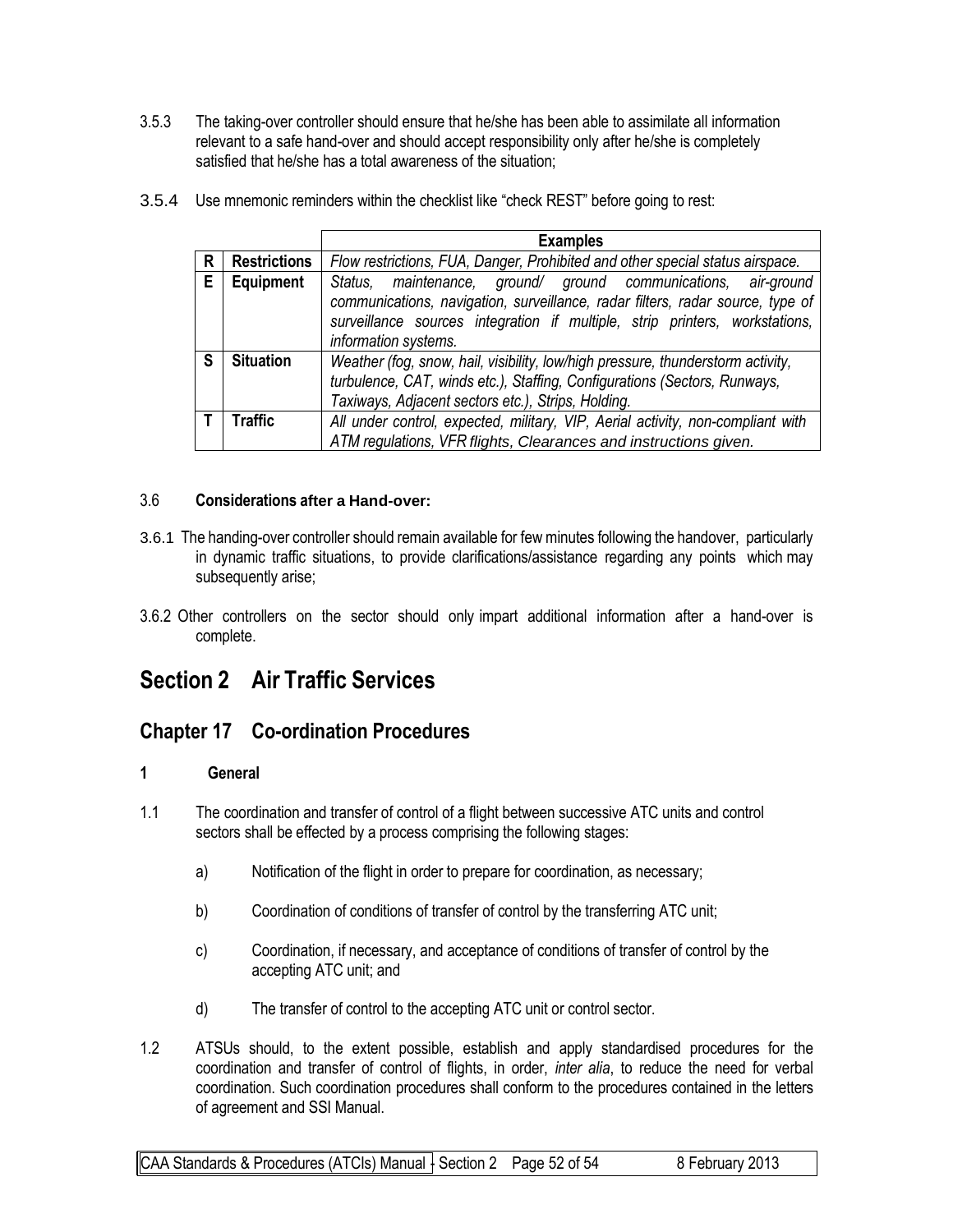- 1.3 Such agreements and instructions shall cover the following as applicable:
	- a) Definition of areas of responsibility and common interest, airspace structure and airspace classification (s);
	- b) Any delegation of responsibility for the provision of ATS;
	- c) Procedures for the exchange of flight plan and control data, including use of automated and/or verbal coordination messages;
	- d) Means of communication;
	- e) Requirements and procedures for approval requests;
	- f) Significant points, levels or times for transfer of control;
	- g) Significant points, levels or times for transfer of communication;
	- h) Conditions applicable to the transfer and acceptance of control, such as specified altitudes/flight levels, specific separation minima or spacing to be established at the time of transfer, and the use of automation;
	- i) ATS Surveillance coordination procedures;
	- j) SSR Code assignment procedures;
	- *k)* Procedures for departing traffic;
	- *l)* Designated holding fixes and procedures for arriving traffic;
	- *m)* Applicable contingency procedures; and
	- *n*) Any other provisions or information relevant to the coordination and transfer of control of flights.

#### **2 Point-out Procedure**

- 2.1 This is an action taken by a controller to coordinate the radar identification of an aircraft with another controller, when radio communication may not be transferred.
- 2.2 A point-out may be used to coordinate the flight data and radio communication of an aircraft that will or may enter the area of jurisdiction of another controller and approval is sought not to transfer communication to that controller.
- 2.3 The requesting controller shall initiate the co-ordination by stating "*POINT-OUT REQUEST".* The requesting controller shall pass all relevant flight data to the approving controller.
- 2.4 The Approving controller shall ensure that the position of the aircraft corresponds with the information as passed to them. After considering the traffic situation and the need to maintain radio communication with the aircraft the approving controller shall reply: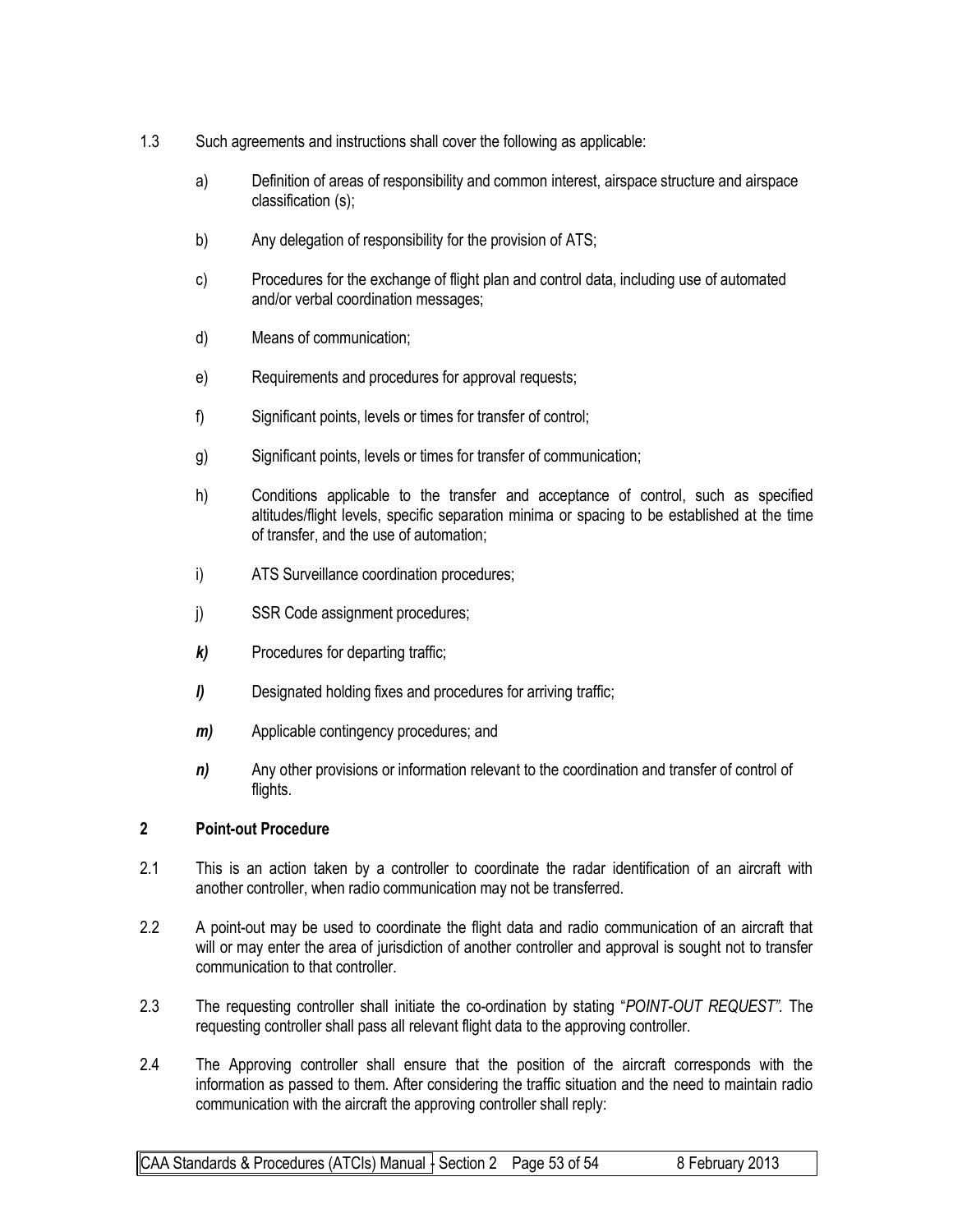- a) "*POINT-OUT APPROVED* [*callsign*]": in which case the requesting controller may retain communication with the aircraft while the aircraft is transiting the sector of the approving controller OR
- b) "*NEGATIVE POINT-OUT* [*callsign*]": in which case the aircraft shall be transferred to the approving controller at the appropriate time.
- 2.5 The approving controller may specify restrictions to be complied with before any changes to the aircraft's flight path, level or radar tag information is made, by the requesting controller, from that which was co-ordinated, it shall be re-coordinated with the approving controller.
- 2.6 Where the possibility exist that conflict may arise with other traffic, radio communication shall be transferred.
- 2.7 Aircraft should not be allowed to transit through or operate in a sector for an extended period of time without radio communication with the controller that has jurisdiction over the sector.

#### **3. Coordination of activities potentially hazardous to civil aircraft**

3.1 An ANSP shall ensure that a safety risk assessment is conducted, as soon as practicable, for activities potentially hazardous to civil aircraft and that appropriate risk mitigation measures are implemented.

*Note — Such risk mitigation measures may include, but would not be limited to, airspace restriction or temporary withdrawal of established ATS routes or portions thereof.*

- 3.2 An ANSP on receipt of information indicating activities potentially hazardous to civil aircraft shall:
- (a) implement measures to ensure safety of aircraft potentially affected by such hazard,
- (b) ensure that the operators/entities potentially affected by such hazards are informed timeously; and
- (c) inform the relevant Authority of actions.
- 3.3 An organisation or unit conducting or identifying activities potentially hazardous to civil aircraft shall contribute to the safety risk assessment in order to facilitate consideration of all relevant safety significant factors, as per the procedures established by the Authority.

## **Chapter 18 Performance-Based Communications and Surveillance (PBCS)**

**1. Required Communications Performance (RCP) and Required Surveillance Performance (RSP) specifications** 

 $|$ CAA Standards & Procedures (ATCIs) Manual  $\frac{1}{2}$  Section 2 Page 54 of 54 8 February 2013